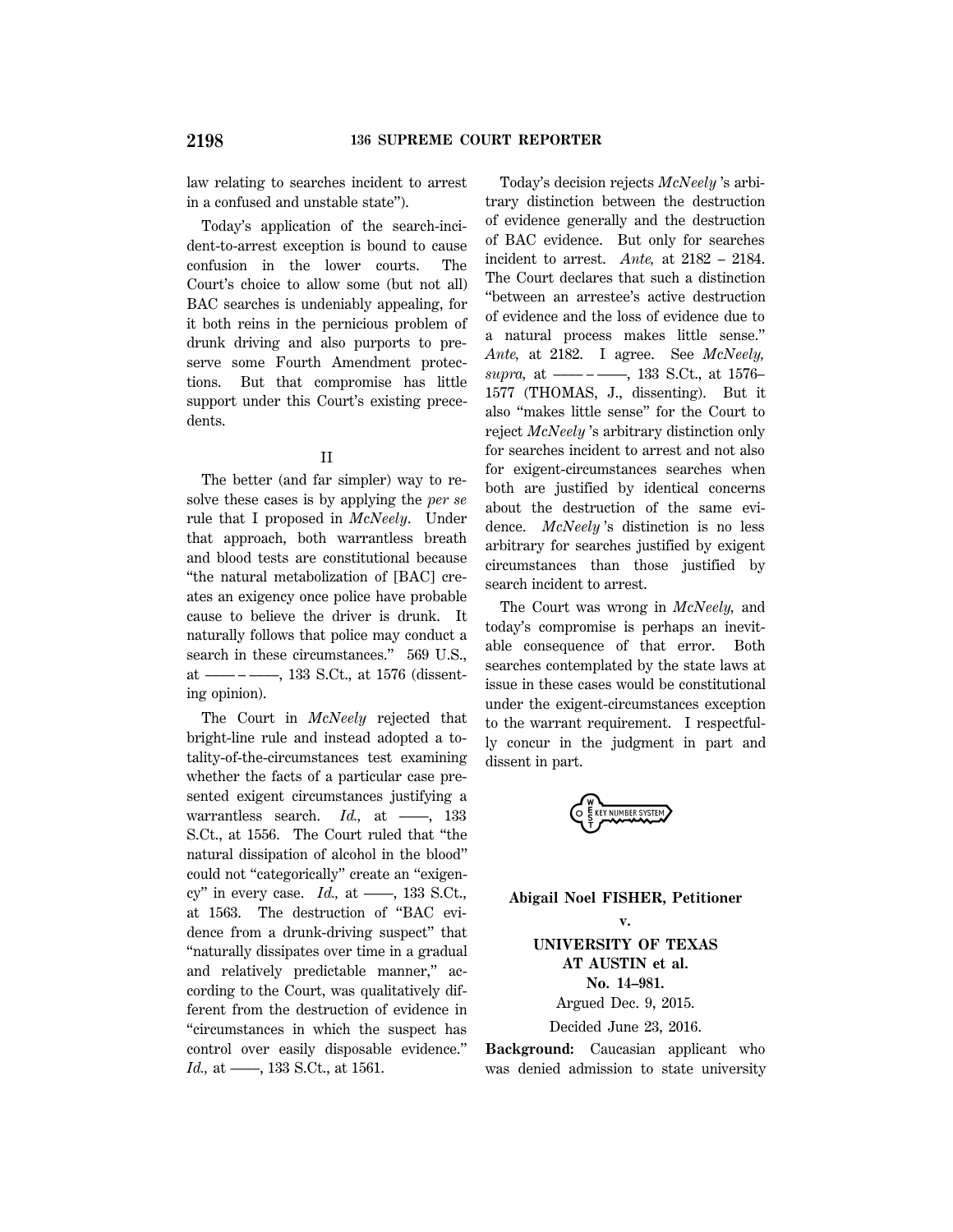### **FISHER v. UNIVERSITY OF TEXAS AT AUSTIN 2199 Cite as 136 S.Ct. 2198 (2016)**

brought action alleging that university's race-conscious admissions program violated her Fourteenth Amendment right to equal protection. The United States District Court for the Western District of Texas, Sam Sparks, J., 645 F.Supp.2d 587, granted summary judgment to university. Applicant appealed and the United States Court of Appeals for the Fifth Circuit, Patrick E. Higginbotham, Circuit Judge, 631 F.3d 213, affirmed. Certiorari was granted. The Supreme Court, — U.S. ––––, 133 S.Ct. 2411, 186 L.Ed.2d 474 vacated and remanded. On remand, the Court of Appeals, Higginbotham, Circuit Judge, 758 F.3d 633, affirmed, and certiorari was again granted.

**Holding:** The Supreme Court, Justice Kennedy, held that university's admissions program did not violate equal protection. Affirmed.

Justice Thomas filed a dissenting opinion.

Justice Alito filed a dissenting opinion in which Chief Justice Roberts and Justice Thomas joined.

Justice Kagan took no part in the consideration or decision of the case.

# **1. Constitutional Law**  $\approx 3280(3)$

Because racial characteristics so seldom provide a relevant basis for disparate treatment, race may not be considered by a public university as part of an affirmative action admissions program unless the admissions process can withstand strict scrutiny under the equal protection clause. U.S.C.A. Const.Amend. 14.

# 2. Constitutional Law  $\mathfrak{S}3626(1)$

Strict scrutiny under the equal protection clause as applied to a public university's affirmative action admissions program requires the university to demonstrate with clarity that its purpose or interest is both constitutionally permissible and substantial, and that its use of the classification is necessary to the accomplishment of its purpose. U.S.C.A. Const.Amend. 14.

# **3. Education** O**1168**

A public university's decision to pursue the educational benefits that flow from student body diversity is, in substantial measure, an academic judgment to which some, but not complete, judicial deference is proper.

### **4. Education** O**1168**

A public university cannot impose a fixed quota or otherwise define diversity as some specified percentage of a particular group merely because of its race or ethnic origin; once, however, a university gives a reasoned, principled explanation for its decision, deference must be given to the university's conclusion, based on its experience and expertise, that a diverse student body would serve its educational goals.

### **5. Constitutional Law**  $\approx 3280(3)$

No deference is owed when determining whether a public university's use of race as part of an affirmative action admissions program is narrowly tailored to achieve the university's permissible goals, as required by equal protection. U.S.C.A. Const.Amend. 14.

### **6. Constitutional Law**  $\approx 3280(3)$

A public university that uses race as part of an affirmative action admissions program bears the burden, in action challenging the program on equal protection grounds, of proving a nonracial approach would not promote its interest in the educational benefits of diversity about as well and at tolerable administrative expense. U.S.C.A. Const.Amend. 14.

# **7. Constitutional Law**  $\approx 3280(3)$

In determining whether a public university's use of race as part of an affirmative action admissions program is narrowly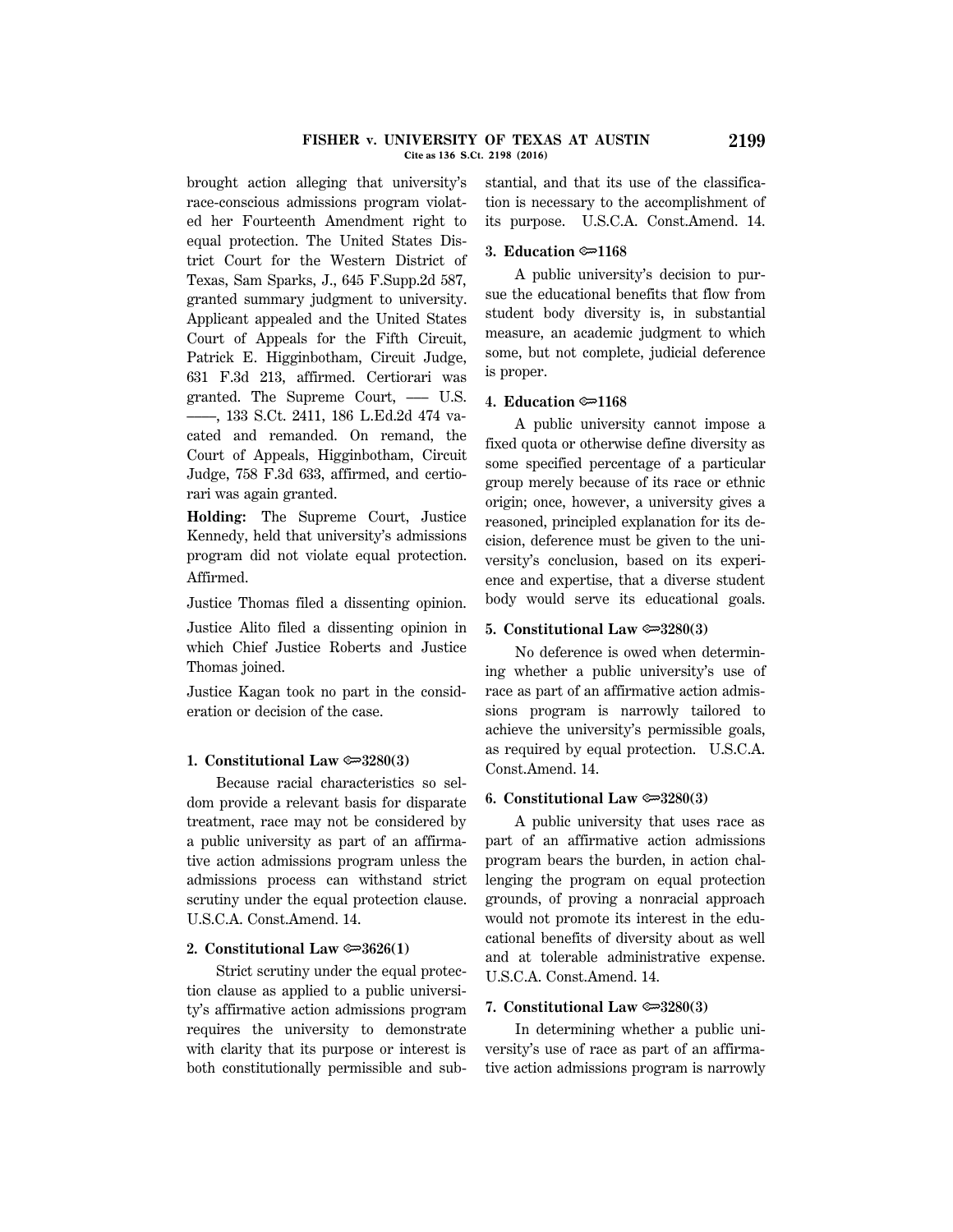tailored to achieve the university's permissible goals as required by equal protection, though narrow tailoring does not require exhaustion of every conceivable race-neutral alternative or require a university to choose between maintaining a reputation for excellence and fulfilling a commitment to provide educational opportunities to members of all racial groups, it does impose on the university the ultimate burden of demonstrating that race-neutral alternatives that are both available and workable do not suffice. U.S.C.A. Const.Amend. 14.

# **8. Federal Courts**  $\approx 3785$

Remand to district court for further factfinding regarding impact on admissions of state university's ''Top Ten Percent Plan,'' under which more than threefourths of slots in incoming freshman class were filled by students who graduated in top 10% of their high school class, was not required in unsuccessful applicant's action challenging, on equal protection grounds, university's use of a race-conscious program to fill the remaining slots; studies undertaken in the eight years since plaintiff's application was rejected would have little bearing on whether she received equal treatment at time of the rejection, and university lacked authority under state law to alter the role of the ''Top Ten Percent Plan'' in its admissions process. U.S.C.A. Const.Amend. 14.

# **9. Constitutional Law**  $\approx 3280(3)$  **Education** O**1168**

State university that used race-conscious admissions plan challenged on equal protection grounds had continuing obligation to satisfy the burden of strict scrutiny in light of changing circumstances; going forward, that assessment had to be undertaken in light of the experience the school had accumulated and the data it had gathered since the adoption of its plan. U.S.C.A. Const.Amend. 1.

# **10. Constitutional Law**  $\approx 3280(3)$  **Education** O**1168**

Through regular evaluation of data and consideration of student experience, state university that used race-conscious admissions plan challenged on equal protection grounds was required to tailor its approach in light of changing circumstances, ensuring that race played no greater role than necessary to meet its compelling interest in diversity. U.S.C.A. Const.Amend. 14.

# **11. Constitutional Law**  $\approx 3280(3)$  **Education** O**1168**

In articulating its compelling interest in a race conscious admissions program challenged on equal protection grounds, state university was not required to precisely set forth the level of minority enrollment that would constitute a ''critical mass''; although increasing minority enrollment may have been instrumental to the educational benefits of enrolling a diverse student body, it was not a goal that could be reduced to pure numbers. U.S.C.A. Const.Amend. 14.

# **12. Constitutional Law**  $\approx 3280(3)$ **Education**  $\approx 1168$

State university's race-conscious admissions program, under which more than three-fourths of slots in incoming freshman class were filled by students who graduated in top 10% of their high school class, and remaining slots were filled using a holistic review process that treated race as a factor, did not violate equal protection; program was narrowly tailored to achieve university's goal of increasing diversity. U.S.C.A. Const.Amend. 14.

## **13. Constitutional Law**  $\approx 3280(3)$

The compelling interest that justifies consideration of race in college admissions, as required by equal protection, is not an interest in enrolling a certain number of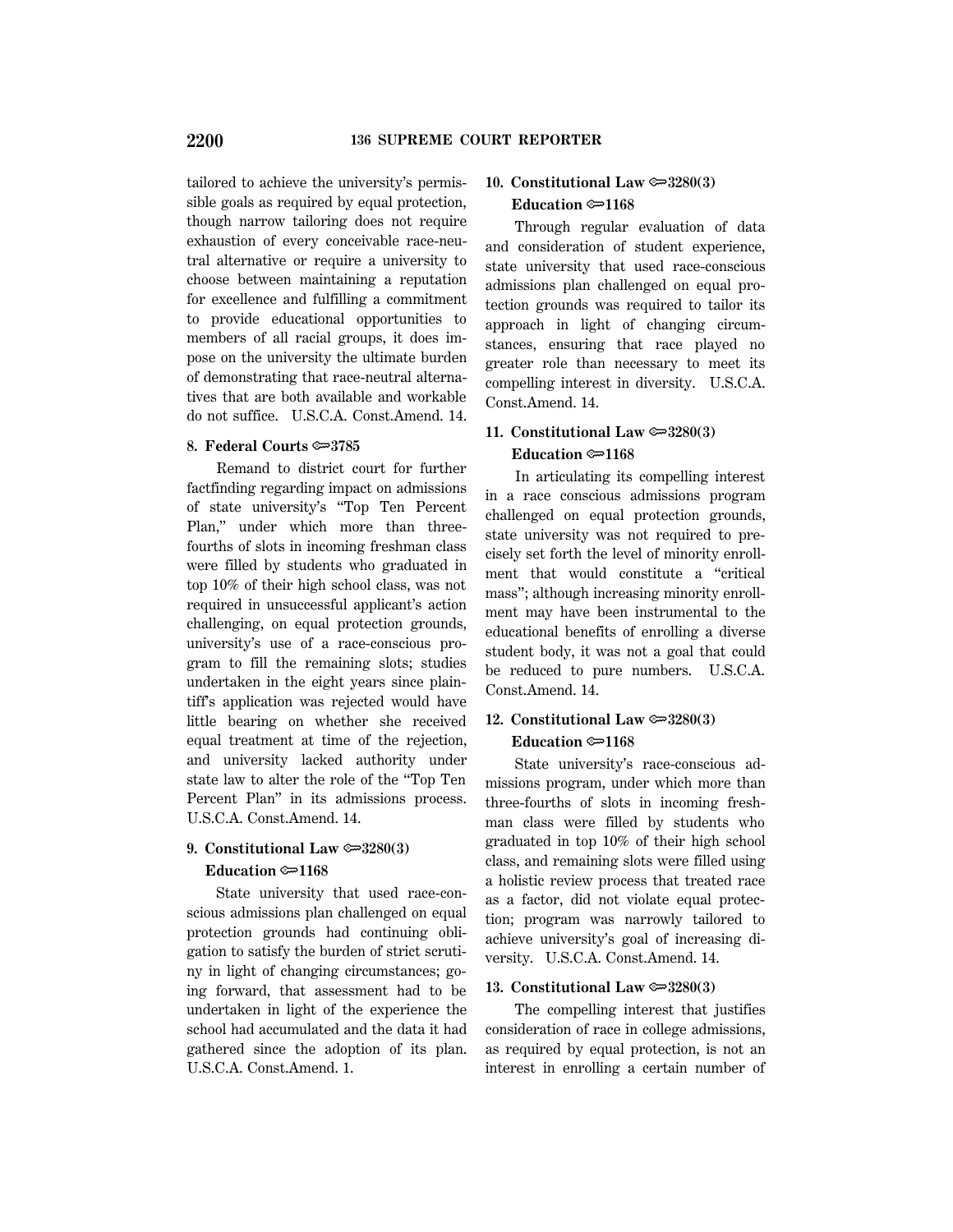### **FISHER v. UNIVERSITY OF TEXAS AT AUSTIN 2201 Cite as 136 S.Ct. 2198 (2016)**

minority students; rather, a university may institute a race-conscious admissions program as a means of obtaining the educational benefits that flow from student body diversity. U.S.C.A. Const.Amend. 14.

# **14. Constitutional Law**  $\approx 3280(3)$

A university's goals in adopting a race-conscious admission program cannot be elusory or amorphous—they must be sufficiently measurable to permit judicial scrutiny of the policies adopted to reach them in an action challenging the program on equal protection grounds. U.S.C.A. Const.Amend. 14.

# **15. Constitutional Law**  $\approx 3280(3)$  **Education** O**1168**

State university articulated concrete and precise goals of its race-conscious admissions program amounting to ''compelling interest'' required by equal protection; university identified destruction of stereotypes, promotion of cross-racial understanding, preparation of a student body for an increasingly diverse workforce and society, and cultivation of a set of leaders with legitimacy in the eyes of the citizenry as educational values it sought to realize through its admissions process. U.S.C.A. Const.Amend. 14.

### **16. Constitutional Law**  $\approx 3280(3)$

A public university bears a heavy burden in showing that it had not obtained the educational benefits of diversity before it turned to a race-conscious admission plan in an action challenging the program on equal protection grounds. U.S.C.A. Const. Amend. 14.

# **17. Constitutional Law**  $\approx 3280(3)$  **Education** O**1168**

Evidence in action challenging state university's race-conscious admissions program on equal protection grounds was sufficient to establish that university had not yet obtained educational benefits of diversity at time the program was adopted; studies conducted by university in good faith concluded that the use of race-neutral policies and programs had not been successful in achieving sufficient racial diversity, and demographic data showed consistent stagnation in terms of percentage of minority students enrolling during years before the program was adopted. U.S.C.A. Const.Amend. 14.

# **18. Constitutional Law**  $\approx 3280(3)$  **Education** O**1168**

Evidence regarding increase in minority enrollment following state university's adoption of a race-conscious admissions program was sufficient to establish that the program had meaningful impact on diversity of university's freshman class, as required by equal protection; Hispanic enrollment increased from 11% to 16.9% and African-American enrollment increased from 3.5% to 6.8%. U.S.C.A. Const. Amend. 14.

### **19. Constitutional Law**  $\approx 3280(3)$

The fact that race consciousness played a role in only a small portion of a public university's admissions decisions should be a hallmark of narrow tailoring, as required by equal protection, not evidence of unconstitutionality. U.S.C.A. Const.Amend. 14.

# **20. Constitutional Law**  $\approx 3280(3)$  **Education** O**1168**

Evidence in action challenging state university's race-conscious admissions program on equal protection grounds was insufficient to establish that any alternatives were a workable means for the university to attain the benefits of diversity it sought; university already had intensified its outreach efforts to African–American and Hispanic applicants, created new scholarship programs, opened new regional ad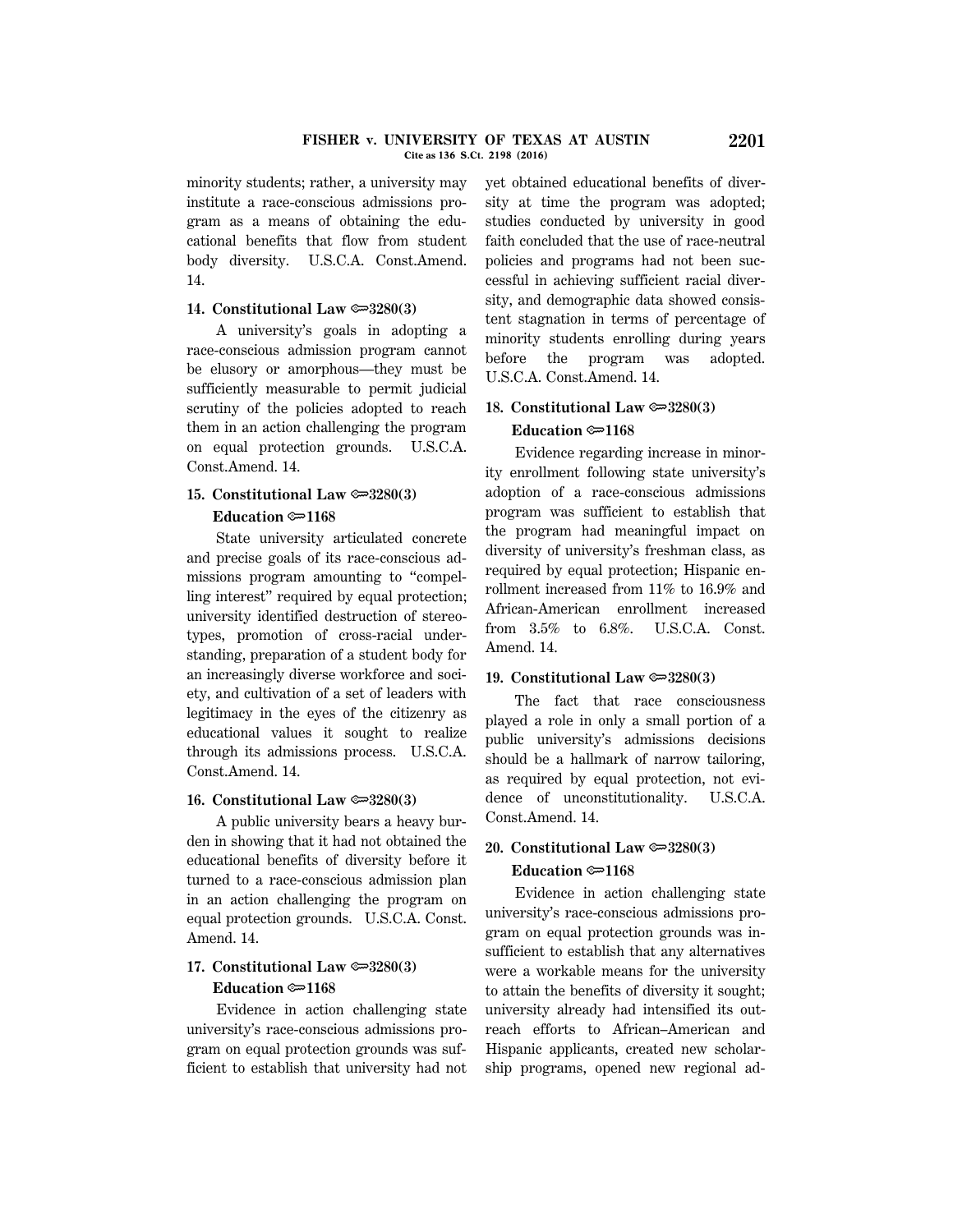missions centers, increased its recruitment budget, and organized recruitment events, and had spent seven years attempting to achieve its compelling interest using raceneutral holistic review without success. U.S.C.A. Const.Amend. 14.

# **21. Constitutional Law** O**3626(1)**

The Equal Protection Clause does not force universities to choose between a diverse student body and a reputation for academic excellence. U.S.C.A. Const. Amend. 14.

# **22. Constitutional Law**  $\approx 3280(3)$  **Education** O**1168**

Equal protection did not require state university to achieve its goal of increasing student diversity by adopting admissions program that relied on class rank alone; even if minority enrollment would increase under such a regime, use of a single metric would sacrifice other aspects of diversity and create perverse incentives for applicants. U.S.C.A. Const.Amend. 14.

# **23. Education** O**1168**

Considerable deference is owed to a public university in defining intangible characteristics, like student body diversity, that are central to its identity and educational mission.

# *Syllabus \**

The University of Texas at Austin (University) uses an undergraduate admissions system containing two components. First, as required by the State's Top Ten Percent Law, it offers admission to any students who graduate from a Texas high school in the top 10% of their class. It then fills the remainder of its incoming freshman class, some 25%, by combining an applicant's ''Academic Index''—the student's SAT score and high school academic performance—with the applicant's ''Personal Achievement Index,'' a holistic review containing numerous factors, including race. The University adopted its current admissions process in 2004, after a year-long-study of its admissions process—undertaken in the wake of *Grutter v. Bollinger,* 539 U.S. 306, 123 S.Ct. 2325, 156 L.Ed.2d 304, and *Gratz v. Bollinger,* 539 U.S. 244, 123 S.Ct. 2411, 156 L.Ed.2d 257—led it to conclude that its prior raceneutral system did not reach its goal of providing the educational benefits of diversity to its undergraduate students.

Petitioner Abigail Fisher, who was not in the top 10% of her high school class, was denied admission to the University's 2008 freshman class. She filed suit, alleging that the University's consideration of race as part of its holistic-review process disadvantaged her and other Caucasian applicants, in violation of the Equal Protection Clause. The District Court entered summary judgment in the University's favor, and the Fifth Circuit affirmed. This Court vacated the judgment, *Fisher v. University of Tex. at Austin,* 570 U.S. ––––, 133 S.Ct. 2411, 186 L.Ed.2d 474 (*Fisher I* ), and remanded the case to the Court of Appeals, so the University's program could be evaluated under the proper strict scrutiny standard. On remand, the Fifth Circuit again affirmed the entry of summary judgment for the University.

*Held* : The race-conscious admissions program in use at the time of petitioner's application is lawful under the Equal Protection Clause. Pp. 2207 – 2215.

(a) *Fisher I* sets out three controlling principles relevant to assessing the constitutionality of a public university's affirmative action program. First, a university

<sup>\*</sup> The syllabus constitutes no part of the opinion of the Court but has been prepared by the Reporter of Decisions for the convenience of

the reader. See *United States v. Detroit Timber & Lumber Co.,* 200 U.S. 321, 337, 26 S.Ct. 282, 50 L.Ed. 499.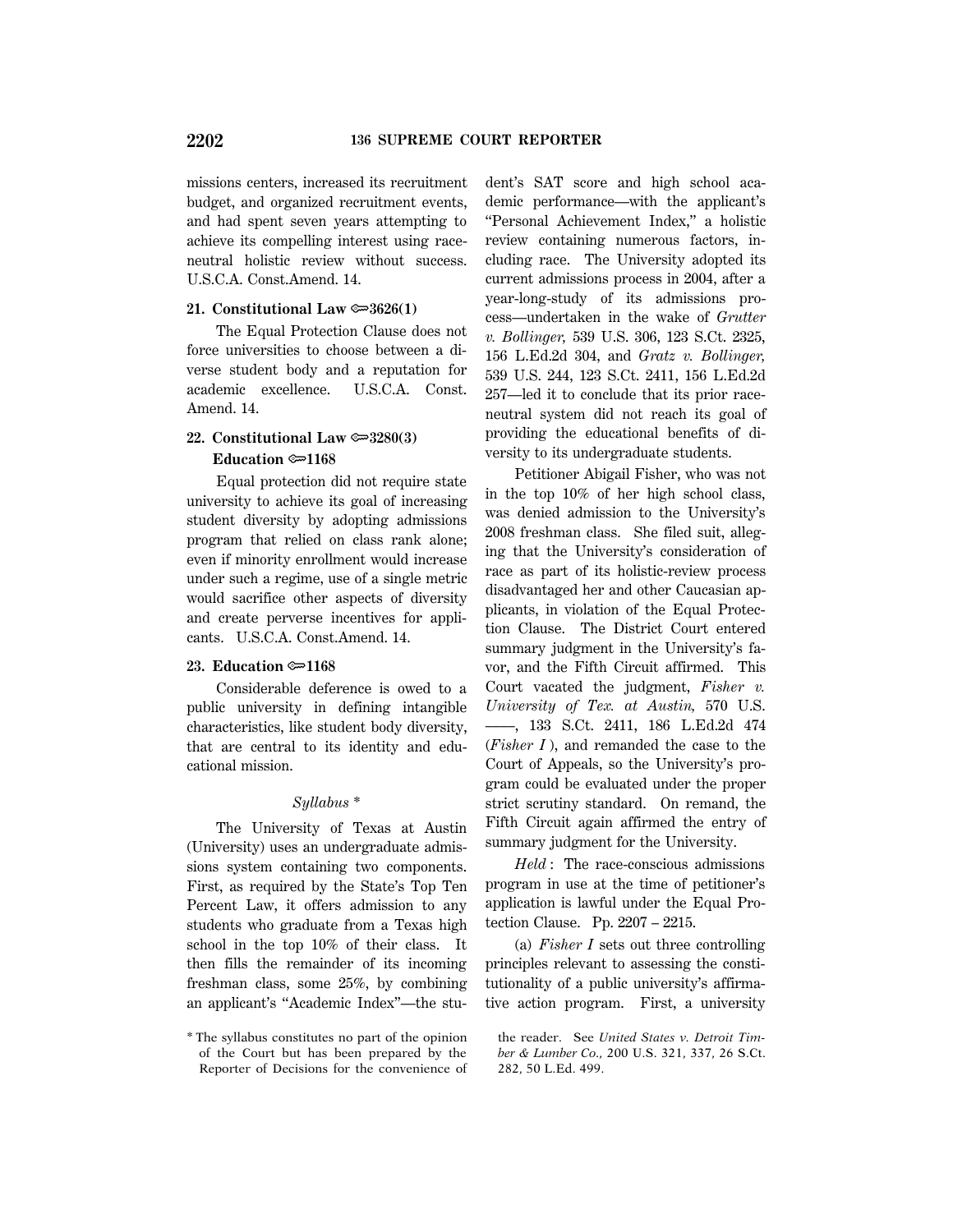### **FISHER v. UNIVERSITY OF TEXAS AT AUSTIN 2203 Cite as 136 S.Ct. 2198 (2016)**

may not consider race ''unless the admissions process can withstand strict scrutiny,'' *i.e.,* it must show that its ''purpose or interest is both constitutionally permissible and substantial, and that its use of the classification is necessary'' to accomplish that purpose.  $570$  U.S., at  $\frac{m}{1}$ , 133 S.Ct., at 2418*.* Second, ''the decision to pursue the educational benefits that flow from student body diversity is, in substantial measure, an academic judgment to which some, but not complete, judicial deference is proper.'' *Id.,* at ––––, 133 S.Ct., at 2419. Third, when determining whether the use of race is narrowly tailored to achieve the university's permissible goals, the school bears the burden of demonstrating that ''available'' and ''workable'' ''race-neutral alternatives" do not suffice. *Id.*, at -133 S.Ct., at 2420. Pp. 2207 – 2209.

(b) The University's approach to admissions gives rise to an unusual consequence here. The component with the largest impact on petitioner's chances of admission was not the school's consideration of race under its holistic-review process but the Top Ten Percent Plan. Because petitioner did not challenge the percentage part of the plan, the record is devoid of evidence of its impact on diversity. Remand for further factfinding would serve little purpose, however, because at the time of petitioner's application, the current plan had been in effect only three years and, in any event, the University lacked authority to alter the percentage plan, which was mandated by the Texas Legislature. These circumstances refute any criticism that the University did not make good faith efforts to comply with the law. The University, however, does have a continuing obligation to satisfy the strict scrutiny burden: by periodically reassessing the admission program's constitutionality, and efficacy, in light of the school's experience and the data it has gathered since adopting its admissions plan, and by tailoring its approach to ensure that race plays no greater role than is necessary to meet its compelling interests. Pp. 2208 – 2210.

(c) Drawing all reasonable inferences in her favor, petitioner has not shown by a preponderance of the evidence that she was denied equal treatment at the time her application was rejected. Pp. 2210 – 2215.

(1) Petitioner claims that the University has not articulated its compelling interest with sufficient clarity because it has failed to state more precisely what level of minority enrollment would constitute a ''critical mass.'' However, the compelling interest that justifies consideration of race in college admissions is not an interest in enrolling a certain number of minority students, but an interest in obtaining ''the educational benefits that flow from student body diversity.'' *Fisher I,* 570 U.S., at ––––, 133 S.Ct., at 2419. Since the University is prohibited from seeking a particular number or quota of minority students, it cannot be faulted for failing to specify the particular level of minority enrollment at which it believes the educational benefits of diversity will be obtained.

On the other hand, asserting an interest in the educational benefits of diversity writ large is insufficient. A university's goals cannot be elusory or amorphous they must be sufficiently measurable to permit judicial scrutiny of the policies adopted to reach them. The record here reveals that the University articulated concrete and precise goals—*e.g.,* ending stereotypes, promoting "cross-racial understanding,'' preparing students for ''an increasingly diverse workforce and society,'' and cultivating leaders with ''legitimacy in the eyes of the citizenry''—that mirror the compelling interest this Court has approved in prior cases. It also gave a ''reasoned, principled explanation'' for its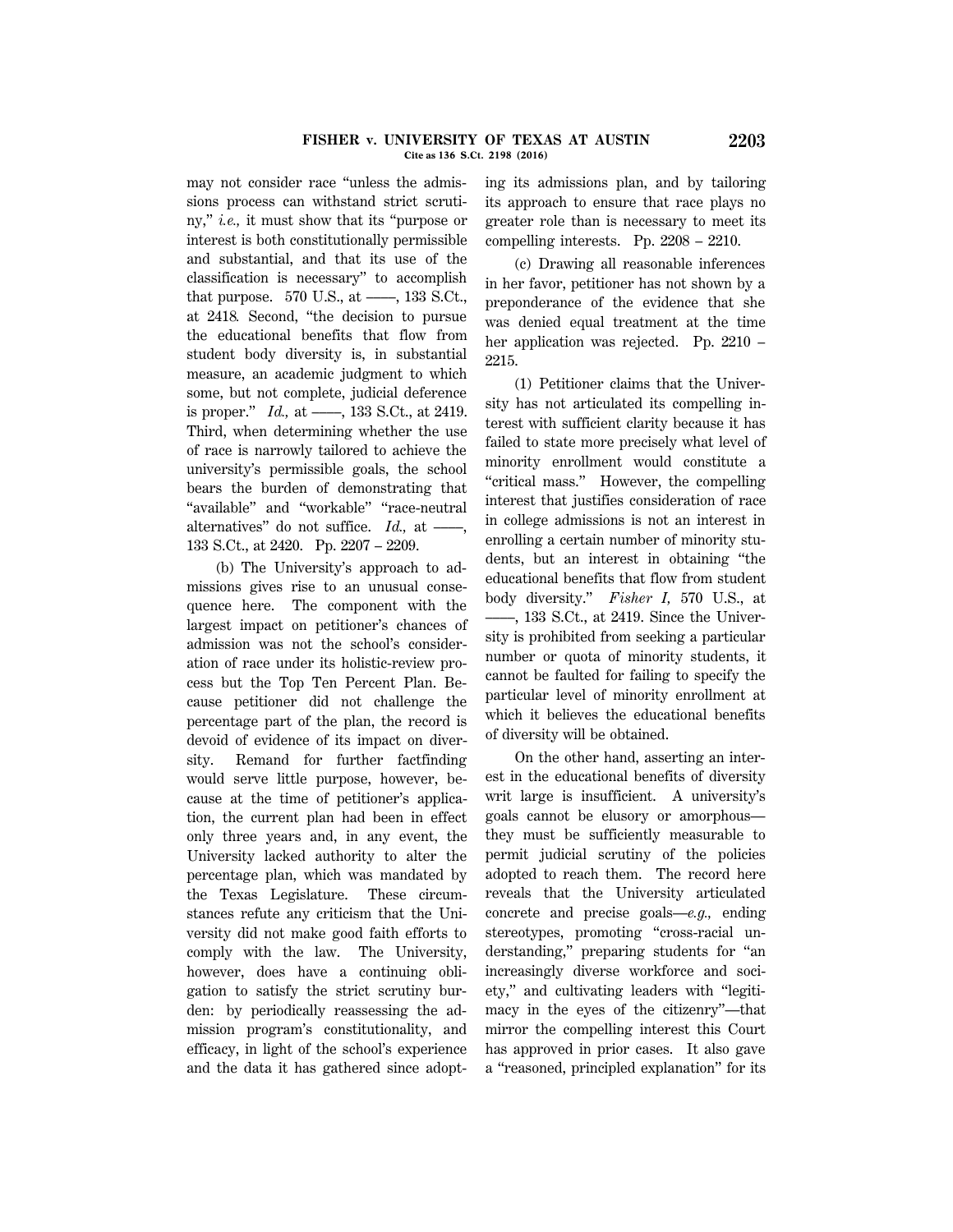decision, *id.,* at ––––, 133 S.Ct., at 2419 in a 39–page proposal written after a yearlong study revealed that its race-neutral policies and programs did not meet its goals. Pp. 2210 – 2211.

(2) Petitioner also claims that the University need not consider race because it had already ''achieved critical mass'' by 2003 under the Top Ten Percent Plan and race-neutral holistic review. The record, however, reveals that the University studied and deliberated for months, concluding that race-neutral programs had not achieved the University's diversity goals, a conclusion supported by significant statistical and anecdotal evidence. Pp. 2211 – 2212.

(3) Petitioner argues further that it was unnecessary to consider race because such consideration had only a minor impact on the number of minority students the school admitted. But the record shows that the consideration of race has had a meaningful, if still limited, effect on freshman class diversity. That race consciousness played a role in only a small portion of admissions decisions should be a hallmark of narrow tailoring, not evidence of unconstitutionality. P. 2212.

(4) Finally, petitioner argues that there were numerous other race-neutral means to achieve the University's goals. However, as the record reveals, none of those alternatives was a workable means of attaining the University's educational goals, as of the time of her application. Pp. 2212 – 2215.

758 F.3d 633, affirmed.

KENNEDY, J., delivered the opinion of the Court, in which GINSBURG, BREYER, and SOTOMAYOR, JJ., joined. THOMAS, J., filed a dissenting opinion. ALITO, J., filed a dissenting opinion, in which ROBERTS, C.J., and THOMAS, J., joined. KAGAN, J., took no part in the consideration or decision of the case.

Bert Rein, Washington, DC, for Petitioner.

Gregory G. Garre, Washington, DC, for Respondents.

Donald B. Verrilli, Jr., Solicitor General, for the United States, as amicus curiae, by special leave of the Court, supporting the Respondents.

Paul M. Smith, Elizabeth C. Bullock, Jenner & Block LLP, Washington, DC, Beverly E. Ledbetter, Providence, RI, Kim Taylor, Chicago, IL, Jane E. Booth, New York, NY, James J. Mingle, Ithaca, NY, Robert B. Donin, Hanover, NH, Pamela J. Bernard, Durham, NC, Paul Pineau, Baltimore, MD, Mark C. DiVincenzo, Cambridge, MA, Wendy S. White, Philadelphia, PA, Ramona E. Romero, Princeton, NJ, Debra L. Zumwalt, Stanford, CA, Audrey J. Anderson, Nashville, TN, Alexander E. Dreier, New Haven, CT, for Respondents.

Patricia C. Ohlendorf, Austin, TX, Douglas Laycock, Charlottesville, VA, James C. Ho, Andrew P. LeGrand, Gibson, Dunn & Crutcher LLP, Dallas, TX, Gregory G. Garre, Maureen E. Mahoney, J. Scott Ballenger Nicole Ries Fox, Latham & Watkins LLP, Washington, DC, Lori Alvino McGill, Quinn Emanuel Urquhart & Sullivan LLP, Washington, DC, Katya S. Cronin, Tucker Ellis LLP, Cleveland, OH, for Respondents.

William S. Consovoy, Thomas R. McCarthy, J. Michael Connolly, Consovoy McCarthy Park PLLC, Arlington, VA, Paul M. Terrill, The Terrill Firm, P.C., Austin, TX, Bert W. Rein, Claire J. Evans, Wiley Rein LLP, Washington, DC, for Petitioner.

For U.S. Supreme Court briefs, see: 2015 WL 6690032 (Resp.Supp.Brief)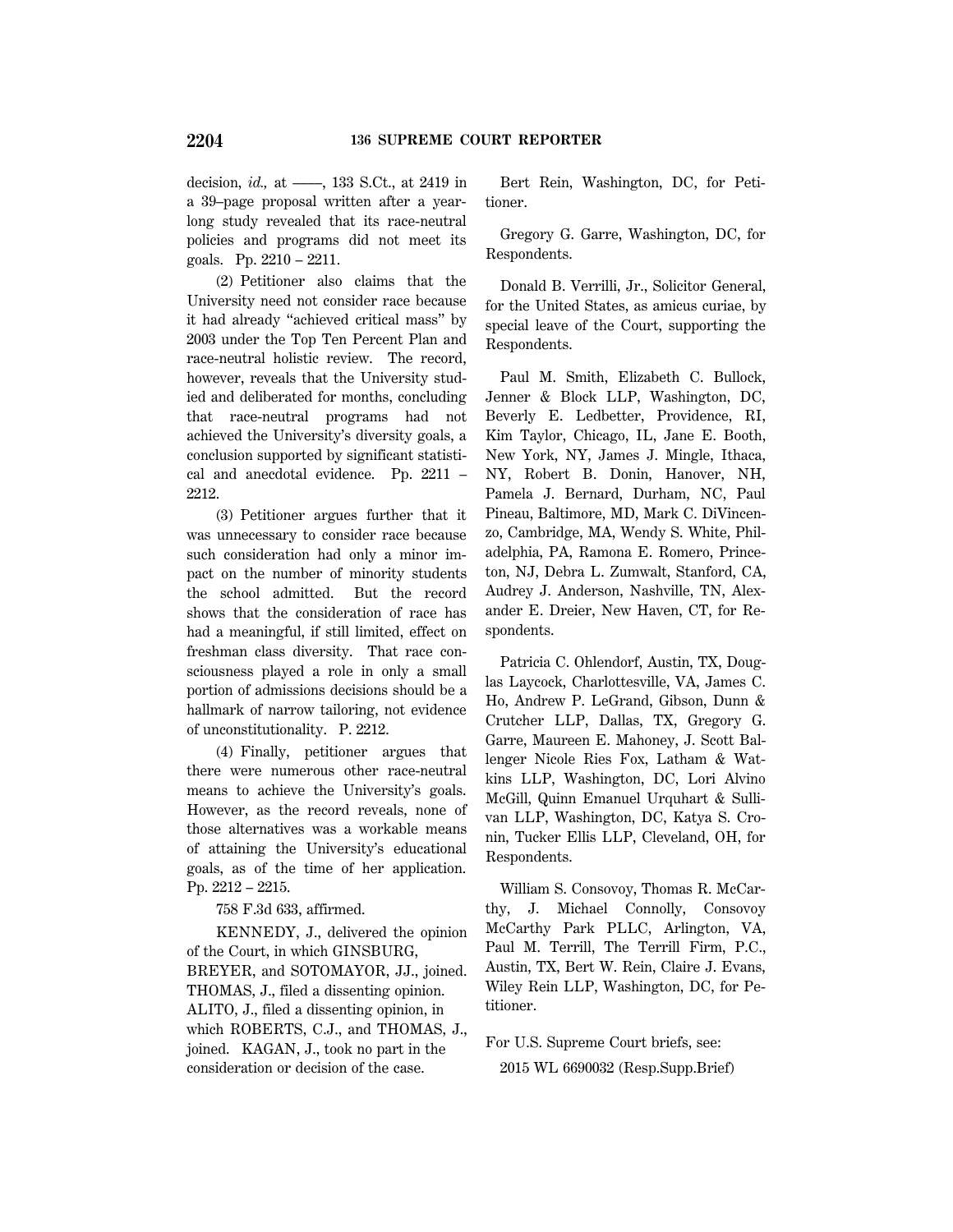2015 WL 7732611 (Reply.Brief)

2015 WL 6467640 (Resp.Brief)

2015 WL 5261568 (Pet.Brief)

Justice KENNEDY delivered the opinion of the Court.

The Court is asked once again to consider whether the race-conscious admissions program at the University of Texas is lawful under the Equal Protection Clause.

# I

The University of Texas at Austin (or University) relies upon a complex system of admissions that has undergone significant evolution over the past two decades. Until 1996, the University made its admissions decisions primarily based on a measure called ''Academic Index'' (or AI), which it calculated by combining an applicant's SAT score and academic performance in high school. In assessing applicants, preference was given to racial minorities.

In 1996, the Court of Appeals for the Fifth Circuit invalidated this admissions system, holding that any consideration of race in college admissions violates the Equal Protection Clause. See *Hopwood v. Texas,* 78 F.3d 932, 934–935, 948.

One year later the University adopted a new admissions policy. Instead of considering race, the University began making admissions decisions based on an applicant's AI and his or her ''Personal Achievement Index'' (PAI). The PAI was a numerical score based on a holistic review of an application. Included in the number were the applicant's essays, leadership and work experience, extracurricular activities, community service, and other "special characteristics" that might give the admissions committee insight into a student's background. Consistent with *Hopwood,* race was not a consideration in calculating an applicant's AI or PAI.

The Texas Legislature responded to *Hopwood* as well. It enacted H.B. 588, commonly known as the Top Ten Percent Law. Tex. Educ.Code Ann. § 51.803 (West Cum. Supp. 2015). As its name suggests, the Top Ten Percent Law guarantees college admission to students who graduate from a Texas high school in the top 10 percent of their class. Those students may choose to attend any of the public universities in the State.

The University implemented the Top Ten Percent Law in 1998. After first admitting any student who qualified for admission under that law, the University filled the remainder of its incoming freshman class using a combination of an applicant's AI and PAI scores—again, without considering race.

The University used this admissions system until 2003, when this Court decided the companion cases of *Grutter v. Bollinger,* 539 U.S. 306, 123 S.Ct. 2325, 156 L.Ed.2d 304, and *Gratz v. Bollinger,* 539 U.S. 244, 123 S.Ct. 2411, 156 L.Ed.2d 257. In *Gratz,* this Court struck down the University of Michigan's undergraduate system of admissions, which at the time allocated predetermined points to racial minority candidates. See 539 U.S., at 255, 275–276, 123 S.Ct. 2411. In *Grutter,* however, the Court upheld the University of Michigan Law School's system of holistic review—a system that did not mechanically assign points but rather treated race as a relevant feature within the broader context of a candidate's application. See 539 U.S., at 337, 343–344, 123 S.Ct. 2325. In upholding this nuanced use of race, *Grutter* implicitly overruled *Hopwood* 's categorical prohibition.

In the wake of *Grutter,* the University embarked upon a year-long study seeking to ascertain whether its admissions policy was allowing it to provide ''the educational benefits of a diverse student body  $\ldots$  to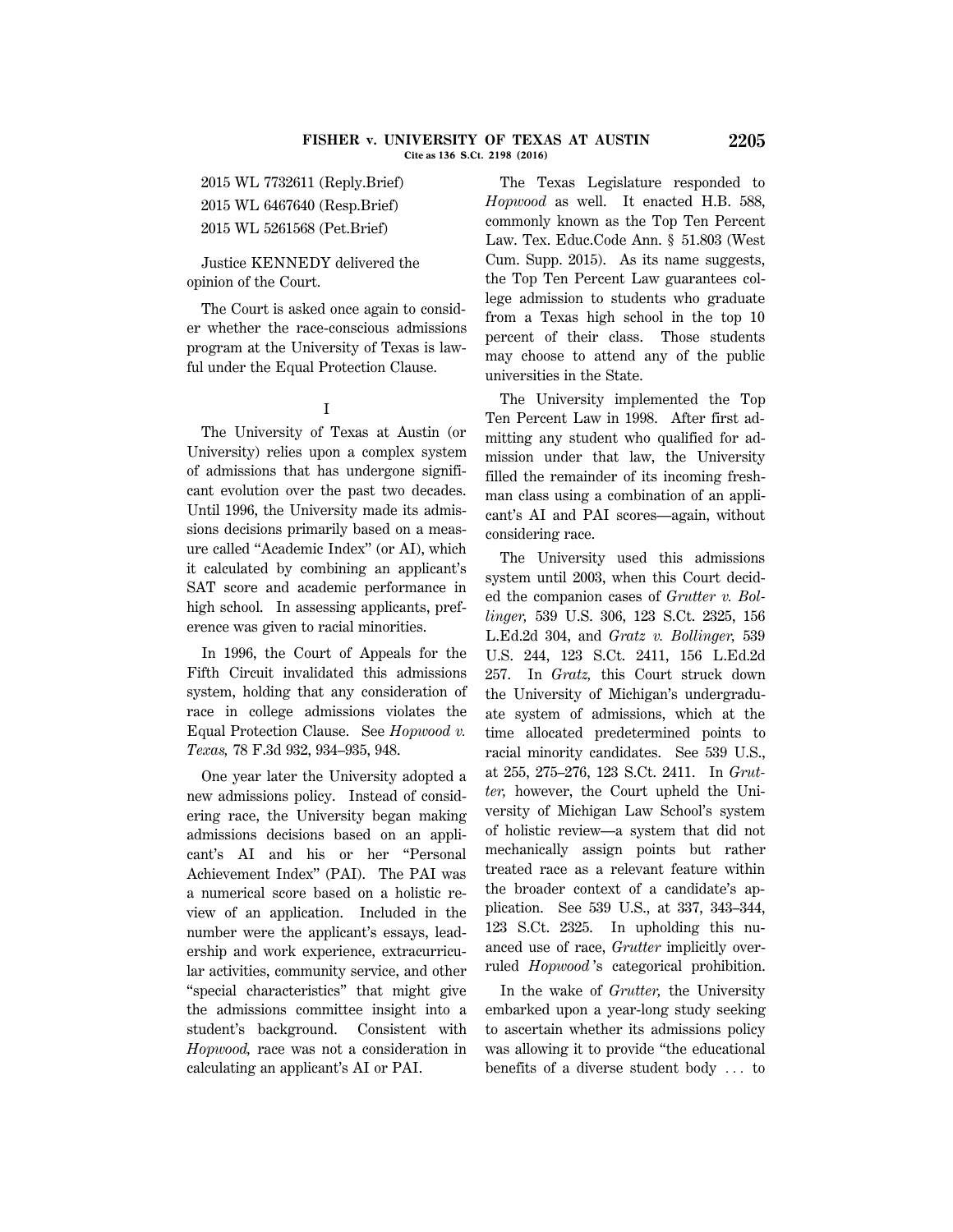all of the University's undergraduate students.'' App. 481a–482a (affidavit of N. Bruce Walker ¶ 11 (Walker Aff.)); see also *id.,* at 445a–447a. The University concluded that its admissions policy was not providing these benefits. Supp. App. 24a–25a.

To change its system, the University submitted a proposal to the Board of Regents that requested permission to begin taking race into consideration as one of ''the many ways in which [an] academically qualified individual might contribute to, and benefit from, the rich, diverse, and challenging educational environment of the University.'' *Id.,* at 23a. After the board approved the proposal, the University adopted a new admissions policy to implement it. The University has continued to use that admissions policy to this day.

Although the University's new admissions policy was a direct result of *Grutter,* it is not identical to the policy this Court approved in that case. Instead, consistent with the State's legislative directive, the University continues to fill a significant majority of its class through the Top Ten Percent Plan (or Plan). Today, up to 75 percent of the places in the freshman class are filled through the Plan. As a practical matter, this 75 percent cap, which has now been fixed by statute, means that, while the Plan continues to be referenced as a ''Top Ten Percent Plan,'' a student actually needs to finish in the top seven or eight percent of his or her class in order to be admitted under this category.

The University did adopt an approach similar to the one in *Grutter* for the remaining 25 percent or so of the incoming class. This portion of the class continues to be admitted based on a combination of their AI and PAI scores. Now, however, race is given weight as a subfactor within the PAI. The PAI is a number from 1 to 6 (6 is the best) that is based on two primary components. The first component is the average score a reader gives the applicant on two required essays. The second component is a full-file review that results in another 1–to–6 score, the ''Personal Achievement Score'' or PAS. The PAS is determined by a separate reader, who (1) rereads the applicant's required essays, (2) reviews any supplemental information the applicant submits (letters of recommendation, resumes, an additional optional essay, writing samples, artwork, etc.), and (3) evaluates the applicant's potential contributions to the University's student body based on the applicant's leadership experience, extracurricular activities, awards/honors, community service, and other ''special circumstances.''

''Special circumstances'' include the socioeconomic status of the applicant's family, the socioeconomic status of the applicant's school, the applicant's family responsibilities, whether the applicant lives in a single-parent home, the applicant's SAT score in relation to the average SAT score at the applicant's school, the language spoken at the applicant's home, and, finally, the applicant's race. See App. 218a–220a, 430a.

Both the essay readers and the full-file readers who assign applicants their PAI undergo extensive training to ensure that they are scoring applicants consistently. Deposition of Brian Breman 9–14, Record in No. 1: 08–CV–00263, (WD Tex.), Doc. 96–3. The Admissions Office also undertakes regular ''reliability analyses'' to ''measure the frequency of readers scoring within one point of each other.'' App. 474a (affidavit of Gary M. Lavergne ¶ 8); see also *id.,* at 253a (deposition of Kedra Ishop (Ishop Dep.)). Both the intensive training and the reliability analyses aim to ensure that similarly situated applicants are being treated identically regardless of which admissions officer reads the file.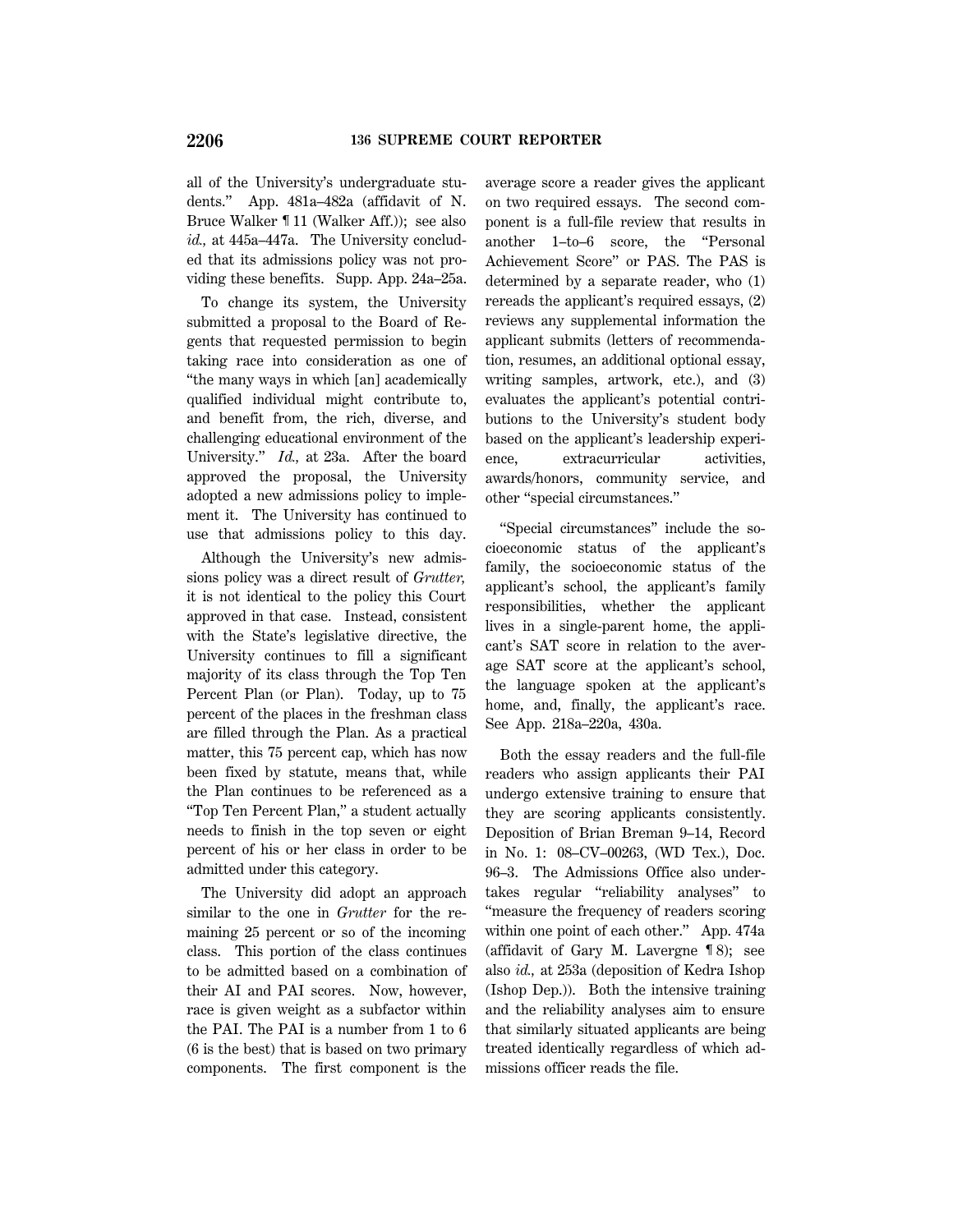### **FISHER v. UNIVERSITY OF TEXAS AT AUSTIN 2207 Cite as 136 S.Ct. 2198 (2016)**

Once the essay and full-file readers have calculated each applicant's AI and PAI scores, admissions officers from each school within the University set a cutoff PAI/AI score combination for admission, and then admit all of the applicants who are above that cutoff point. In setting the cutoff, those admissions officers only know how many applicants received a given PAI/AI score combination. They do not know what factors went into calculating those applicants' scores. The admissions officers who make the final decision as to whether a particular applicant will be admitted make that decision without knowing the applicant's race. Race enters the admissions process, then, at one stage and one stage only—the calculation of the PAS.

Therefore, although admissions officers can consider race as a positive feature of a minority student's application, there is no dispute that race is but a ''factor of a factor of a factor'' in the holistic-review calculus. 645 F.Supp.2d 587, 608 (W.D.Tex.2009). Furthermore, consideration of race is contextual and does not operate as a mechanical plus factor for underrepresented minorities. *Id.,* at 606 (''Plaintiffs cite no evidence to show racial groups other than African–Americans and Hispanics are *excluded* from benefitting from UT's consideration of race in admissions. As the Defendants point out, the consideration of race, within the full context of the entire application, may be beneficial to any UT Austin applicant—including whites and Asian–Americans''); see also Brief for Asian American Legal Defense and Education Fund et al. as *Amici Curiae* 12 (the contention that the University discriminates against Asian–Americans is ''entirely unsupported by evidence in the record or empirical data''). There is also no dispute, however, that race, when considered in conjunction with other aspects of an applicant's background, can alter an applicant's PAS score. Thus, race, in this indirect fashion, considered with all of the other factors that make up an applicant's AI and PAI scores, can make a difference to whether an application is accepted or rejected.

Petitioner Abigail Fisher applied for admission to the University's 2008 freshman class. She was not in the top 10 percent of her high school class, so she was evaluated for admission through holistic, full-file review. Petitioner's application was rejected.

Petitioner then filed suit alleging that the University's consideration of race as part of its holistic-review process disadvantaged her and other Caucasian applicants, in violation of the Equal Protection Clause. See U.S. Const., Amdt. 14, § 1 (no State shall "deny to any person within its jurisdiction the equal protection of the laws''). The District Court entered summary judgment in the University's favor, and the Court of Appeals affirmed.

This Court granted certiorari and vacated the judgment of the Court of Appeals, *Fisher v. University of Tex. at Austin,* 570 U.S. ––––, 133 S.Ct. 2411, 186 L.Ed.2d 474 (2013) (*Fisher I*), because it had applied an overly deferential ''good-faith'' standard in assessing the constitutionality of the University's program. The Court remanded the case for the Court of Appeals to assess the parties' claims under the correct legal standard.

Without further remanding to the District Court, the Court of Appeals again affirmed the entry of summary judgment in the University's favor. 758 F.3d 633 (C.A.5 2014). This Court granted certiorari for a second time, 576 U.S. ––––, 135 S.Ct. 2888, 192 L.Ed.2d 923 (2015), and now affirms.

# II

**[1, 2]** *Fisher I* set forth three controlling principles relevant to assessing the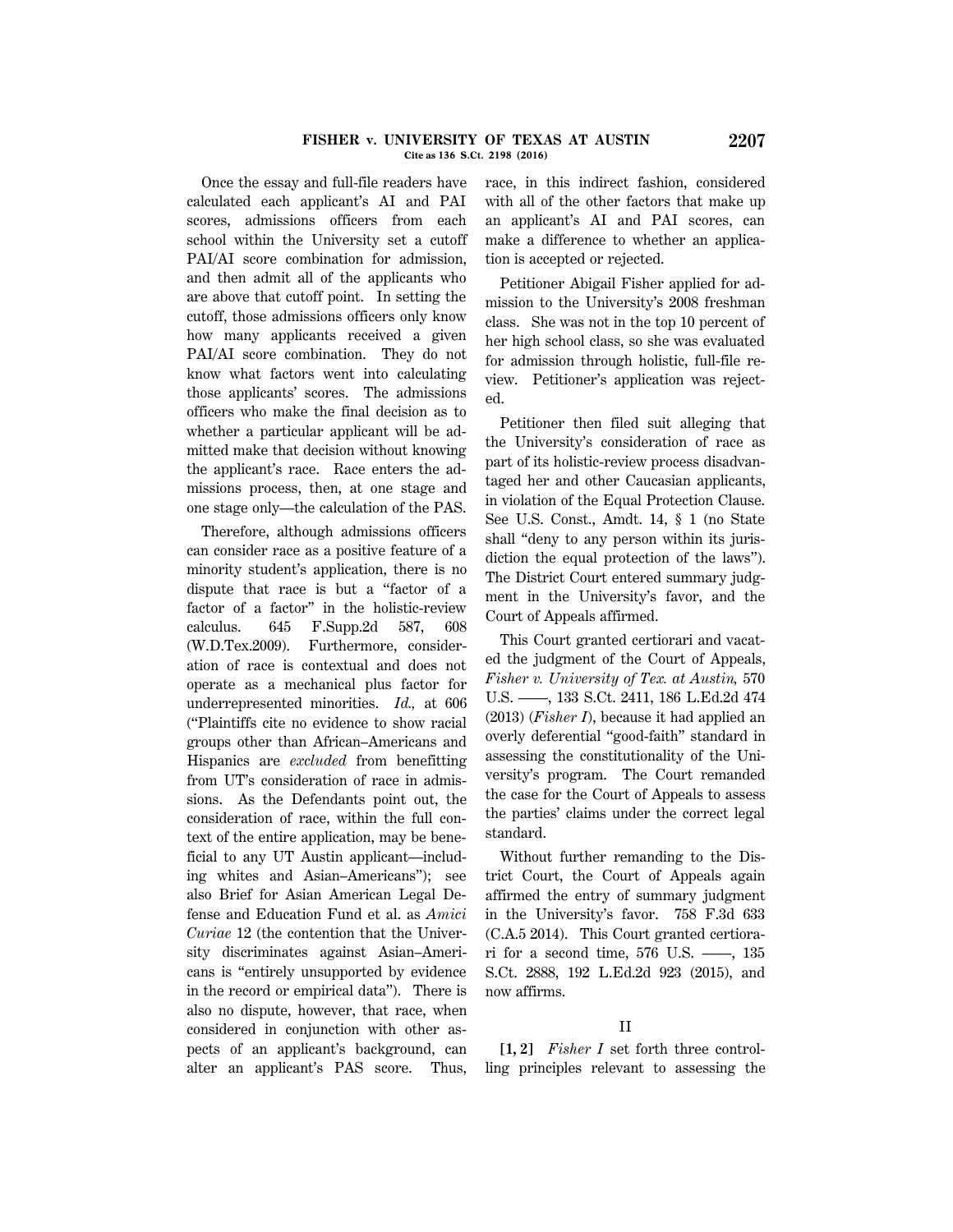constitutionality of a public university's affirmative-action program. First, ''because racial characteristics so seldom provide a relevant basis for disparate treatment,'' *Richmond v. J.A. Croson Co.,* 488 U.S. 469, 505, 109 S.Ct. 706, 102 L.Ed.2d 854 (1989), ''[r]ace may not be considered [by a university] unless the admissions process can withstand strict scrutiny,'' *Fisher I,* 570 U.S., at ––––, 133 S.Ct., at 2418. Strict scrutiny requires the university to demonstrate with clarity that its '' 'purpose or interest is both constitutionally permissible and substantial, and that its use of the classification is necessary  $\ldots$  to the accomplishment of its purpose.' '' *Ibid.*

**[3, 4]** Second, *Fisher I* confirmed that ''the decision to pursue 'the educational benefits that flow from student body diversity'  $\ldots$  is, in substantial measure, an academic judgment to which some, but not complete, judicial deference is proper." *Id.*, at —, 133 S.Ct., at 2419. A university cannot impose a fixed quota or otherwise ''define diversity as 'some specified percentage of a particular group merely because of its race or ethnic origin.' '' *Ibid.* Once, however, a university gives ''a reasoned, principled explanation'' for its decision, deference must be given ''to the University's conclusion, based on its experience and expertise, that a diverse student body would serve its educational goals.'' *Ibid.* (internal quotation marks and citation omitted).

**[5–7]** Third, *Fisher I* clarified that no deference is owed when determining whether the use of race is narrowly tailored to achieve the university's permissible goals. *Id.,* at ––––, 133 S.Ct., at 2419– 2420. A university, *Fisher I* explained, bears the burden of proving a ''nonracial approach'' would not promote its interest in the educational benefits of diversity ''about as well and at tolerable administrative expense." *Id.*, at —–, 133 S.Ct., at 2420 (internal quotation marks omitted). Though "[n]arrow tailoring does not require exhaustion of every conceivable race-neutral alternative'' or ''require a university to choose between maintaining a reputation for excellence [and] fulfilling a commitment to provide educational opportunities to members of all racial groups,'' *Grutter,* 539 U.S., at 339, 123 S.Ct. 2325 it does impose ''on the university the ultimate burden of demonstrating'' that ''raceneutral alternatives'' that are both ''available'' and ''workable'' ''do not suffice.'' *Fisher I,* 570 U.S., at —, 133 S.Ct., at 2420.

*Fisher I* set forth these controlling principles, while taking no position on the constitutionality of the admissions program at issue in this case. The Court held only that the District Court and the Court of Appeals had ''confined the strict scrutiny inquiry in too narrow a way by deferring to the University's good faith in its use of racial classifications." *Id.*, at ---, 133 S.Ct., at 2421 The Court remanded the case, with instructions to evaluate the record under the correct standard and to determine whether the University had made "a showing that its plan is narrowly tailored to achieve'' the educational benefits that flow from diversity.  $Id$ , at  $-$ 133 S.Ct., at 2421. On remand, the Court of Appeals determined that the program conformed with the strict scrutiny mandated by *Fisher I*. See 758 F.3d, at 659–660. Judge Garza dissented.

## III

The University's program is *sui generis*. Unlike other approaches to college admissions considered by this Court, it combines holistic review with a percentage plan. This approach gave rise to an unusual consequence in this case: The component of the University's admissions policy that had the largest impact on petitioner's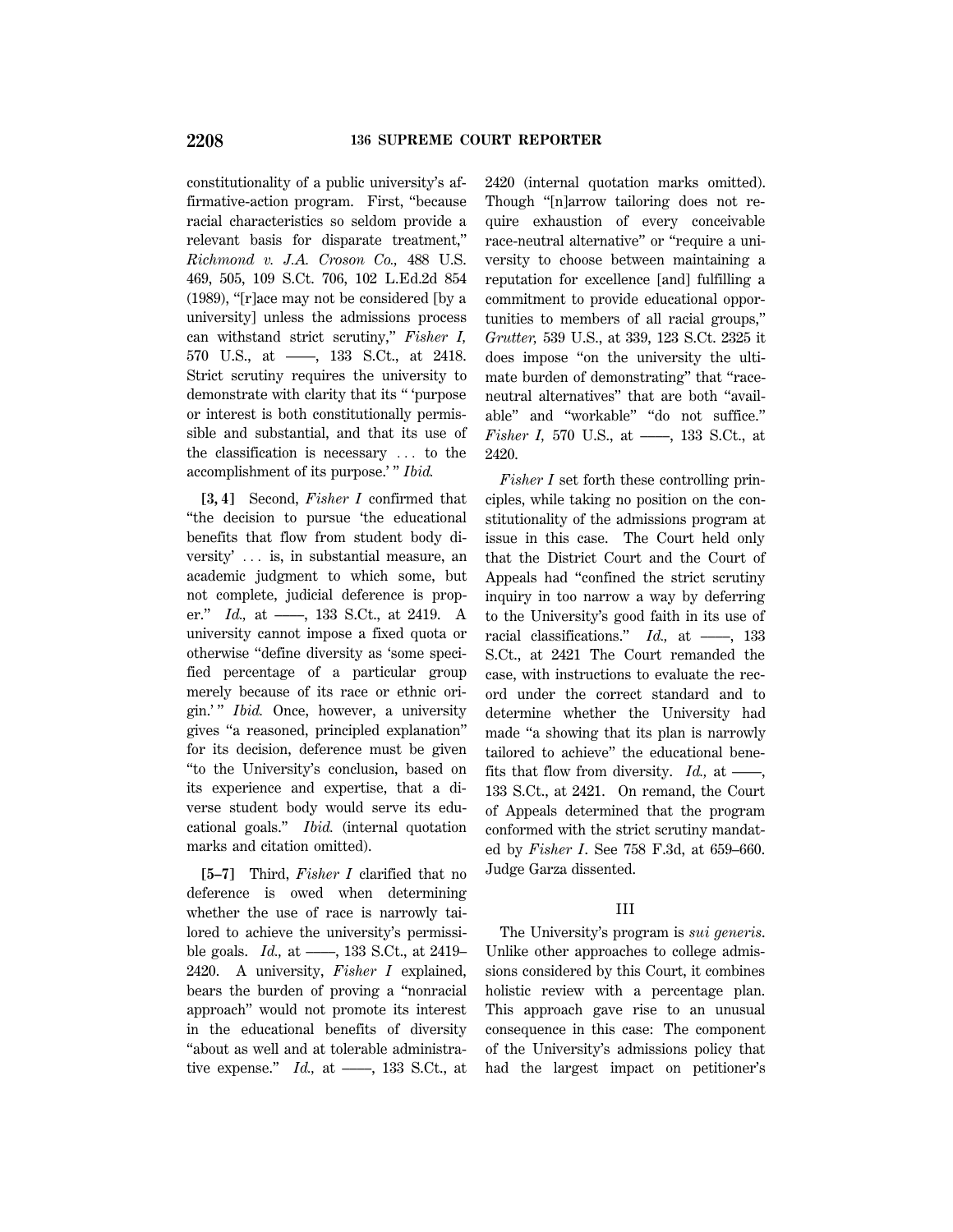### **FISHER v. UNIVERSITY OF TEXAS AT AUSTIN 2209 Cite as 136 S.Ct. 2198 (2016)**

chances of admission was not the school's consideration of race under its holisticreview process but rather the Top Ten Percent Plan. Because petitioner did not graduate in the top 10 percent of her high school class, she was categorically ineligible for more than three-fourths of the slots in the incoming freshman class. It seems quite plausible, then, to think that petitioner would have had a better chance of being admitted to the University if the school used race-conscious holistic review to select its entire incoming class, as was the case in *Grutter*.

Despite the Top Ten Percent Plan's outsized effect on petitioner's chances of admission, she has not challenged it. For that reason, throughout this litigation, the Top Ten Percent Plan has been taken, somewhat artificially, as a given premise.

Petitioner's acceptance of the Top Ten Percent Plan complicates this Court's review. In particular, it has led to a record that is almost devoid of information about the students who secured admission to the University through the Plan. The Court thus cannot know how students admitted solely based on their class rank differ in their contribution to diversity from students admitted through holistic review.

**[8]** In an ordinary case, this evidentiary gap perhaps could be filled by a remand to the district court for further factfinding. When petitioner's application was rejected, however, the University's combined percentage-plan/holistic-review approach to admission had been in effect for just three years. While studies undertaken over the eight years since then may be of significant value in determining the constitutionality of the University's current admissions policy, that evidence has little bearing on whether petitioner received equal treatment when her application was rejected in 2008. If the Court were to remand, therefore, further factfinding would be limited to a narrow 3–year sample, review of which might yield little insight.

Furthermore, as discussed above, the University lacks any authority to alter the role of the Top Ten Percent Plan in its admissions process. The Plan was mandated by the Texas Legislature in the wake of *Hopwood,* so the University, like petitioner in this litigation, has likely taken the Plan as a given since its implementation in 1998. If the University had no reason to think that it could deviate from the Top Ten Percent Plan, it similarly had no reason to keep extensive data on the Plan or the students admitted under it particularly in the years before *Fisher I* clarified the stringency of the strict-scrutiny burden for a school that employs raceconscious review.

Under the circumstances of this case, then, a remand would do nothing more than prolong a suit that has already persisted for eight years and cost the parties on both sides significant resources. Petitioner long since has graduated from another college, and the University's policy and the data on which it first was based may have evolved or changed in material ways.

The fact that this case has been litigated on a somewhat artificial basis, furthermore, may limit its value for prospective guidance. The Texas Legislature, in enacting the Top Ten Percent Plan, cannot much be criticized, for it was responding to *Hopwood,* which at the time was binding law in the State of Texas. That legislative response, in turn, circumscribed the University's discretion in crafting its admissions policy. These circumstances refute any criticism that the University did not make good-faith efforts to comply with the law.

**[9]** That does not diminish, however, the University's continuing obligation to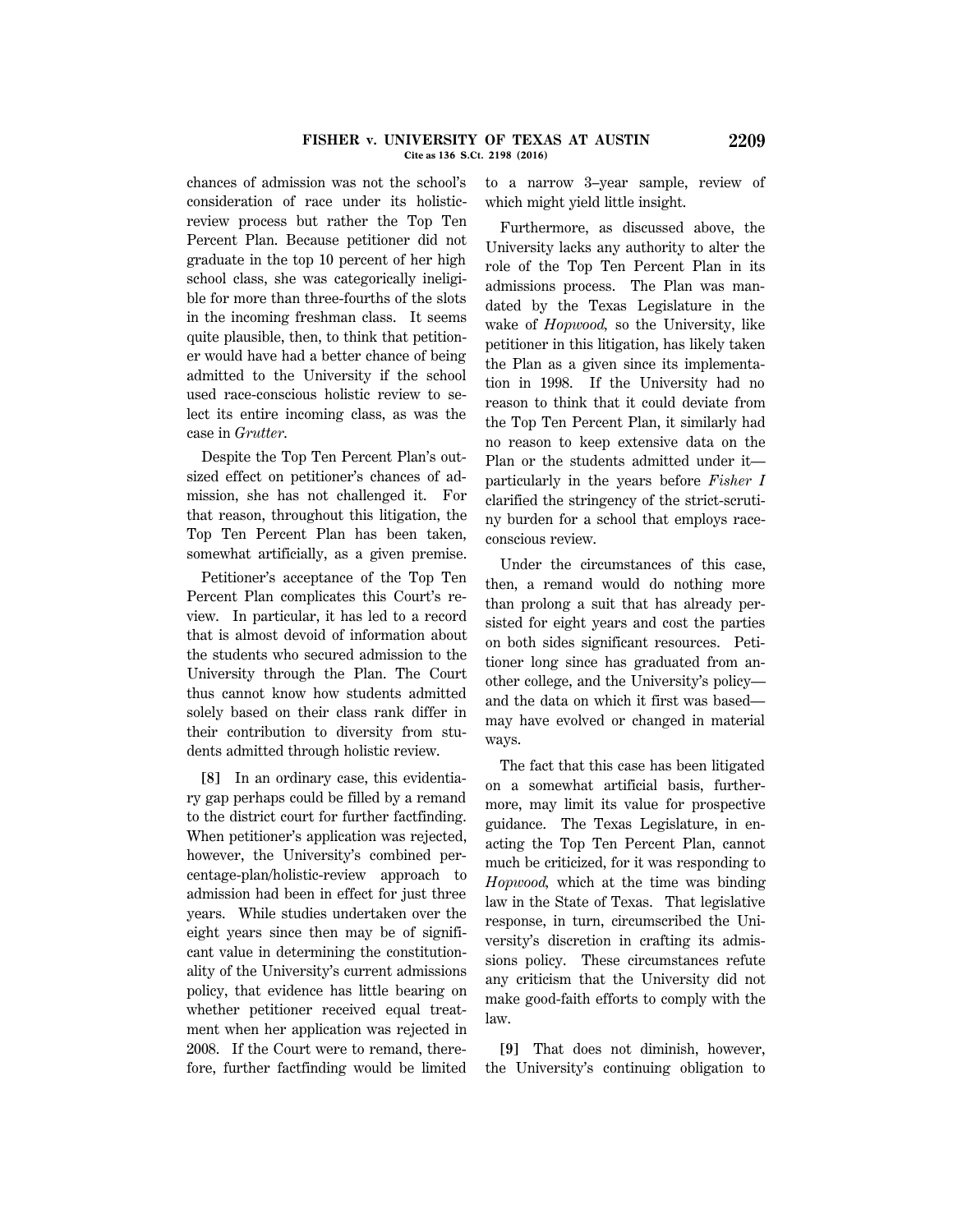satisfy the burden of strict scrutiny in light of changing circumstances. The University engages in periodic reassessment of the constitutionality, and efficacy, of its admissions program. See Supp. App. 32a; App. 448a. Going forward, that assessment must be undertaken in light of the experience the school has accumulated and the data it has gathered since the adoption of its admissions plan.

**[10]** As the University examines this data, it should remain mindful that diversity takes many forms. Formalistic racial classifications may sometimes fail to capture diversity in all of its dimensions and, when used in a divisive manner, could undermine the educational benefits the University values. Through regular evaluation of data and consideration of student experience, the University must tailor its approach in light of changing circumstances, ensuring that race plays no greater role than is necessary to meet its compelling interest. The University's examination of the data it has acquired in the years since petitioner's application, for these reasons, must proceed with full respect for the constraints imposed by the Equal Protection Clause. The type of data collected, and the manner in which it is considered, will have a significant bearing on how the University must shape its admissions policy to satisfy strict scrutiny in the years to come. Here, however, the Court is necessarily limited to the narrow question before it: whether, drawing all reasonable inferences in her favor, petitioner has shown by a preponderance of the evidence that she was denied equal treatment at the time her application was rejected.

# IV

**[11, 12]** In seeking to reverse the judgment of the Court of Appeals, petitioner makes four arguments. First, she argues that the University has not articulated its compelling interest with sufficient clarity. According to petitioner, the University must set forth more precisely the level of minority enrollment that would constitute a ''critical mass.'' Without a clearer sense of what the University's ultimate goal is, petitioner argues, a reviewing court cannot assess whether the University's admissions program is narrowly tailored to that goal.

**[13]** As this Court's cases have made clear, however, the compelling interest that justifies consideration of race in college admissions is not an interest in enrolling a certain number of minority students. Rather, a university may institute a raceconscious admissions program as a means of obtaining ''the educational benefits that flow from student body diversity.'' *Fisher I*, 570 U.S., at —–, 133 S.Ct., at 2419 (internal quotation marks omitted); see also *Grutter,* 539 U.S., at 328, 123 S.Ct. 2325. As this Court has said, enrolling a diverse student body ''promotes cross-racial understanding, helps to break down racial stereotypes, and enables students to better understand persons of different races.'' *Id.,* at 330, 123 S.Ct. 2325 (internal quotation marks and alteration omitted). Equally important, ''student body diversity promotes learning outcomes, and better prepares students for an increasingly diverse workforce and society.'' *Ibid*. (internal quotation marks omitted).

Increasing minority enrollment may be instrumental to these educational benefits, but it is not, as petitioner seems to suggest, a goal that can or should be reduced to pure numbers. Indeed, since the University is prohibited from seeking a particular number or quota of minority students, it cannot be faulted for failing to specify the particular level of minority enrollment at which it believes the educational benefits of diversity will be obtained.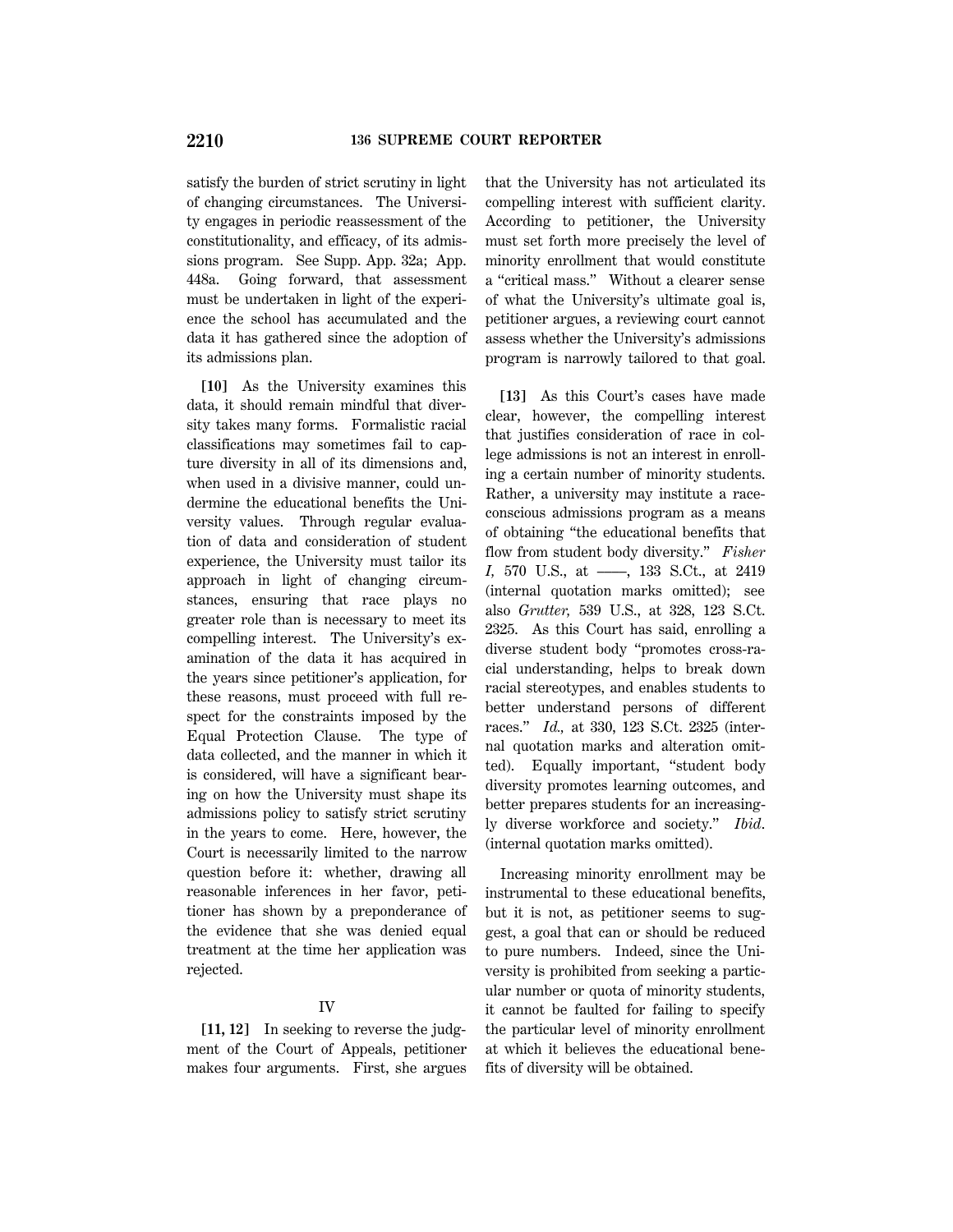### **FISHER v. UNIVERSITY OF TEXAS AT AUSTIN 2211 Cite as 136 S.Ct. 2198 (2016)**

**[14]** On the other hand, asserting an interest in the educational benefits of diversity writ large is insufficient. A university's goals cannot be elusory or amorphous—they must be sufficiently measurable to permit judicial scrutiny of the policies adopted to reach them.

**[15]** The record reveals that in first setting forth its current admissions policy, the University articulated concrete and precise goals. On the first page of its 2004 ''Proposal to Consider Race and Ethnicity in Admissions,'' the University identifies the educational values it seeks to realize through its admissions process: the destruction of stereotypes, the '' 'promot[ion of] cross-racial understanding,' '' the preparation of a student body '' 'for an increasingly diverse workforce and society,' '' and the '' 'cultivat[ion of] a set of leaders with legitimacy in the eyes of the citizenry.' '' Supp. App. 1a; see also *id.,* at 69a; App. 314a–315a (deposition of N. Bruce Walker (Walker Dep.)), 478a–479a (Walker Aff. ¶ 4) (setting forth the same goals). Later in the proposal, the University explains that it strives to provide an ''academic environment'' that offers a ''robust exchange of ideas, exposure to differing cultures, preparation for the challenges of an increasingly diverse workforce, and acquisition of competencies required of future leaders.'' Supp. App. 23a. All of these objectives, as a general matter, mirror the ''compelling interest'' this Court has approved in its prior cases.

The University has provided in addition a ''reasoned, principled explanation'' for its decision to pursue these goals. *Fisher I, supra,* at ––––, 133 S.Ct., at 2419. The University's 39–page proposal was written following a year-long study, which concluded that ''[t]he use of race-neutral policies and programs ha[d] not been successful'' in ''provid[ing] an educational setting that fosters cross-racial understanding, provid[ing] enlightened discussion and learning, [or] prepar[ing] students to function in an increasingly diverse workforce and society.'' Supp. App. 25a; see also App. 481a– 482a (Walker Aff. ¶¶ 8–12) (describing the ''thoughtful review'' the University undertook when it faced the ''important decision ... whether or not to use race in its admissions process''). Further support for the University's conclusion can be found in the depositions and affidavits from various admissions officers, all of whom articulate the same, consistent ''reasoned, principled explanation.'' See, *e.g., id.,* at 253a (Ishop Dep.), 314a–318a, 359a (Walker Dep.), 415a–416a (Defendant's Statement of Facts), 478a–479a, 481a–482a (Walker Aff. ¶¶ 4, 10–13). Petitioner's contention that the University's goal was insufficiently concrete is rebutted by the record.

**[16, 17]** Second, petitioner argues that the University has no need to consider race because it had already ''achieved critical mass'' by 2003 using the Top Ten Percent Plan and race-neutral holistic review. Brief for Petitioner 46. Petitioner is correct that a university bears a heavy burden in showing that it had not obtained the educational benefits of diversity before it turned to a race-conscious plan. The record reveals, however, that, at the time of petitioner's application, the University could not be faulted on this score. Before changing its policy the University conducted ''months of study and deliberation, including retreats, interviews, [and] review of data,'' App. 446a, and concluded that ''[t]he use of race-neutral policies and programs ha[d] not been successful in achieving'' sufficient racial diversity at the University, Supp. App. 25a. At no stage in this litigation has petitioner challenged the University's good faith in conducting its studies, and the Court properly declines to consider the extrarecord materials the dissent relies upon, many of which are tan-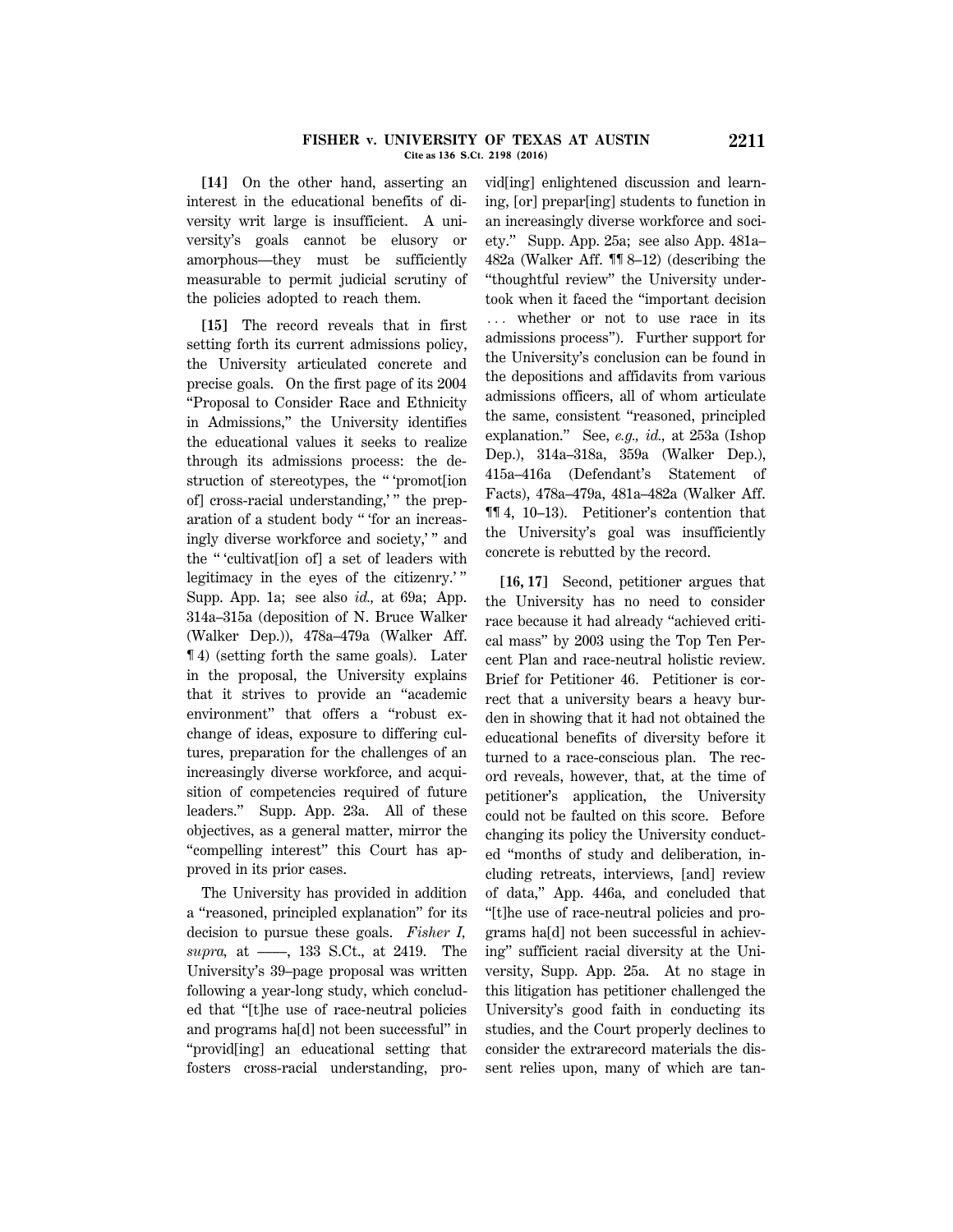gential to this case at best and none of which the University has had a full opportunity to respond to. See, *e.g., post,* at 2240 (opinion of ALITO, J.) (describing a 2015 report regarding the admission of applicants who are related to ''politically connected individuals'').

The record itself contains significant evidence, both statistical and anecdotal, in support of the University's position. To start, the demographic data the University has submitted show consistent stagnation in terms of the percentage of minority students enrolling at the University from 1996 to 2002. In 1996, for example, 266 African–American freshmen enrolled, a total that constituted 4.1 percent of the incoming class. In 2003, the year *Grutter* was decided, 267 African–American students enrolled—again, 4.1 percent of the incoming class. The numbers for Hispanic and Asian–American students tell a similar story. See Supp. App. 43a. Although demographics alone are by no means dispositive, they do have some value as a gauge of the University's ability to enroll students who can offer underrepresented perspectives.

In addition to this broad demographic data, the University put forward evidence that minority students admitted under the *Hopwood* regime experienced feelings of loneliness and isolation. See, *e.g.,* App. 317a–318a.

This anecdotal evidence is, in turn, bolstered by further, more nuanced quantitative data. In 2002, 52 percent of undergraduate classes with at least five students had no African–American students enrolled in them, and 27 percent had only one African–American student. Supp. App. 140a. In other words, only 21 percent of undergraduate classes with five or more students in them had more than one African–American student enrolled. Twelve percent of these classes had no Hispanic students, as compared to 10 percent in 1996. *Id.,* at 74a, 140a. Though a college must continually reassess its need for race-conscious review, here that assessment appears to have been done with care, and a reasonable determination was made that the University had not yet attained its goals.

**[18]** Third, petitioner argues that considering race was not necessary because such consideration has had only a "'minimal impact' in advancing the [University's] compelling interest.'' Brief for Petitioner 46; see also Tr. of Oral Arg. 23:10–12; 24:13–25:2, 25:24–26:3. Again, the record does not support this assertion. In 2003, 11 percent of the Texas residents enrolled through holistic review were Hispanic and 3.5 percent were African–American. Supp. App. 157a. In 2007, by contrast, 16.9 percent of the Texas holistic-review freshmen were Hispanic and 6.8 percent were African–American. *Ibid.* Those increases—of 54 percent and 94 percent, respectively—show that consideration of race has had a meaningful, if still limited, effect on the diversity of the University's freshman class.

**[19]** In any event, it is not a failure of narrow tailoring for the impact of racial consideration to be minor. The fact that race consciousness played a role in only a small portion of admissions decisions should be a hallmark of narrow tailoring, not evidence of unconstitutionality.

**[20]** Petitioner's final argument is that ''there are numerous other available raceneutral means of achieving'' the University's compelling interest. Brief for Petitioner 47. A review of the record reveals, however, that, at the time of petitioner's application, none of her proposed alternatives was a workable means for the University to attain the benefits of diversity it sought. For example, petitioner suggests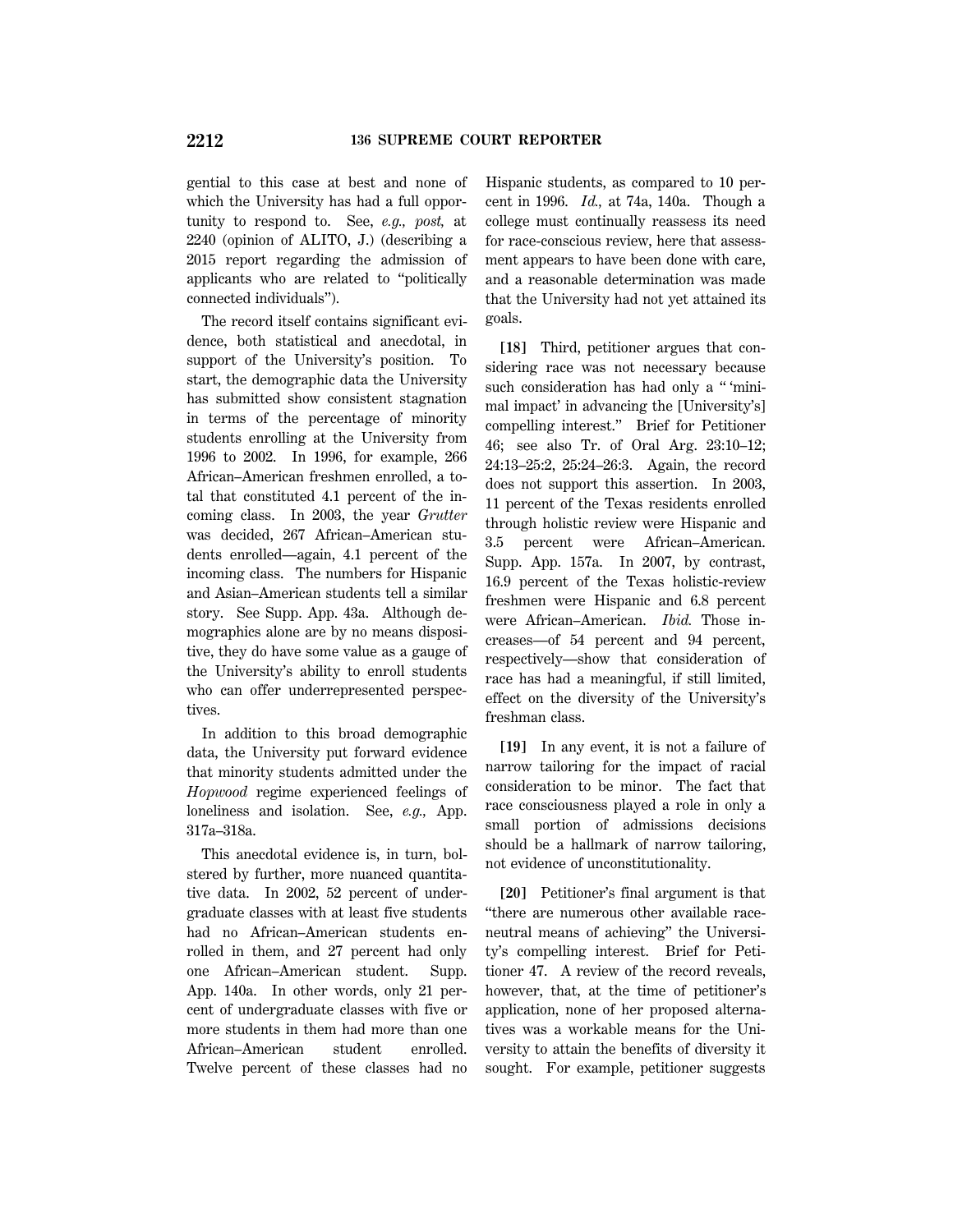#### **FISHER v. UNIVERSITY OF TEXAS AT AUSTIN 2213 Cite as 136 S.Ct. 2198 (2016)**

that the University could intensify its outreach efforts to African–American and Hispanic applicants. But the University submitted extensive evidence of the many ways in which it already had intensified its outreach efforts to those students. The University has created three new scholarship programs, opened new regional admissions centers, increased its recruitment budget by half-a-million dollars, and organized over 1,000 recruitment events. Supp. App. 29a–32a; App. 450a–452a (citing affidavit of Michael Orr ¶¶ 4–20). Perhaps more significantly, in the wake of *Hopwood,* the University spent seven years attempting to achieve its compelling interest using race-neutral holistic review. None of these efforts succeeded, and petitioner fails to offer any meaningful way in which the University could have improved upon them at the time of her application.

**[21]** Petitioner also suggests altering the weight given to academic and socioeconomic factors in the University's admissions calculus. This proposal ignores the fact that the University tried, and failed, to increase diversity through enhanced consideration of socioeconomic and other factors. And it further ignores this Court's precedent making clear that the Equal Protection Clause does not force universities to choose between a diverse student body and a reputation for academic excellence. *Grutter,* 539 U.S., at 339, 123 S.Ct. 2325.

**[22]** Petitioner's final suggestion is to uncap the Top Ten Percent Plan, and admit more—if not all—the University's students through a percentage plan. As an initial matter, petitioner overlooks the fact that the Top Ten Percent Plan, though facially neutral, cannot be understood apart from its basic purpose, which is to boost minority enrollment. Percentage plans are ''adopted with racially segregated neighborhoods and schools front and

center stage." *Fisher I*, 570 U.S., at  $-$ 133 S.Ct., at 2433 (GINSBURG, J., dissenting). "It is race consciousness, not blindness to race, that drives such plans.'' *Ibid.* Consequently, petitioner cannot assert simply that increasing the University's reliance on a percentage plan would make its admissions policy more race neutral.

Even if, as a matter of raw numbers, minority enrollment would increase under such a regime, petitioner would be hardpressed to find convincing support for the proposition that college admissions would be improved if they were a function of class rank alone. That approach would sacrifice all other aspects of diversity in pursuit of enrolling a higher number of minority students. A system that selected every student through class rank alone would exclude the star athlete or musician whose grades suffered because of daily practices and training. It would exclude a talented young biologist who struggled to maintain above-average grades in humanities classes. And it would exclude a student whose freshman-year grades were poor because of a family crisis but who got herself back on track in her last three years of school, only to find herself just outside of the top decile of her class.

These are but examples of the general problem. Class rank is a single metric, and like any single metric, it will capture certain types of people and miss others. This does not imply that students admitted through holistic review are necessarily more capable or more desirable than those admitted through the Top Ten Percent Plan. It merely reflects the fact that privileging one characteristic above all others does not lead to a diverse student body. Indeed, to compel universities to admit students based on class rank alone is in deep tension with the goal of educational diversity as this Court's cases have defined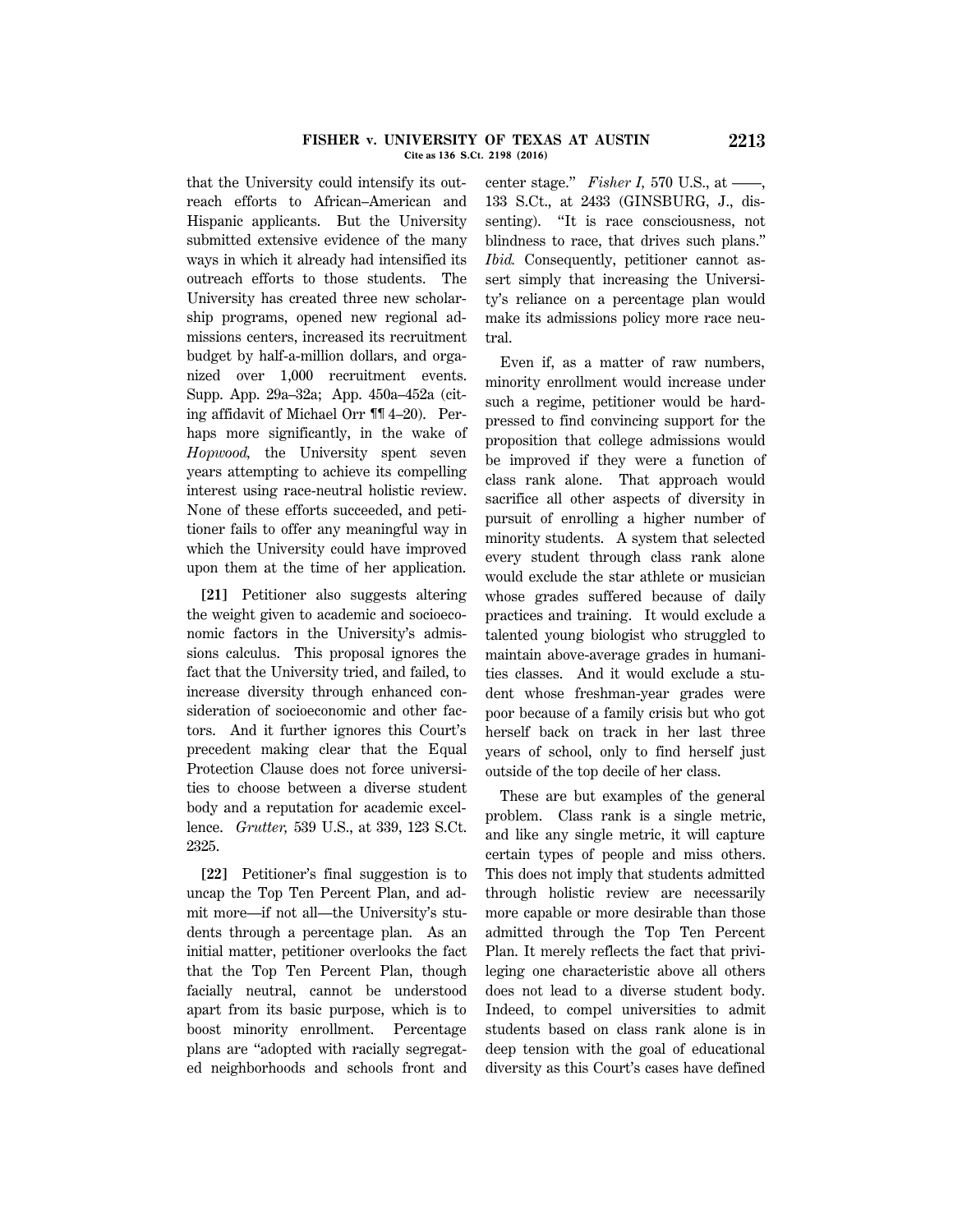it. See *Grutter, supra,* at 340, 123 S.Ct. 2325 (explaining that percentage plans "may preclude the university from conducting the individualized assessments necessary to assemble a student body that is not just racially diverse, but diverse along all the qualities valued by the university''); 758 F.3d, at 653 (pointing out that the Top Ten Percent Law leaves out students ''who fell outside their high school's top ten percent but excelled in unique ways that would enrich the diversity of [the University's] educational experience" and ''leaves a gap in an admissions process seeking to create the multi-dimensional diversity that [*Regents of Univ. of Cal*. *v. Bakke,* 438 U.S. 265, 98 S.Ct. 2733, 57 L.Ed.2d 750 (1978),] envisions''). At its center, the Top Ten Percent Plan is a blunt instrument that may well compromise the University's own definition of the diversity it seeks.

In addition to these fundamental problems, an admissions policy that relies exclusively on class rank creates perverse incentives for applicants. Percentage plans ''encourage parents to keep their children in low-performing segregated schools, and discourage students from taking challenging classes that might lower their grade point averages.'' *Gratz,* 539 U.S., at 304, n. 10, 123 S.Ct. 2411 (GINS-BURG, J., dissenting).

For all these reasons, although it may be true that the Top Ten Percent Plan in some instances may provide a path out of poverty for those who excel at schools lacking in resources, the Plan cannot serve as the admissions solution that petitioner suggests. Wherever the balance between percentage plans and holistic review should rest, an effective admissions policy cannot prescribe, realistically, the exclusive use of a percentage plan.

In short, none of petitioner's suggested alternatives—nor other proposals consid-

ered or discussed in the course of this litigation—have been shown to be ''available'' and ''workable'' means through which the University could have met its educational goals, as it understood and defined them in 2008. *Fisher I, supra,* at ––––, 133 S.Ct., at 2420. The University has thus met its burden of showing that the admissions policy it used at the time it rejected petitioner's application was narrowly tailored.

\* \* \*

**[23]** A university is in large part defined by those intangible ''qualities which are incapable of objective measurement but which make for greatness.'' *Sweatt v. Painter,* 339 U.S. 629, 634, 70 S.Ct. 848, 94 L.Ed. 1114 (1950). Considerable deference is owed to a university in defining those intangible characteristics, like student body diversity, that are central to its identity and educational mission. But still, it remains an enduring challenge to our Nation's education system to reconcile the pursuit of diversity with the constitutional promise of equal treatment and dignity.

In striking this sensitive balance, public universities, like the States themselves, can serve as ''laboratories for experimentation.'' *United States v. Lopez,* 514 U.S. 549, 581, 115 S.Ct. 1624, 131 L.Ed.2d 626 (1995) (KENNEDY, J., concurring); see also *New State Ice Co. v. Liebmann,* 285 U.S. 262, 311, 52 S.Ct. 371, 76 L.Ed. 747 (1932) (Brandeis, J., dissenting). The University of Texas at Austin has a special opportunity to learn and to teach. The University now has at its disposal valuable data about the manner in which different approaches to admissions may foster diversity or instead dilute it. The University must continue to use this data to scrutinize the fairness of its admissions program; to assess whether changing demographics have undermined the need for a race-conscious policy; and to identify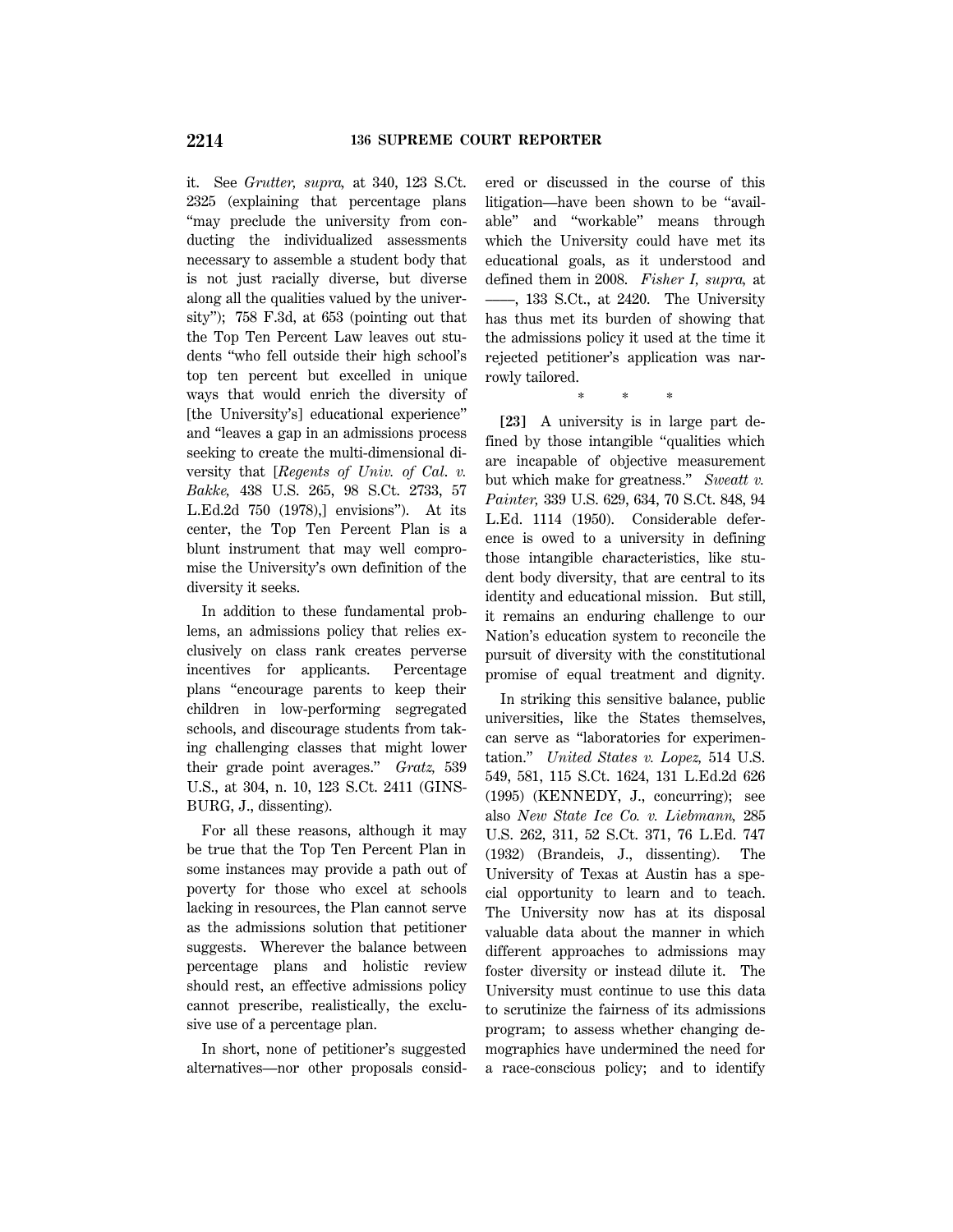the effects, both positive and negative, of the affirmative-action measures it deems necessary.

The Court's affirmance of the University's admissions policy today does not necessarily mean the University may rely on that same policy without refinement. It is the University's ongoing obligation to engage in constant deliberation and continued reflection regarding its admissions policies.

The judgment of the Court of Appeals is affirmed.

*It is so ordered.*

Justice KAGAN took no part in the consideration or decision of this case.

Justice THOMAS, dissenting.

I join Justice ALITO's dissent. As Justice ALITO explains, the Court's decision today is irreconcilable with strict scrutiny, rests on pernicious assumptions about race, and departs from many of our precedents.

I write separately to reaffirm that ''a State's use of race in higher education admissions decisions is categorically prohibited by the Equal Protection Clause.'' *Fisher v. University of Tex. at Austin,* 570 U.S. ––––, ––––, 133 S.Ct. 2411, 2422, 186 L.Ed.2d 474 (2013) (THOMAS, J., concurring). ''The Constitution abhors classifications based on race because every time the government places citizens on racial registers and makes race relevant to the provision of burdens or benefits, it demeans us all." *Id.*, at ——, 133 S.Ct., at 2422 (internal quotation marks omitted). That constitutional imperative does not change in the face of a ''faddish theor[y]'' that racial discrimination may produce ''educational benefits." *Id.*, at —–, —–, 133 S.Ct., at 2421, 2428. The Court was wrong to hold otherwise in *Grutter v. Bollinger,* 539 U.S. 306, 343, 123 S.Ct. 2325, 156 L.Ed.2d 304

(2003). I would overrule *Grutter* and reverse the Fifth Circuit's judgment.

Justice ALITO, with whom THE CHIEF JUSTICE and Justice THOMAS join, dissenting.

Something strange has happened since our prior decision in this case. See *Fisher v. University of Tex. at Austin,* 570 U.S. ––––, 133 S.Ct. 2411, 186 L.Ed.2d 474 (2013) (*Fisher I* ). In that decision, we held that strict scrutiny requires the University of Texas at Austin (UT or University) to show that its use of race and ethnicity in making admissions decisions serves compelling interests and that its plan is narrowly tailored to achieve those ends. Rejecting the argument that we should defer to UT's judgment on those matters, we made it clear that UT was obligated (1) to identify the interests justifying its plan with enough specificity to permit a reviewing court to determine whether the requirements of strict scrutiny were met, and (2) to show that those requirements were in fact satisfied. On remand, UT failed to do what our prior decision demanded. The University has still not identified with any degree of specificity the interests that its use of race and ethnicity is supposed to serve. Its primary argument is that merely invoking "the educational benefits of diversity" is sufficient and that it need not identify any metric that would allow a court to determine whether its plan is needed to serve, or is actually serving, those interests. This is nothing less than the plea for deference that we emphatically rejected in our prior decision. Today, however, the Court inexplicably grants that request.

To the extent that UT has ever moved beyond a plea for deference and identified the relevant interests in more specific terms, its efforts have been shifting, unpersuasive, and, at times, less than candid.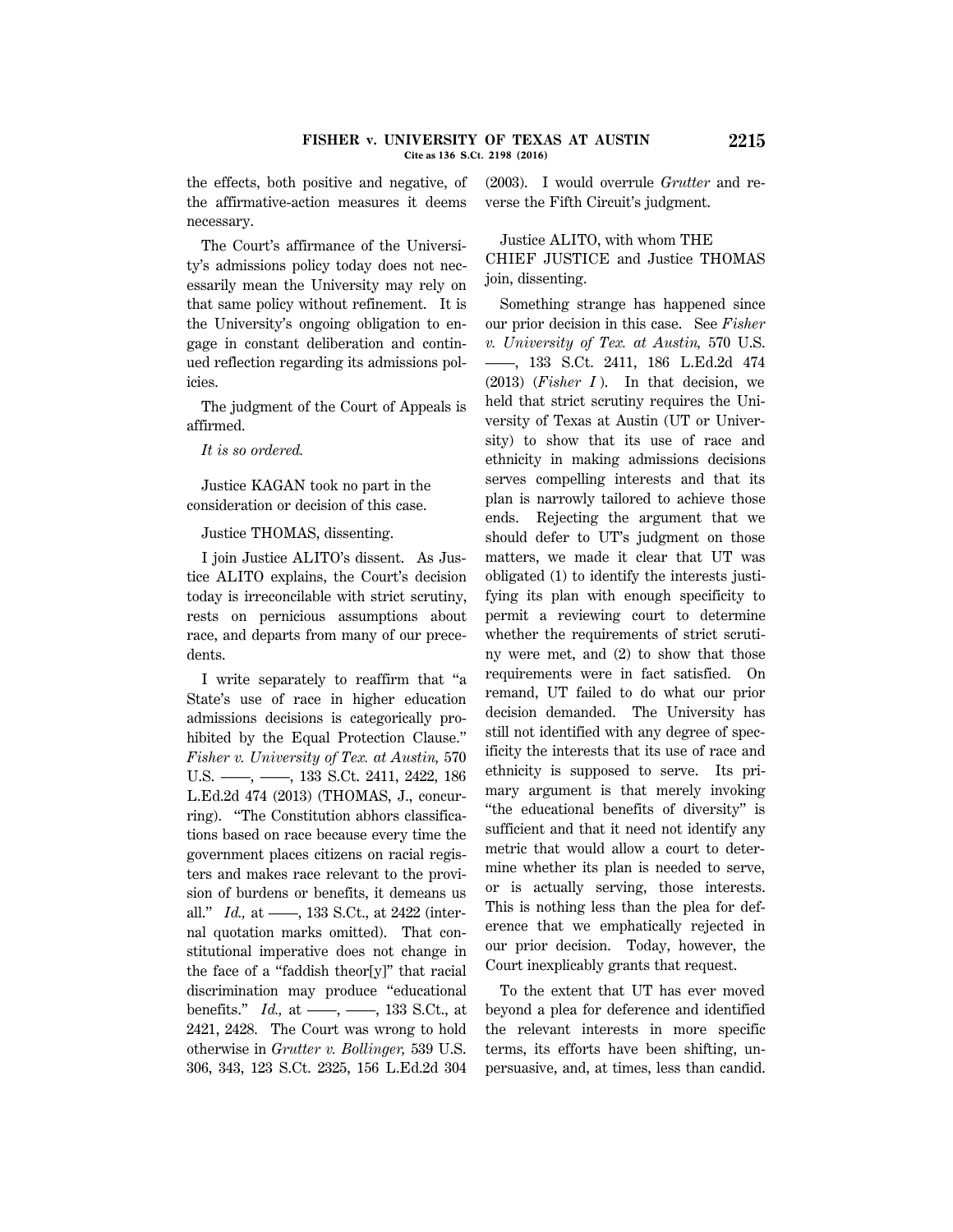When it adopted its race-based plan, UT said that the plan was needed to promote classroom diversity. See Supp. App. 1a, 24a–25a, 39a; App. 316a. It pointed to a study showing that African–American, Hispanic, and Asian–American students were underrepresented in many classes. See Supp. App. 26a. But UT has never shown that its race-conscious plan actually ameliorates this situation. The University presents no evidence that its admissions officers, in administering the ''holistic'' component of its plan, make any effort to determine whether an African–American, Hispanic, or Asian–American student is likely to enroll in classes in which minority students are underrepresented. And although UT's records should permit it to determine without much difficulty whether holistic admittees are any more likely than students admitted through the Top Ten Percent Law, Tex. Educ.Code Ann. § 51.803 (West Cum. Supp. 2015), to enroll in the classes lacking racial or ethnic diversity, UT either has not crunched those numbers or has not revealed what they show. Nor has UT explained why the underrepresentation of Asian–American students in many classes justifies its plan, which discriminates *against* those students.

At times, UT has claimed that its plan is needed to achieve a ''critical mass'' of African–American and Hispanic students, but it has never explained what this term means. According to UT, a critical mass is neither some absolute number of African–American or Hispanic students nor the percentage of African–Americans or Hispanics in the general population of the State. The term remains undefined, but UT tells us that it will let the courts know when the desired end has been achieved. See App. 314a–315a. This is a plea for deference—indeed, for blind deference the very thing that the Court rejected in *Fisher I.*

UT has also claimed at times that the race-based component of its plan is needed because the Top Ten Percent Plan admits *the wrong kind* of African–American and Hispanic students, namely, students from poor families who attend schools in which the student body is predominantly African–American or Hispanic. As UT put it in its brief in *Fisher I,* the race-based component of its admissions plan is needed to admit ''[t]he African–American or Hispanic child of successful professionals in Dallas.'' Brief for Respondents, O.T. 2012, No. 11–345, p. 34.

After making this argument in its first trip to this Court, UT apparently had second thoughts, and in the latest round of briefing UT has attempted to disavow ever having made the argument. See Brief for Respondents 2 (''Petitioner's argument that UT's interest is favoring 'affluent' minorities is a fabrication''); see also *id.,* at 15. But it did, and the argument turns affirmative action on its head. Affirmative-action programs were created to help *disadvantaged* students.

Although UT now disowns the argument that the Top Ten Percent Plan results in the admission of the wrong kind of African–American and Hispanic students, the Fifth Circuit majority bought a version of that claim. As the panel majority put it, the Top Ten African–American and Hispanic admittees cannot match the holistic African–American and Hispanic admittees when it comes to "records of personal achievement,'' a ''variety of perspectives'' and ''life experiences,'' and ''unique skills.'' 758 F.3d 633, 653 (2014). All in all, according to the panel majority, the Top Ten Percent students cannot ''enrich the diversity of the student body'' in the same way as the holistic admittees. *Id.,* at 654. As Judge Garza put it in dissent, the panel majority concluded that the Top Ten Per-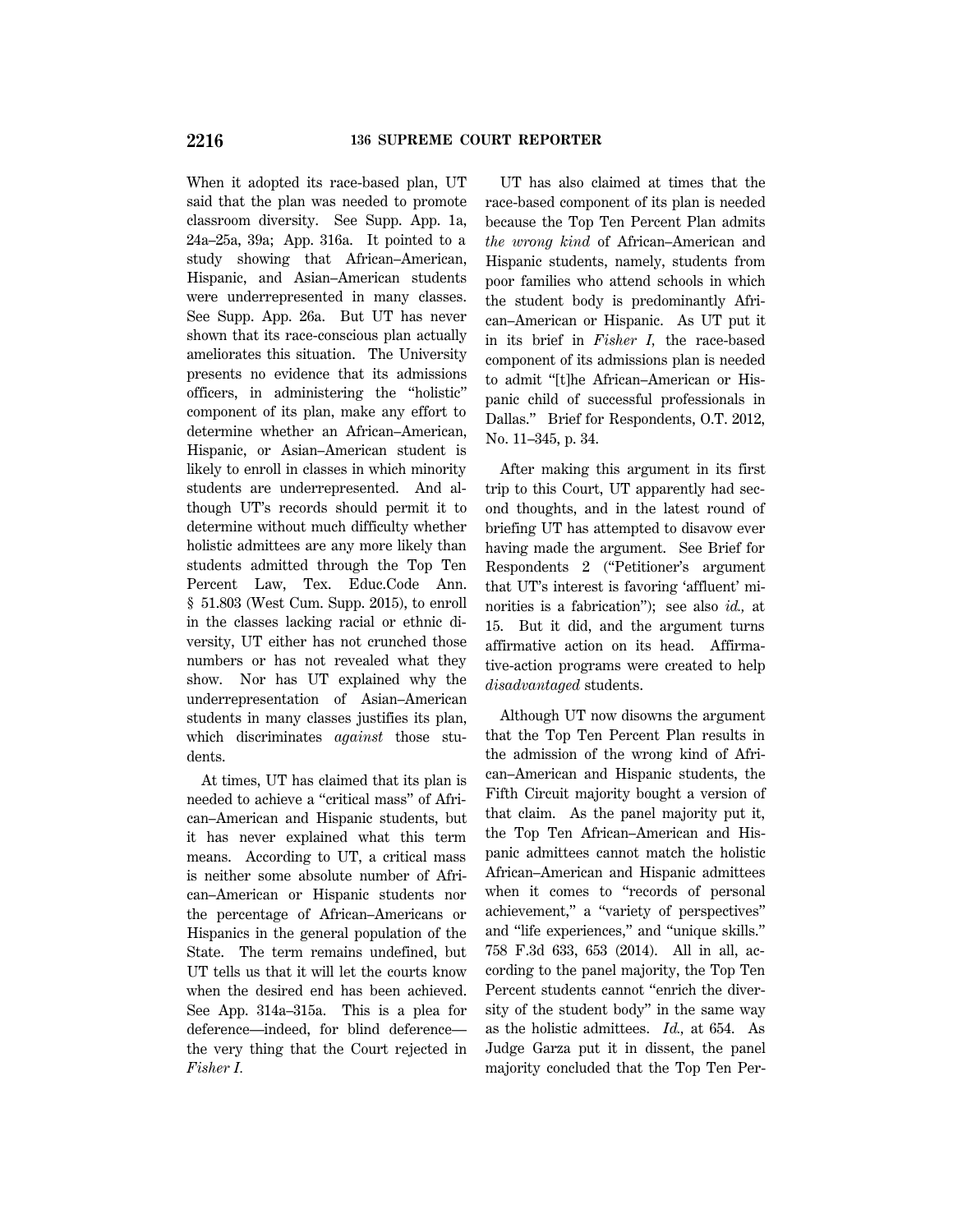### **FISHER v. UNIVERSITY OF TEXAS AT AUSTIN 2217 Cite as 136 S.Ct. 2198 (2016)**

cent admittees are ''somehow more homogenous, less dynamic, and more undesirably stereotypical than those admitted under holistic review.'' *Id.,* at 669–670 (Garza, J., dissenting).

The Fifth Circuit reached this conclusion with little direct evidence regarding the characteristics of the Top Ten Percent and holistic admittees. Instead, the assumption behind the Fifth Circuit's reasoning is that most of the African–American and Hispanic students admitted under the race-neutral component of UT's plan were able to rank in the top decile of their high school classes only because they did not have to compete against white and Asian–American students. This insulting stereotype is not supported by the record. African–American and Hispanic students admitted under the Top Ten Percent Plan receive higher college grades than the African–American and Hispanic students admitted under the race-conscious program. See Supp. App. 164a–165a.

It should not have been necessary for us to grant review a second time in this case, and I have no greater desire than the majority to see the case drag on. But that need not happen. When UT decided to adopt its race-conscious plan, it had every reason to know that its plan would have to satisfy strict scrutiny and that this meant that it would be *its burden* to show that the plan was narrowly tailored to serve compelling interests. UT has failed to make that showing. By all rights, judgment should be entered in favor of petitioner.

But if the majority is determined to give UT yet another chance, we should reverse and send this case back to the District Court. What the majority has now done awarding a victory to UT in an opinion that fails to address the important issues in the case—is simply wrong.

I

Over the past 20 years, UT has frequently modified its admissions policies, and it has generally employed race and ethnicity in the most aggressive manner permitted under controlling precedent.

Before 1997, race was considered directly as part of the general admissions process, and it was frequently a controlling factor. Admissions were based on two criteria: (1) the applicant's Academic Index (AI), which was computed from standardized test scores and high school class rank, and (2) the applicant's race. In 1996, the last year this race-conscious system was in place, 4.1% of enrolled freshmen were African–American, 14.7% were Asian–American, and 14.5% were Hispanic. Supp. App. 43a.

The Fifth Circuit's decision in *Hopwood v. Texas,* 78 F.3d 932 (1996), prohibited UT from using race in admissions. In response to *Hopwood,* beginning with the 1997 admissions cycle, UT instituted a ''holistic review'' process in which it considered an applicant's AI as well as a Personal Achievement Index (PAI) that was intended, among other things, to increase minority enrollment. The race-neutral PAI was a composite of scores from two essays and a personal achievement score, which in turn was based on a holistic review of an applicant's leadership qualities, extracurricular activities, honors and awards, work experience, community service, and special circumstances. Special consideration was given to applicants from poor families, applicants from homes in which a language other than English was customarily spoken, and applicants from single-parent households. Because this race-neutral plan gave a preference to disadvantaged students, it had the effect of ''disproportionately'' benefiting minority candidates. 645 F.Supp.2d 587, 592 (W.D.Tex.2009).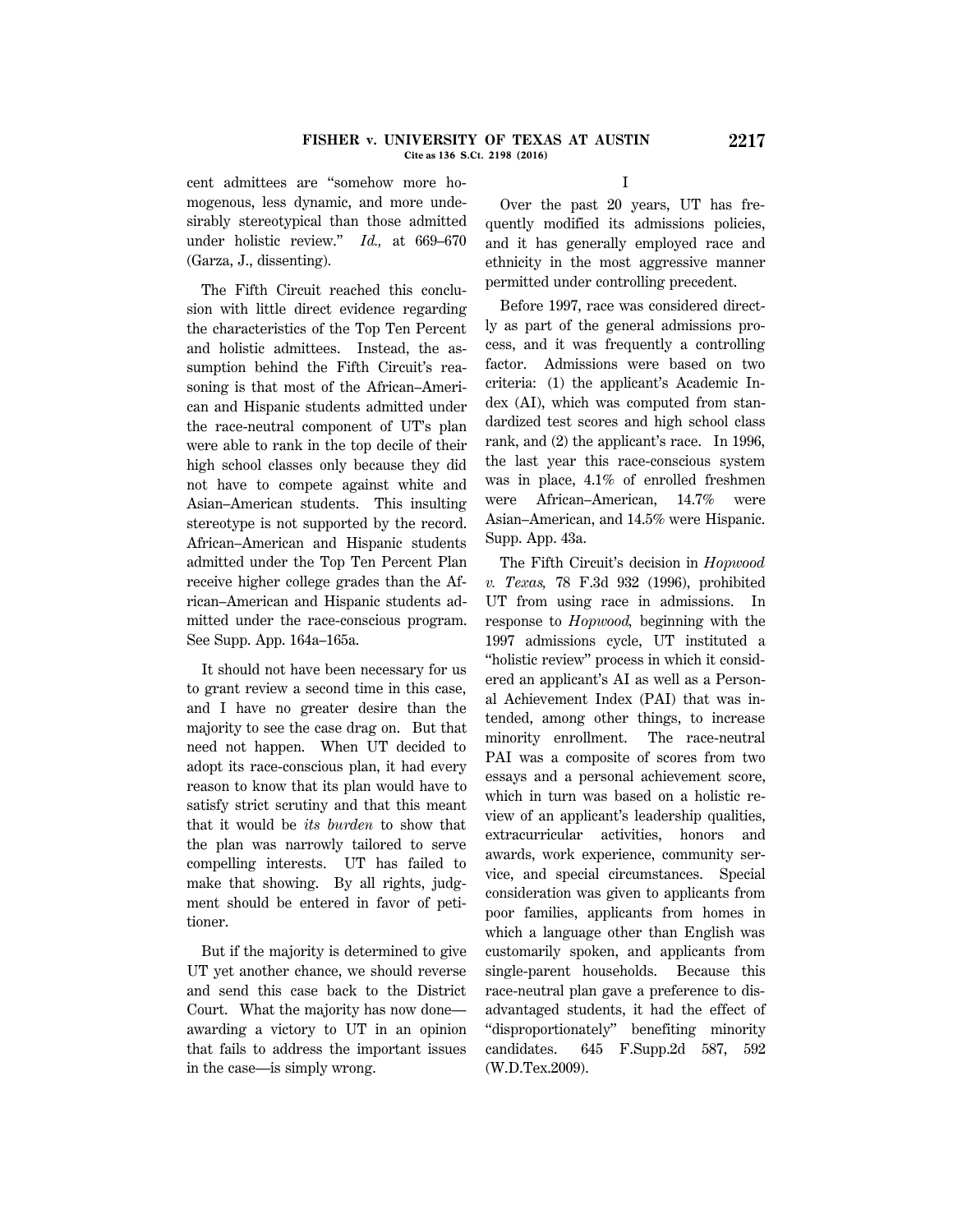The Texas Legislature also responded to *Hopwood.* In 1997, it enacted the Top Ten Percent Plan, which mandated that UT admit all Texas seniors who rank in the top 10% of their high school classes. This facially race-neutral law served to equalize competition between students who live in relatively affluent areas with superior schools and students in poorer areas served by schools offering fewer opportunities for academic excellence. And by benefiting the students in the latter group, this plan, like the race-neutral holistic plan already adopted by UT, tended to benefit African–American and Hispanic students, who are often trapped in inferior public schools. 758 F.3d, at 650–653.

Starting in 1998, when the Top Ten Percent Plan took effect, UT's holistic, raceneutral AI/PAI system continued to be used to fill the seats in the entering class that were not taken by Top Ten Percent students. The AI/PAI system was also used to determine program placement for all incoming students, including the Top Ten Percent students.

''The University's revised admissions process, coupled with the operation of the Top Ten Percent Law, resulted in a more racially diverse environment at the University." *Fisher I*, 570 U.S., at —, 133 S.Ct., at 2416. In 2000, UT announced that its ''enrollment levels for African American and Hispanic freshmen have returned to those of 1996, the year before the *Hopwood* decision prohibited the consideration of race in admissions policies.'' App. 393a; see also Supp. App. 23a–24a (pre-*Hopwood* diversity levels were ''restored'' in 1999); App. 392a–393a (''The 'Top 10 Percent Law' is Working for Texas'' and ''has enabled us to diversify enrollment at UT Austin with talented students who succeed''). And in 2003, UT proclaimed that it had ''effectively compensated for the loss of affirmative action.'' *Id.,* at 396a; see also *id.,* at 398a (''Diversity efforts at The University of Texas at Austin have brought a higher number of freshman minority students—African Americans, Hispanics and Asian–Americans—to the campus than were enrolled in 1996, the year a court ruling ended the use of affirmative action in the university's enrollment process''). By 2004—the last year under the holistic, race-neutral AI/PAI system—UT's entering class was 4.5% African–American, 17.9% Asian–American, and 16.9% Hispanic. Supp. App. 156a. The 2004 entering class thus had a higher percentage of African–Americans, Asian– Americans, and Hispanics than the class that entered in 1996, when UT had last employed racial preferences.

Notwithstanding these lauded results, UT leapt at the opportunity to reinsert race into the process. On June 23, 2003, this Court decided *Grutter v. Bollinger,* 539 U.S. 306, 123 S.Ct. 2325, 156 L.Ed.2d 304 (2003), which upheld the University of Michigan Law School's race-conscious admissions system. In *Grutter,* the Court warned that a university contemplating the consideration of race as part of its admissions process must engage in ''serious, good faith consideration of workable raceneutral alternatives that will achieve the diversity the university seeks.'' *Id.,* at 339, 123 S.Ct. 2325. Nevertheless, *on the very day Grutter was handed down,* UT's president announced that ''[t]he University of Texas at Austin *will* modify its admissions procedures'' in light of *Grutter,* including by ''implementing procedures at the undergraduate level that combine the benefits of the Top 10 Percent Law with affirmative action programs.'' App. 406a– 407a (emphasis added).**<sup>1</sup>** UT purports to

**1.** See also Nissimov, UT To Resume Factoring in Applicants' Race: UT To Reintroduce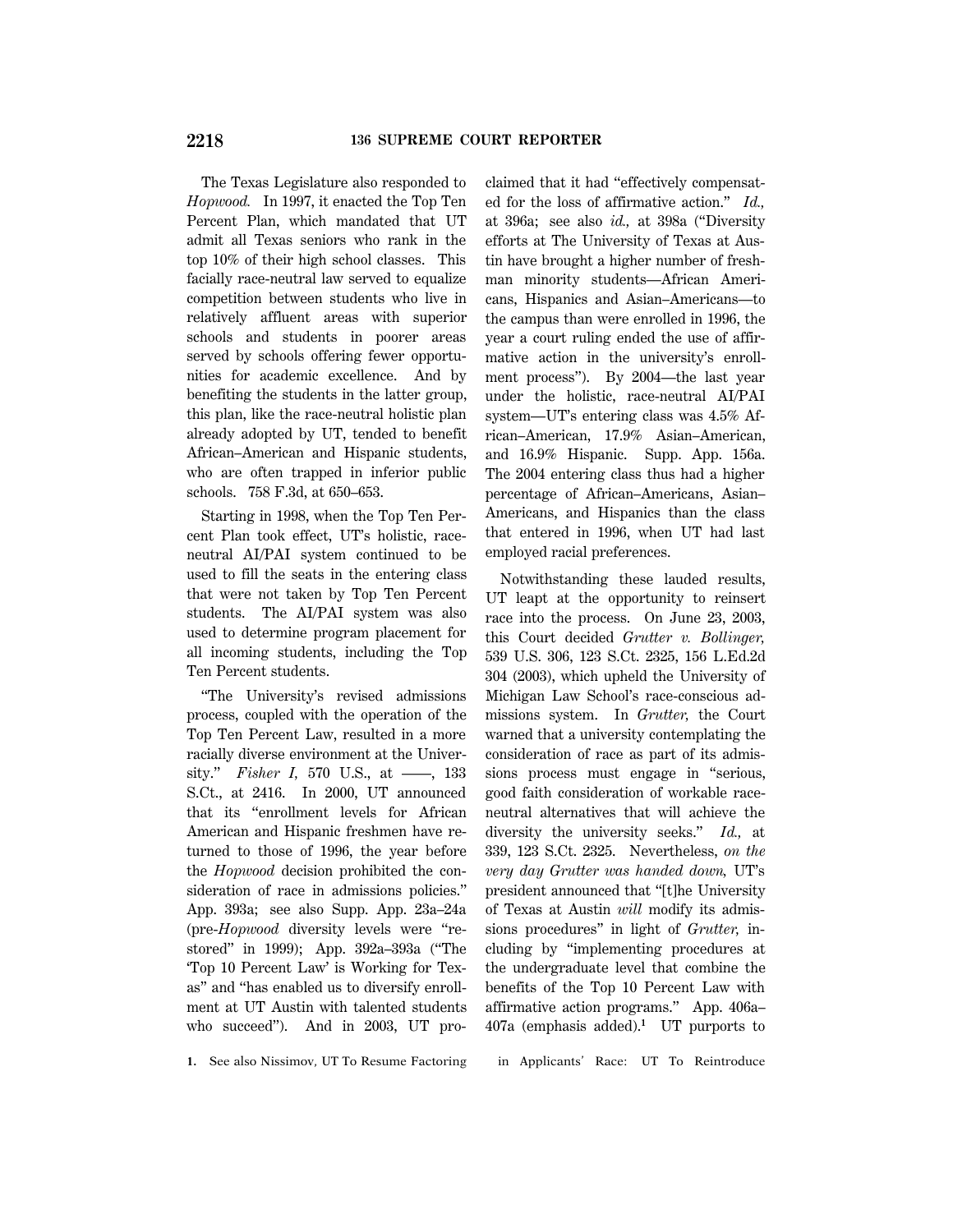#### **FISHER v. UNIVERSITY OF TEXAS AT AUSTIN 2219 Cite as 136 S.Ct. 2198 (2016)**

have later engaged in ''almost a year of deliberations,'' *id.,* at 482a, but there is no evidence that the reintroduction of race into the admissions process was anything other than a foregone conclusion following the president's announcement.

''The University's plan to resume raceconscious admissions was given formal expression in June 2004 in an internal document entitled Proposal to Consider Race and Ethnicity in Admissions'' (Proposal). *Fisher I, supra, at ——, 133 S.Ct., at 2416.* The Proposal stated that UT needed raceconscious admissions because it had not yet achieved a ''critical mass of racial diversity.'' Supp. App. 25a. In support of this claim, UT cited two pieces of evidence. First, it noted that there were ''significant differences between the racial and ethnic makeup of the University's undergraduate population and the state's population.'' Id., at 24a. Second, the Proposal "relied in substantial part,'' *Fisher I, supra,* at ––––, 133 S.Ct., at 2416, on a study of a subset of undergraduate classes containing at least five students, see Supp. App. 26a. The study showed that among select classes with five or more students, 52% had no African–Americans, 16% had no Asian–Americans, and 12% had no Hispanics. *Ibid.* Moreover, the study showed, only 21% of these classes had two or more African–Americans, 67% had two or more Asian–Americans, and 70% had two or

Race–Based Criteria, Houston Chronicle, June 24, 2003, p. 4A (''President Larry Faulkner said Monday his institution will quickly develop race-based admissions criteria by the fall that would be used for the summer and fall of 2004, after being given the green light to do so by Monday's U.S. Supreme Court ruling''); Silverstein, Hong, & Trounson, State Finds Itself Hemmed In, L.A. Times, June 24, 2003, p. A1 (explaining UT's ''intention, after dropping race as a consideration, to move swiftly to restore its use in admissions'' in time for ''the next admissions cycle''); Hart, Texas Ponders Changes to 10% more Hispanics. See *ibid.* Based on this study, the Proposal concluded that UT ''has not reached a critical mass at the classroom level.'' *Id.,* at 24a. The Proposal did not analyze the backgrounds, life experiences, leadership qualities, awards, extracurricular activities, community service, personal attributes, or other characteristics of the minority students who were already being admitted to UT under the holistic, race-neutral process.

''To implement the Proposal the University included a student's race as a component of the PAI score, beginning with applicants in the fall of 2004.'' *Fisher I,* 570 U.S., at ––––, 133 S.Ct., at 2416. ''The University asks students to classify themselves from among five predefined racial categories on the application.'' *Ibid.* ''Race is not assigned an explicit numerical value, but it is undisputed that race is a meaningful factor.'' *Ibid.* UT decided to use racial preferences to benefit African– American and Hispanic students because it considers those groups ''underrepresented minorities.'' Supp. App. 25a; see also App. 445a–446a (defining ''underrepresented minorities'' as ''Hispanic[s] and African Americans''). Even though UT's classroom study showed that more classes lacked Asian–American students than lacked Hispanic students, Supp. App. 26a, UT deemed Asian–Americans ''*overrepresented* '' based on state demographics, 645

Law, Boston Globe, June 25, 2003, p. A3 (''Soon after Monday's ruling, University of Texas President Larry Faulkner said that the school will overhaul procedures'' in order to allow consideration of ''[t]he race of an applicant'' for ''students enrolling in fall 2004''); Ambiguity Remains; High Court Leaves Quota Questions Looming, El Paso Times, June 25, 2003, p. 6B (''The University of Texas at Austin's president, Larry Faulkner, has already announced that new admissions policies would be drafted to include race as a factor'').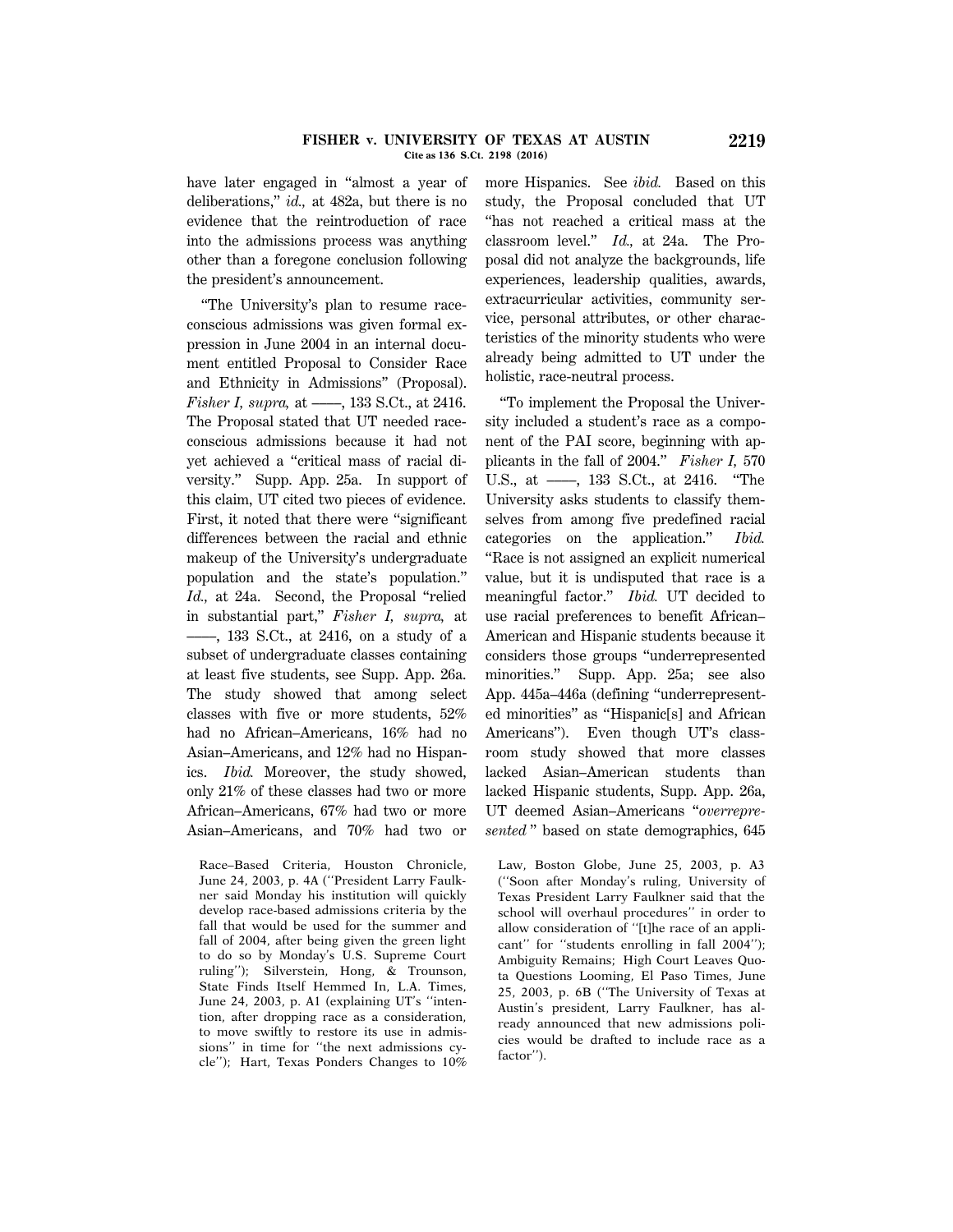F.Supp.2d, at 606; see also *ibid.* (''It is undisputed that UT considers African– Americans and Hispanics to be underrepresented but does not consider Asian– Americans to be underrepresented'').

Although UT claims that race is but a ''factor of a factor of a factor of a factor,'' id., at 608, UT acknowledges that "race is the only one of [its] holistic factors that appears on the cover of every application,'' Tr. of Oral Arg. 54 (Oct. 10, 2012). ''Because an applicant's race is identified at the front of the admissions file, reviewers are aware of it throughout the evaluation.'' 645 F.Supp.2d, at 597; see also *id.,* at 598 (''[A] candidate's race is known throughout the application process''). Consideration of race therefore pervades every aspect of UT's admissions process. See App. 219a (''We are certainly aware of the applicant's race. It's on the front page of the application that's being read [and] is used in context with everything else that's part of the applicant's file''). This is by design, as UT considers its use of racial classifications to be a benign form of ''social engineering.'' Powers, Why Schools Still Need Affirmative Action, National L. J., Aug. 4, 2014, p. 22 (editorial by Bill Powers, President of UT from 2006–2015) (''Opponents accuse defenders of race-conscious admissions of being in favor of 'social engineering,' to which I believe we should reply, 'Guilty as charged' '').

Notwithstanding the omnipresence of racial classifications, UT claims that it keeps no record of how those classifications affect its process. ''The university doesn't keep any statistics on how many students are affected by the consideration of race in admissions decisions,'' and it ''does not know how many minority students are affected in a positive manner by the consideration of race.'' App. 337a. According to UT, it has no way of making these determinations. See *id.,* at 320a– 322a. UT says that it does not tell its admissions officers how much weight to give to race. See Deposition of Gary Lavergne 43–45, Record in No. 1:08–CV–00263 (WD Tex.), Doc. 94–9 (Lavergne Deposition). And because the influence of race is always ''contextual,'' UT claims, it cannot provide even a single example of an instance in which race impacted a student's odds of admission. See App. 220a (''Q. Could you give me an example where race would have some impact on an applicant's personal achievement score? A. To be honest, not really.... [I]t's impossible to say—to give you an example of a particular student because it's all contextual''). Accordingly, UT asserts that it has no idea which students were admitted as a result of its race-conscious system and which students would have been admitted under a race-neutral process. UT thus makes no effort to assess how the individual characteristics of students admitted as the result of racial preferences differ (or do not differ) from those of students who would have been admitted without them.

## II

UT's race-conscious admissions program cannot satisfy strict scrutiny. UT says that the program furthers its interest in the educational benefits of diversity, but it has failed to define that interest with any clarity or to demonstrate that its program is narrowly tailored to achieve that or any other particular interest. By accepting UT's rationales as sufficient to meet its burden, the majority licenses UT's perverse assumptions about different groups of minority students—the precise assumptions strict scrutiny is supposed to stamp out.

# A

''The moral imperative of racial neutrality is the driving force of the Equal Protec-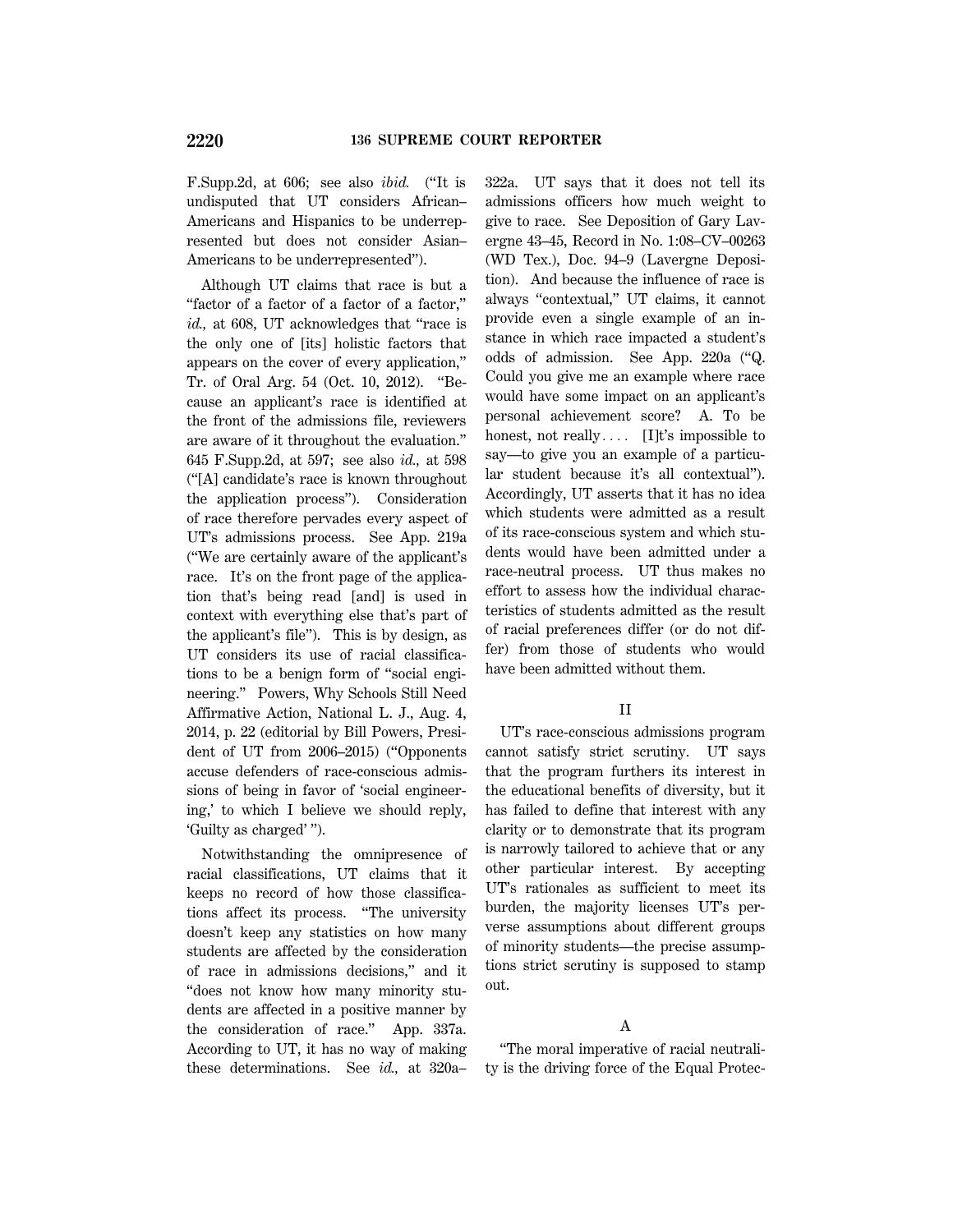### **FISHER v. UNIVERSITY OF TEXAS AT AUSTIN 2221 Cite as 136 S.Ct. 2198 (2016)**

tion Clause.'' *Richmond v. J.A. Croson Co.,* 488 U.S. 469, 518, 109 S.Ct. 706, 102 L.Ed.2d 854 (1989) (KENNEDY, J., concurring in part and concurring in judgment). ''At the heart of the Constitution's guarantee of equal protection lies the simple command that the Government must treat citizens as individuals, not as simply components of a racial, religious, sexual or national class.'' *Miller v. Johnson,* 515 U.S. 900, 911, 115 S.Ct. 2475, 132 L.Ed.2d 762 (1995) (internal quotation marks omitted). ''Race-based assignments embody stereotypes that treat individuals as the product of their race, evaluating their thoughts and efforts—their very worth as citizens—according to a criterion barred to the Government by history and the Constitution.'' *Id.,* at 912, 115 S.Ct. 2475 (internal quotation marks omitted). Given our constitutional commitment to ''the doctrine of equality," " '[d]istinctions between citizens solely because of their ancestry are by their very nature odious to a free people.' '' *Rice v. Cayetano,* 528 U.S. 495, 517, 120 S.Ct. 1044, 145 L.Ed.2d 1007 (2000) (quoting *Hirabayashi v. United States,* 320 U.S. 81, 100, 63 S.Ct. 1375, 87 L.Ed. 1774 (1943)).

''[B]ecause racial characteristics so seldom provide a relevant basis for disparate treatment, the Equal Protection Clause demands that racial classifications ... be subjected to the most rigid scrutiny.'' *Fisher I,* 570 U.S., at ——, 133 S.Ct., at 2419 (internal quotation marks and citations omitted). ''[J]udicial review must begin from the position that 'any official action that treats a person differently on account of his race or ethnic origin is inherently suspect.'" *Ibid.*; see also *Grutter,* 539 U.S., at 388, 123 S.Ct. 2325 (KEN-NEDY, J., dissenting) ('' 'Racial and ethnic distinctions of any sort are inherently suspect and thus call for the most exacting judicial examination' ''). Under strict scrutiny, the use of race must be ''necessary to further a compelling governmental interest,'' and the means employed must be "' specifically and narrowly'" tailored to accomplish the compelling interest. *Id.,* at 327, 333, 123 S.Ct. 2325 (O'Connor, J., for the Court).

The ''higher education dynamic does not change'' this standard. *Fisher I, supra,* at ––––, 133 S.Ct., at 2421. ''Racial discrimination [is] invidious in all contexts,'' *Edmonson v. Leesville Concrete Co.,* 500 U.S. 614, 619, 111 S.Ct. 2077, 114 L.Ed.2d 660 (1991), and '' '[t]he analysis and level of scrutiny applied to determine the validity of [a racial] classification do not vary simply because the objective appears acceptable,' '' *Fisher I, supra,* at ––––, 133 S.Ct., at 2421.

Nor does the standard of review '' 'depen[d] on the race of those burdened or benefited by a particular classification.' '' *Gratz v. Bollinger,* 539 U.S. 244, 270, 123 S.Ct. 2411, 156 L.Ed.2d 257 (2003) (quoting *Adarand Constructors, Inc. v. Pea*, 515 U.S. 200, 224, 115 S.Ct. 2097, 132 L.Ed.2d 158 (1995)); see also *Miller, supra,* at 904, 115 S.Ct. 2475 (''This rule obtains with equal force regardless of 'the race of those burdened or benefited by a particular classification' '' (quoting *Croson, supra,* at 494, 109 S.Ct. 706 (plurality opinion of O'Connor, J.))). ''Thus, 'any person, of whatever race, has the right to demand that any governmental actor subject to the Constitution justify any racial classification subjecting that person to unequal treatment under the strictest of judicial scrutiny.' '' *Gratz, supra,* at 270, 123 S.Ct. 2411 (quoting *Adarand, supra,* at 224, 115 S.Ct. 2097).

In short, in ''all contexts,'' *Edmonson, supra,* at 619, 111 S.Ct. 2077 racial classifications are permitted only ''as a last resort,'' when all else has failed, *Croson, supra,* at 519, 109 S.Ct. 706 (opinion of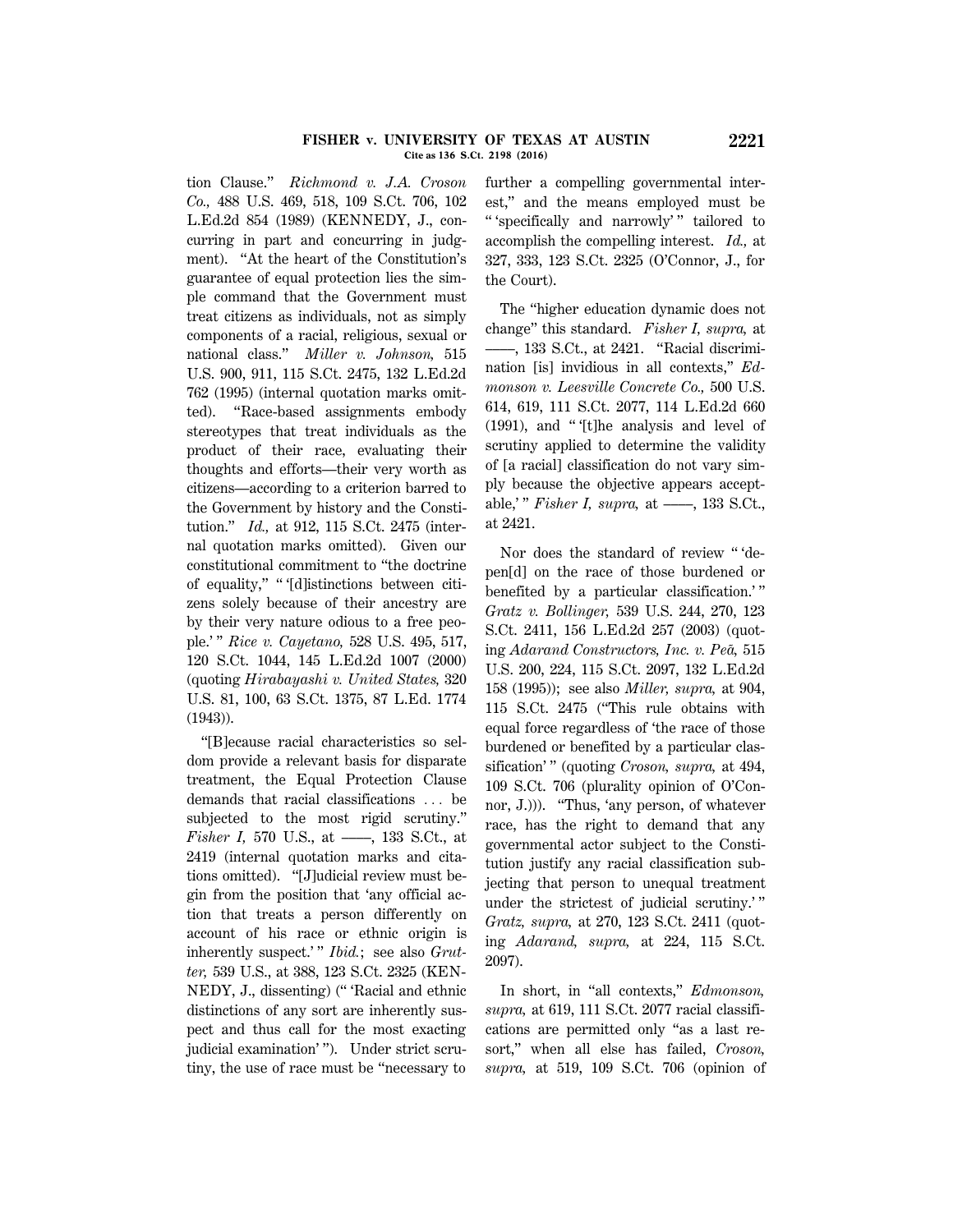KENNEDY, J.). ''Strict scrutiny is a searching examination, and it is the government that bears the burden'' of proof. *Fisher I,* 570 U.S., at —, 133 S.Ct., at 2419. To meet this burden, the government must ''demonstrate *with clarity* that its 'purpose or interest is both constitutionally permissible and substantial, and that its use of the classification is necessary  $\ldots$  to the accomplishment of its purpose.'" *Id.*, at —–, 133 S.Ct., at 2418 (emphasis added).

# B

Here, UT has failed to define its interest in using racial preferences with clarity. As a result, the narrow tailoring inquiry is impossible, and UT cannot satisfy strict scrutiny.

When UT adopted its challenged policy, it characterized its compelling interest as obtaining a '' 'critical mass' '' of underrepresented minorities. *Id.*, at —–, 133 S.Ct., at 2415. The 2004 Proposal claimed that ''[t]he use of race-neutral policies and programs has not been successful in achieving a critical mass of racial diversity.'' Supp. App. 25a; see *Fisher v. University of Tex. at Austin,* 631 F.3d 213, 226 (C.A.5 2011) (''[T]he *2004 Proposal* explained that UT had not yet achieved the critical mass of underrepresented minority students needed to obtain the full educational benefits of diversity''). But to this day, UT has not explained in anything other than the vaguest terms what it means by "critical mass." In fact, UT argues that it need not identify *any* interest more specific than ''securing the educational benefits of diversity.'' Brief for Respondents 15.

UT has insisted that critical mass is not an absolute number. See Tr. of Oral Arg. 39 (Oct. 10, 2012) (declaring that UT is not working toward any particular number of African–American or Hispanic students);

App. 315a (confirming that UT has not defined critical mass as a number and has not projected when it will attain critical mass). Instead, UT prefers a deliberately malleable ''we'll know it when we see it'' notion of critical mass. It defines ''critical mass'' as ''an adequate representation of minority students so that the ... educational benefits that can be derived from diversity can actually happen,'' and it declares that it "will  $\ldots$  know [that] it has reached critical mass'' when it ''see[s] the educational benefits happening.'' *Id.,* at 314a–315a. In other words: Trust us.

This intentionally imprecise interest is designed to insulate UT's program from meaningful judicial review. As Judge Garza explained:

''[T]o meet its narrow tailoring burden, the University must explain its goal to us in some meaningful way. We cannot undertake a rigorous ends-to-means narrow tailoring analysis when the University will not define the ends. We cannot tell whether the admissions program closely 'fits' the University's goal when it fails to objectively articulate its goal. Nor can we determine whether considering race is necessary for the University to achieve 'critical mass,' or whether there are effective race-neutral alternatives, when it has not described what 'critical mass' requires.'' 758 F.3d, at 667 (dissenting opinion).

Indeed, without knowing in reasonably specific terms what critical mass is or how it can be measured, a reviewing court cannot conduct the requisite ''careful judicial inquiry'' into whether the use of race was "'necessary.'" Fisher I, supra, at — 133 S.Ct., 2420.

To be sure, I agree with the majority that our precedents do not require UT to pinpoint ''an interest in enrolling a certain number of minority students.'' *Ante,* at 2210. But in order for us to assess wheth-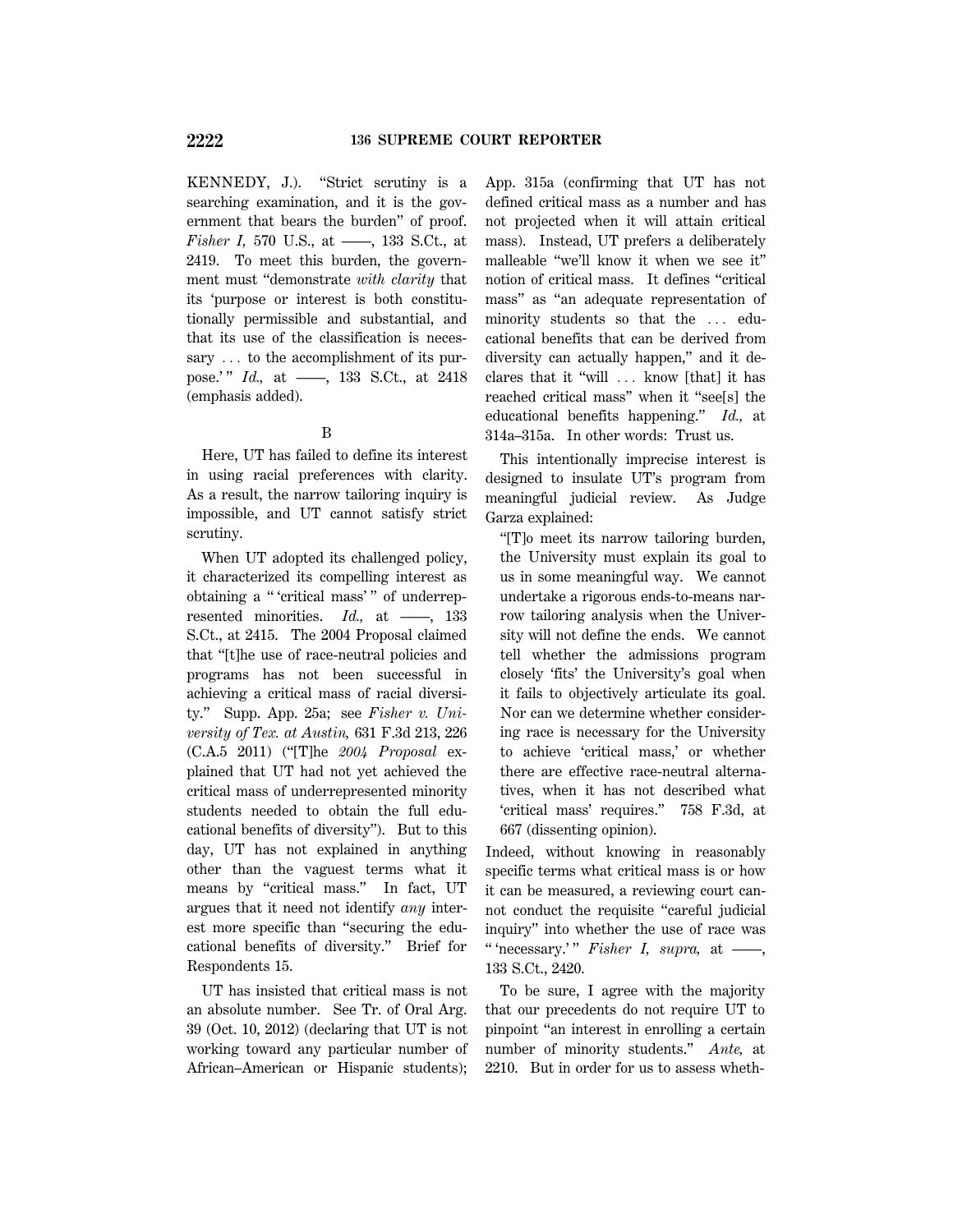### **FISHER v. UNIVERSITY OF TEXAS AT AUSTIN 2223 Cite as 136 S.Ct. 2198 (2016)**

er UT's program is narrowly tailored, the University must identify *some sort of concrete interest*. ''Classifying and assigning'' students according to race ''requires more than  $\ldots$  an amorphous end to justify it." *Parents Involved in Community Schools v. Seattle School Dist. No. 1,* 551 U.S. 701, 735, 127 S.Ct. 2738, 168 L.Ed.2d 508 (2007). Because UT has failed to explain "with clarity," *Fisher I, supra, at ——, 133* S.Ct., at 2418, why it needs a race-conscious policy and how it will know when its goals have been met, the narrow tailoring analysis cannot be meaningfully conducted. UT therefore cannot satisfy strict scrutiny.

The majority acknowledges that "asserting an interest in the educational benefits of diversity writ large is insufficient,'' and that ''[a] university's goals cannot be elusory or amorphous—they must be sufficiently measurable to permit judicial scrutiny of the policies adopted to reach them.'' *Ante,* at 2211. According to the majority, however, UT has articulated the following ''concrete and precise goals'': ''the destruction of stereotypes, the promot[ion of] cross-racial understanding, the preparation of a student body for an increasingly diverse workforce and society, and the cultivat[ion of] a set of leaders with legitimacy in the eyes of the citizenry.'' *Ibid.* (internal quotation marks omitted).

These are laudable goals, but they are not concrete or precise, and they offer no limiting principle for the use of racial preferences. For instance, how will a court ever be able to determine whether stereotypes have been adequately destroyed? Or whether cross-racial understanding has been adequately achieved? If a university can justify racial discrimination simply by having a few employees opine that racial preferences are necessary to accomplish these nebulous goals, see *ante,* at 2210 – 2211 (citing *only* self-serving statements from UT officials), then the narrow tailoring inquiry is meaningless. Courts will be required to defer to the judgment of university administrators, and affirmative-action policies will be completely insulated from judicial review.

By accepting these amorphous goals as sufficient for UT to carry its burden, the majority violates decades of precedent rejecting blind deference to government officials defending '' 'inherently suspect' '' classifications. *Miller,* 515 U.S., at 904, 115 S.Ct. 2475 (citing *Regents of Univ. of Cal. v. Bakke,* 438 U.S. 265, 291, 98 S.Ct. 2733, 57 L.Ed.2d 750 (1978) (opinion of Powell, J.)); see also, *e.g., Miller, supra,* at 922, 115 S.Ct. 2475 (''Our presumptive skepti $cism$  of all racial classifications  $\ldots$  prohibits us  $\ldots$  from accepting on its face the Justice Department's conclusion'' (citation omitted)); *Croson,* 488 U.S., at 500, 109 S.Ct. 706 (''[T]he mere recitation of a 'benign' or legitimate purpose for a racial classification is entitled to little or no weight''); *id.,* at 501, 109 S.Ct. 706 (''The history of racial classifications in this country suggests that blind judicial deference to legislative or executive pronouncements of necessity has no place in equal protection analysis''). Most troublingly, the majority's uncritical deference to UT's selfserving claims blatantly contradicts our decision in the prior iteration of this very case, in which we faulted the Fifth Circuit for improperly ''deferring to the University's good faith in its use of racial classifications." *Fisher I*, 570 U.S., at —, 133 S.Ct., at 2421. As we emphasized just three years ago, our precedent ''ma[kes] clear that it is for the courts, not for university administrators, to ensure that'' an admissions process is narrowly tailored. *Id.*, at ——, 133 S.Ct., at 2420.

A court cannot ensure that an admissions process is narrowly tailored if it cannot pin down the goals that the process is designed to achieve. UT's vague policy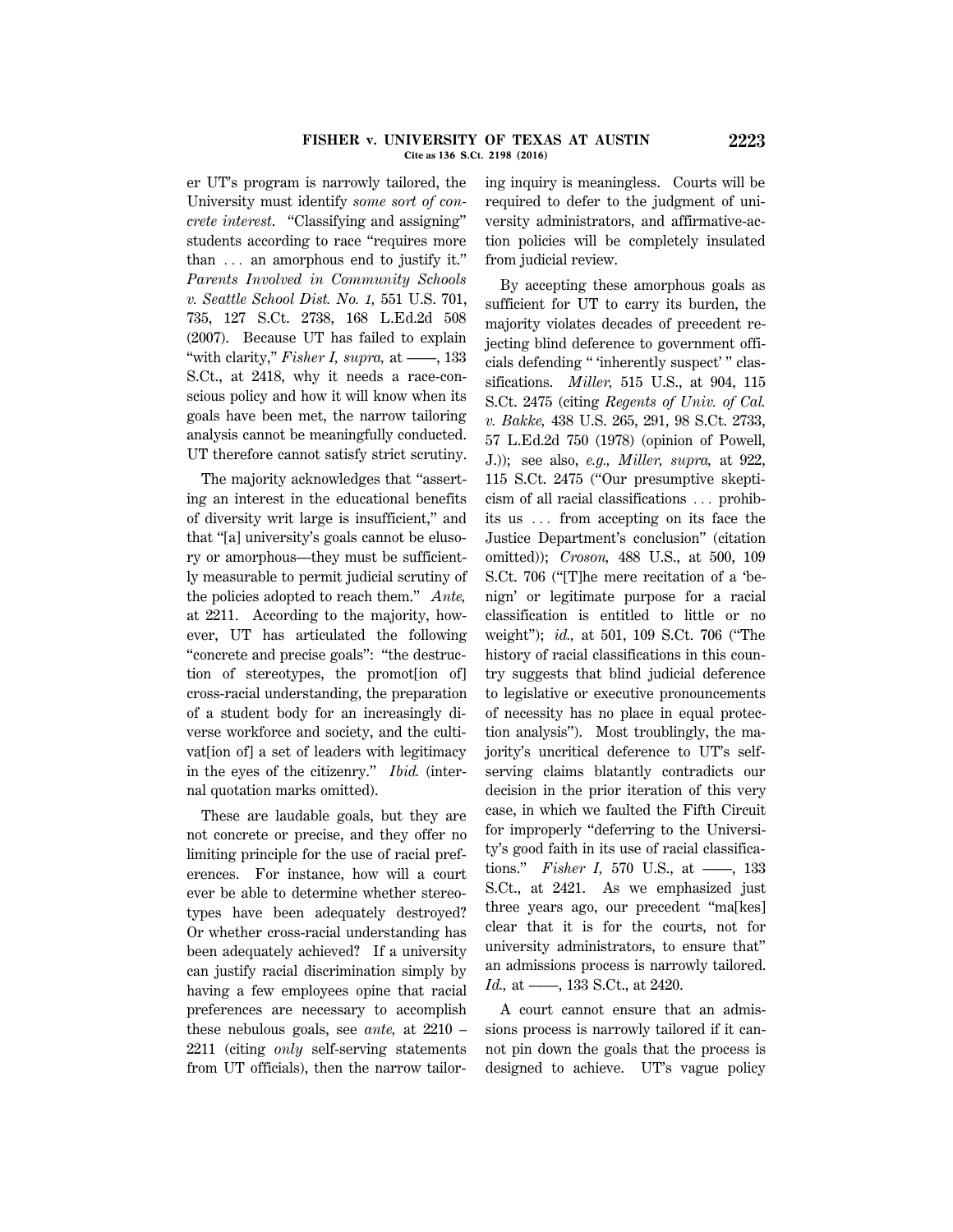goals are ''so broad and imprecise that they cannot withstand strict scrutiny.'' *Parents Involved, supra,* at 785, 127 S.Ct. 2738 (KENNEDY, J., concurring in part and concurring in judgment).

# $\mathcal{C}$

Although UT's primary argument is that it need not point to any interest more specific than ''the educational benefits of diversity,'' Brief for Respondents 15, it has—at various points in this litigation identified four more specific goals: demographic parity, classroom diversity, intraracial diversity, and avoiding racial isolation. Neither UT nor the majority has demonstrated that any of these four goals provides a sufficient basis for satisfying strict scrutiny. And UT's arguments to the contrary depend on a series of invidious assumptions.

### 1

First, both UT and the majority cite demographic data as evidence that African–American and Hispanic students are ''underrepresented'' at UT and that racial preferences are necessary to compensate for this underrepresentation. See, *e.g.,* Supp. App. 24a; *ante,* at 2211 – 2212. But neither UT nor the majority is clear about the relationship between Texas demographics and UT's interest in obtaining a critical mass.

Does critical mass depend on the relative size of a particular group in the population of a State? For example, is the critical mass of African–Americans and Hispanics in Texas, where African–Americans are about 11.8% of the population and Hispanics are about 37.6%, different from the critical mass in neighboring New Mexi-

**2.** In 2010, 3.8% of Texas's population was Asian, but 18.6% of UT's enrolled, first-time freshmen in 2008 were Asian–American. See Supp. App. 156a; United States Census Buco, where the African–American population is much smaller (about 2.1%) and the Hispanic population constitutes a higher percentage of the State's total (about 46.3%)? See United States Census Bureau, Quick-Facts, online at https://www.census.gov/ quickfacts/table/PST045215/35,48 (all Internet materials as last visited June 21, 2016).

UT's answer to this question has veered back and forth. At oral argument in *Fisher I,* UT's lawyer indicated that critical mass ''could'' vary ''from group to group'' and from ''state to state.'' See Tr. of Oral Arg. 40 (Oct. 10, 2012). And UT initially justified its race-conscious plan at least in part on the ground that ''significant differences between the racial and ethnic makeup of the University's undergraduate population and the state's population prevent the University from fully achieving its mission.'' Supp. App. 24a; see also *id.,* at 16a (''[A] critical mass in Texas is necessarily larger than a critical mass in Michigan,'' because ''[a] majority of the college-age population in Texas is African American or Hispanic''); *Fisher,* 631 F.3d, at 225–226, 236 (concluding that UT's reliance on Texas demographics reflects ''measured attention to the community it serves''); Brief for Respondents in No. 11–345, at 41 (noting that critical mass may hinge, in part, on ''the communities that universities serve''). UT's extensive reliance on state demographics is also revealed by its substantial focus on increasing the representation of Hispanics, but not Asian–Americans, see, *e.g.,* 645 F.Supp.2d, at 606; Supp. App. 25a; App. 445a–446a, because Hispanics, but not Asian–Americans, are underrepresented at UT when compared to the demographics of the State.**<sup>2</sup>**

reau, QuickFacts (QuickFacts Texas), online at https://www.census.gov/quickfacts/table/ PST045215/48. By contrast, 37.6% of Texas's 2010 population identified as Hispanic or La-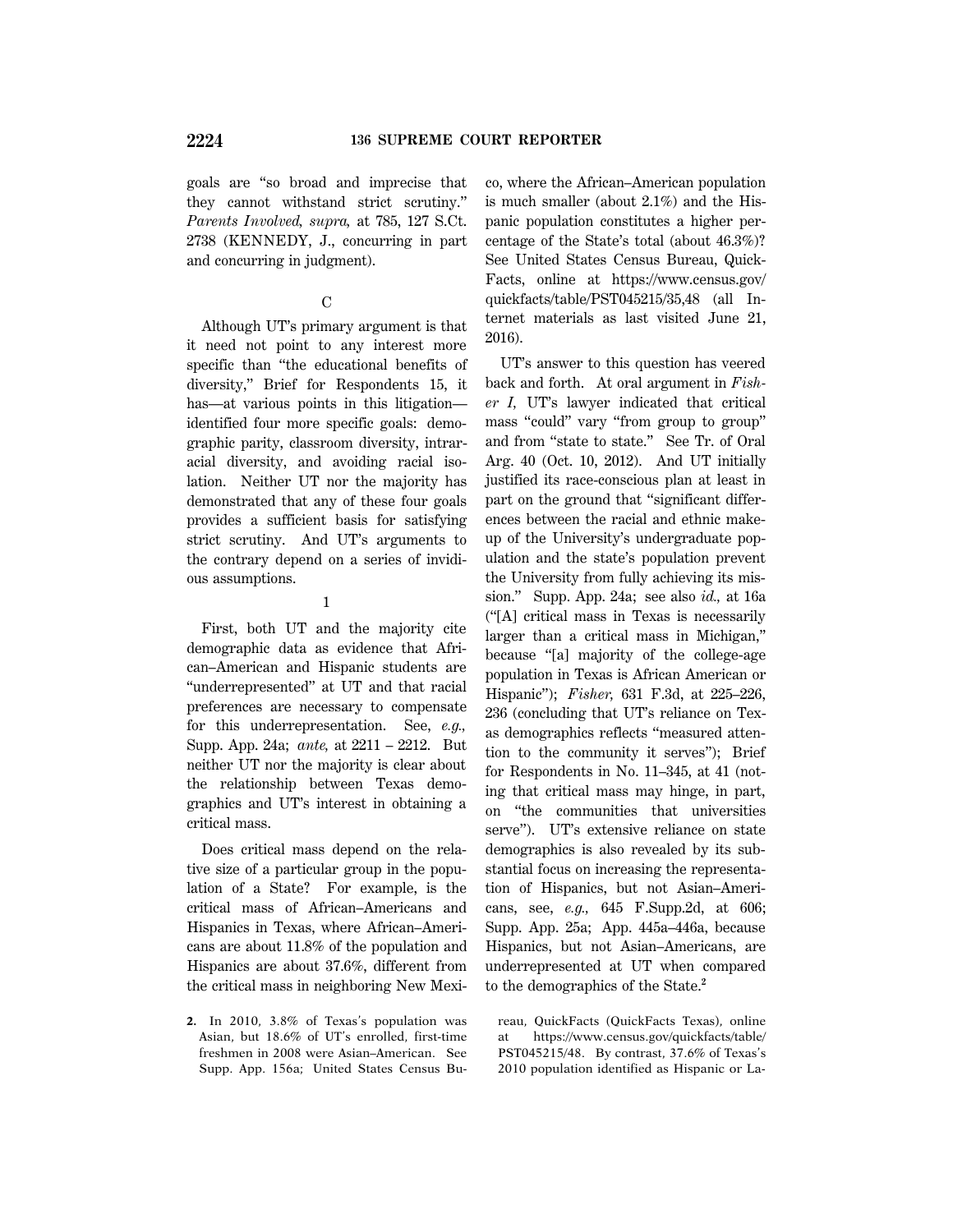#### **FISHER v. UNIVERSITY OF TEXAS AT AUSTIN 2225 Cite as 136 S.Ct. 2198 (2016)**

On the other hand, UT's counsel asserted that the critical mass for the University is ''not at all'' dependent on the demographics of Texas, and that UT's ''concept [of] critical mass isn't tied to demographic[s].'' Tr. of Oral Arg. 40, 49 (Oct. 10, 2012). And UT's *Fisher I* brief expressly agreed that ''a university cannot look to racial demographics—and then work backward in its admissions process to meet a target tied to such demographics.'' Brief for Respondents in No. 11–345, at 31; see also Brief for Respondents 26–27 (disclaiming any interest in demographic parity).

To the extent that UT is pursuing parity with Texas demographics, that is nothing more than ''outright racial balancing,'' which this Court has time and again held ''patently unconstitutional.'' *Fisher I,* 570 U.S., at ––––, 133 S.Ct., at 2419; see *Grutter,* 539 U.S., at 330, 123 S.Ct. 2325 ("[O]utright racial balancing  $\ldots$  is patently unconstitutional''); *Freeman v. Pitts,* 503 U.S. 467, 494, 112 S.Ct. 1430, 118 L.Ed.2d 108 (1992) (''Racial balance is not to be achieved for its own sake''); *Croson,* 488 U.S., at 507, 109 S.Ct. 706 (rejecting goal of ''outright racial balancing''); *Bakke,* 438 U.S., at 307, 98 S.Ct. 2733 (opinion of Powell, J.) (''If petitioner's purpose is to assure within its student body some specified percentage of a particular group merely because of its race or ethnic origin, such a preferential purpose must be rejected ... as facially invalid"). An interest ''linked to nothing other than proportional representation of various races ... would support indefinite use of racial classifications, employed first to obtain the appropriate mixture of racial views and then to ensure that the [program] continues to reflect that mixture.'' *Metro Broadcasting, Inc. v. FCC,* 497 U.S. 547, 614, 110

tino, but a lower percentage—19.9%—of UT's enrolled, first-time freshmen in 2008 were S.Ct. 2997, 111 L.Ed.2d 445 (1990) (O'Connor, J., dissenting). And as we held in *Fisher I,* "[r]acial balancing is not transformed from ''patently unconstitutional'' to a compelling state interest simply by relabeling it "racial diversity." '" 570 U.S., at ––––, 133 S.Ct., at 2419 (quoting *Parents Involved,* 551 U.S., at 732, 127 S.Ct. 2738).

The record here demonstrates the pitfalls inherent in racial balancing. Although UT claims an interest in the educational benefits of diversity, it appears to have paid little attention to anything other than the number of minority students on its campus and in its classrooms. UT's 2004 Proposal illustrates this approach by repeatedly citing numerical assessments of the racial makeup of the student body and various classes as the justification for adopting a race-conscious plan. See, *e.g.,* Supp. App. 24a–26a, 30a. Instead of focusing on the benefits of diversity, UT seems to have resorted to a simple racial census.

The majority, for its part, claims that ''[a]lthough demographics alone are by no means dispositive, they do have some value as a gauge of the University's ability to enroll students who can offer underrepresented perspectives.'' *Ante,* at 2212. But even if UT merely ''view[s] the demographic disparity as cause for concern,'' Brief for United States as *Amicus Curiae* 29, and is seeking only to reduce—rather than eliminate—the disparity, that undefined goal cannot be properly subjected to strict scrutiny. In that case, there is simply no way for a court to know what specific demographic interest UT is pursuing, why a race-neutral alternative could not achieve that interest, and when that demographic goal would be satisfied. If a demographic discrepancy can serve as ''a gauge'' that justifies the use of racial dis-

Hispanic. See Supp. App. 156a; QuickFacts Texas.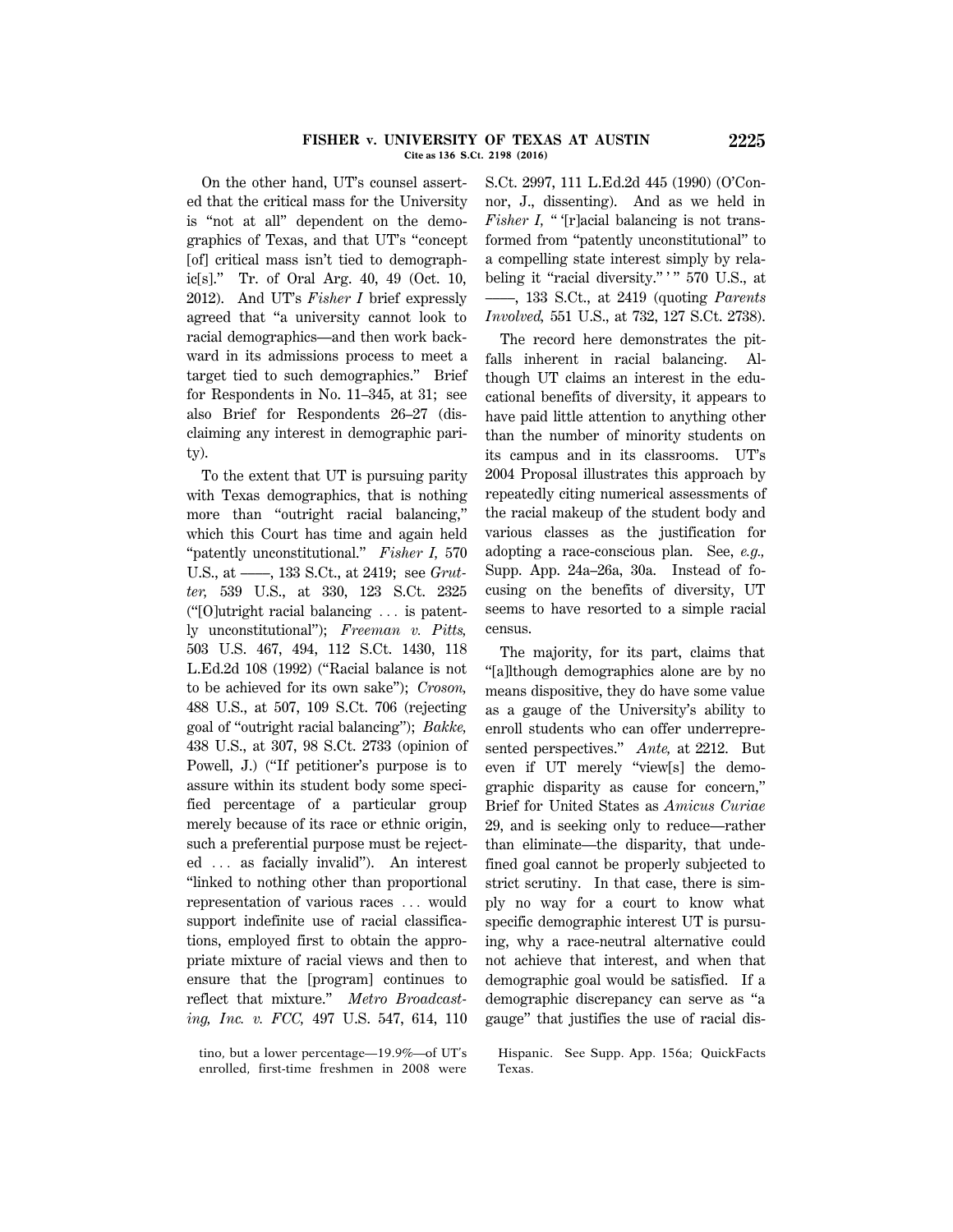crimination, *ante,* at 2211 – 2212, then racial discrimination can be justified on that basis until demographic parity is reached. There is no logical stopping point short of patently unconstitutional racial balancing. Demographic disparities thus cannot be used to satisfy strict scrutiny here. See *Croson, supra,* at 498, 109 S.Ct. 706 (rejecting a municipality's assertion that its racial set-aside program was justified in light of past discrimination because that assertion had '' 'no logical stopping point' '' and could continue until the percentage of government contracts awarded to minorities ''mirrored the percentage of minorities in the population as a whole''); *Wygant v. Jackson Bd. of Ed.,* 476 U.S. 267, 275, 106 S.Ct. 1842, 90 L.Ed.2d 260 (1986) (plurality opinion) (rejecting the government's asserted interest because it had ''no logical stopping point'').

## 2

The other major explanation UT offered in the Proposal was its desire to promote classroom diversity. The Proposal stressed that UT ''has not reached a critical mass at the *classroom level*.'' Supp. App. 24a (emphasis added); see also *id.,* at 1a, 25a, 39a; App. 316a. In support of this proposition, UT relied on a study of select classes containing five or more students. As noted above, the study indicated that 52% of these classes had no African–Americans, 16% had no Asian–Americans, and 12% had no Hispanics. Supp. App. 26a. The study further suggested that only 21% of these classes had two or more African– Americans, 67% had two or more Asian– Americans, and 70% had two or more Hispanics. See *ibid.* Based on this study, UT concluded that it had a ''compelling educational interest'' in employing racial preferences to ensure that it did not ''have

**3.** If UT's goal is to have at least two African– Americans, two Hispanics, and two Asian– Americans present in each of the relevant large numbers of classes in which there are no students—or only a single student—of a given underrepresented race or ethnicity.'' *Id.,* at 25a.

UT now equivocates, disclaiming any discrete interest in classroom diversity. See Brief for Respondents 26–27. Instead, UT has taken the position that the lack of classroom diversity was merely a "red flag that UT had not yet fully realized" "the constitutionally permissible educational benefits of diversity.'' Brief for Respondents in No. 11–345, at 43. But UT has failed to identify the level of classroom diversity it deems sufficient, again making it impossible to apply strict scrutiny.**<sup>3</sup>** A reviewing court cannot determine whether UT's race-conscious program was necessary to remove the so-called ''red flag'' without understanding the precise nature of that goal or knowing when the "red flag" will be considered to have disappeared.

Putting aside UT's effective abandonment of its interest in classroom diversity, the evidence cited in support of that interest is woefully insufficient to show that UT's race-conscious plan was necessary to achieve the educational benefits of a diverse student body. As far as the record shows, UT failed to even scratch the surface of the available data before reflexively resorting to racial preferences. For instance, because UT knows which students were admitted through the Top Ten Percent Plan and which were not, as well as which students enrolled in which classes, it would seem relatively easy to determine whether Top Ten Percent students were more or less likely than holistic admittees to enroll in the types of classes where diversity was lacking. But UT never bothered to figure this out. See *ante,* at 2209

classrooms, that goal is literally unreachable in classes of five and practically unreachable in many other small classes.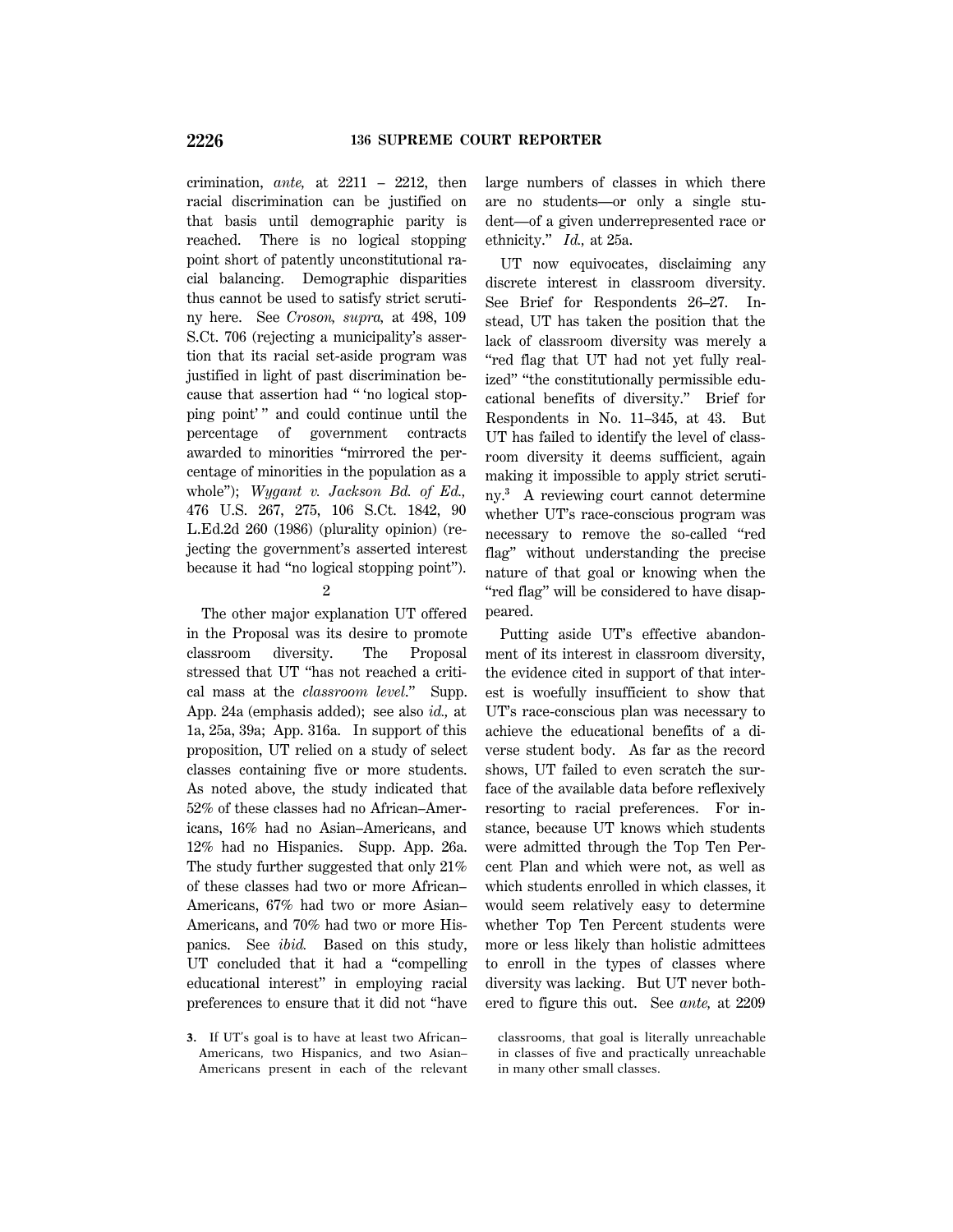#### **FISHER v. UNIVERSITY OF TEXAS AT AUSTIN 2227 Cite as 136 S.Ct. 2198 (2016)**

(acknowledging that UT submitted no evidence regarding ''how students admitted solely based on their class rank differ in their contribution to diversity from students admitted through holistic review''). Nor is there any indication that UT instructed admissions officers to search for African–American and Hispanic applicants who would fill particular gaps at the classroom level. Given UT's failure to present such evidence, it has not demonstrated that its race-conscious policy would promote classroom diversity any better than race-neutral options, such as expanding the Top Ten Percent Plan or using raceneutral holistic admissions.

Moreover, if UT is truly seeking to expose its students to a diversity of ideas and perspectives, its policy is poorly tailored to serve that end. UT's own study—which the majority touts as the best ''nuanced quantitative data'' supporting UT's position, *ante,* at 2212—demonstrated that classroom diversity was more lacking for students classified as Asian–American than for those classified as Hispanic. Supp. App. 26a. But the UT plan discriminates *against* Asian–American students.**<sup>4</sup>** UT is apparently unconcerned that Asian–Americans ''may be made to feel isolated or may be seen as  $\ldots$  'spokesperson[s]' of their race or ethnicity.'' *Id.,* at 69a; see *id.,* at 25a. And unless the University is engaged in unconstitutional racial balancing based

**4.** The majority's assertion that UT's racebased policy does not discriminate against Asian–American students, see *ante,* at 2206 – 2207, defies the laws of mathematics. UT's program is clearly designed to increase the number of African–American and Hispanic students by giving them an admissions boost vis-à-vis other applicants. See, e.g., Supp. App. 25a; App. 445a–446a; cf. 645 F.Supp.2d 587, 606 (W.D.Tex.2009); see also *ante,* at 2223 (citing increases in the presence of African–Americans and Hispanics at UT as evidence that its race-based program was successful). Given a ''limited number of spaces,'' App. 250a, providing a boost to Afrion Texas demographics (where Hispanics outnumber Asian–Americans), see Part II– C–1, *supra,* it seemingly views the classroom contributions of Asian–American students as less valuable than those of Hispanic students. In UT's view, apparently, ''Asian Americans are not worth as much as Hispanics in promoting 'cross-racial understanding,' breaking down 'racial stereotypes,' and enabling students to 'better understand persons of different races.' '' Brief for Asian American Legal Foundation et al. as *Amici Curiae* 11 (representing 117 Asian–American organizations). The majority opinion effectively endorses this view, crediting UT's reliance on the classroom study as proof that the University assessed its need for racial discrimination (including racial discrimination that undeniably harms Asian–Americans) ''with care.'' *Ante,* at 2212.

While both the majority and the Fifth Circuit rely on UT's classroom study, see *ante,* at 2223; 758 F.3d, at 658–659, they completely ignore its finding that Hispanics are better represented than Asian– Americans in UT classrooms. In fact, they act almost as if Asian–American students do not exist. See *ante,* at 2211 – 2212 (mentioning Asian–Americans only a single time outside of parentheticals, and not in the context of the classroom study); 758 F.3d, at 658 (mentioning Asian–Americans only a single time).**<sup>5</sup>** Only the Dis-

can–Americans and Hispanics inevitably harms students who do not receive the same boost by decreasing their odds of admission.

**5.** In particular, the Fifth Circuit's willful blindness to Asian–American students is absolutely shameless. For instance, one of the Fifth Circuit's primary contentions—which UT repeatedly highlighted in its brief and at argument—is that, given the SAT score gaps between whites on the one hand and African– Americans and Hispanics on the other, ''holistic admissions would approach an all-white enterprise'' in the absence of racial preferences. 758 F.3d, at 647. In making this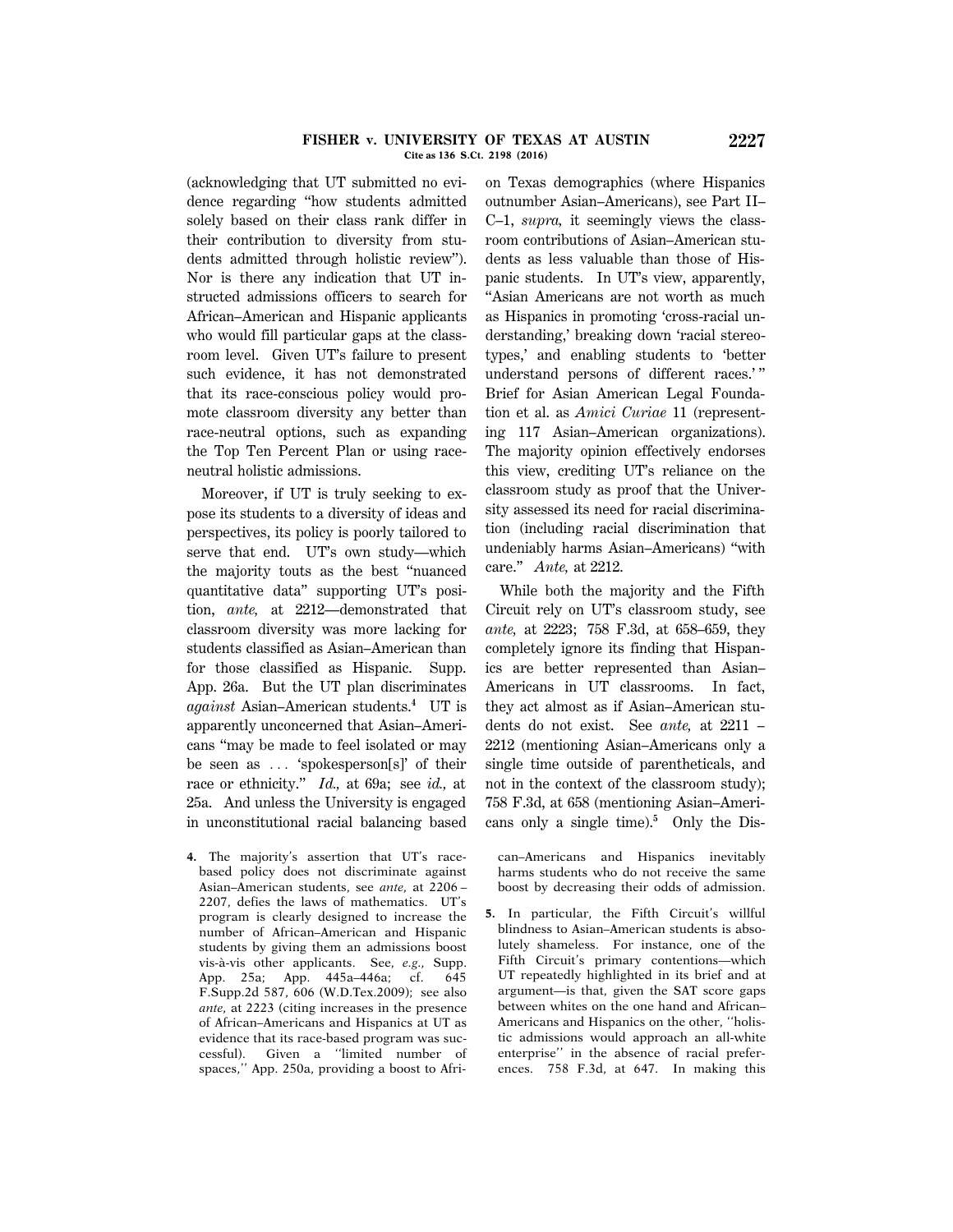trict Court acknowledged the impact of UT's policy on Asian–American students. But it brushed aside this impact, concluding—astoundingly—that UT can pick and choose which racial and ethnic groups it would like to favor. According to the District Court, ''nothing in *Grutter* requires a university to give equal preference to every minority group,'' and UT is allowed ''to exercise its discretion in determining which minority groups should benefit from the consideration of race.'' 645 F.Supp.2d, at 606.

This reasoning, which the majority implicitly accepts by blessing UT's reliance on the classroom study, places the Court on the ''tortuous'' path of ''decid[ing] which races to favor.'' *Metro Broadcasting,* 497 U.S., at 632, 110 S.Ct. 2997 (KENNEDY, J., dissenting). And the Court's willingness to allow this ''discrimination against individuals of Asian descent in UT admissions is particularly troubling, in light of the long history of discrimination against Asian Americans, especially in education.'' Brief for Asian American Legal Foundation et al. as *Amici Curiae* 6; see also, *e.g., id.,* at 16–17 (discussing the placement of Chinese–Americans in '' 'separate but equal' '' public schools); *Gong Lum v. Rice,* 275 U.S. 78, 81–82, 48 S.Ct. 91, 72 L.Ed. 172 (1927) (holding that a 9– year–old Chinese–American girl could be denied entry to a ''white'' school because she was ''a member of the Mongolian or yellow race''). In sum, ''[w]hile the Court repeatedly refers to the preferences as favoring 'minorities,'  $\ldots$  it must be emphasized that the discriminatory policies upheld today operate to exclude'' Asian– American students, who ''have not made [UT's] list'' of favored groups. *Metro Broadcasting, supra,* at 632, 110 S.Ct. 2997 (KENNEDY, J., dissenting).

Perhaps the majority finds discrimination against Asian–American students benign, since Asian–Americans are ''*overrepresented* '' at UT. 645 F.Supp.2d, at 606. But ''[h]istory should teach greater humility.'' *Metro Broadcasting,* 497 U.S., at 609, 110 S.Ct. 2997 (O'Connor, J., dissenting). '' '[B]enign' carries with it no independent meaning, but reflects only acceptance of the current generation's conclusion that a politically acceptable burden, imposed on particular citizens on the basis of race, is reasonable.'' *Id.,* at 610, 110 S.Ct. 2997. Where, as here, the government has provided little explanation for why it needs to discriminate based on race, "there is simply no way of determining what classifications are "benign" ... and what classifications are in fact motivated by illegitimate notions of racial inferiority or simple racial politics.' '' *Parents Involved,* 551 U.S., at 783, 127 S.Ct. 2738 (opinion of KENNE-DY, J.) (quoting *Croson,* 488 U.S., at 493,

Implementation and Results of the Texas Automatic Admissions Law (HB 588) at the University of Texas at Austin, Demographic Analysis of Entering Freshmen Fall of 2008, pp. 12–15 (Oct. 28, 2008), cited at 758 F.3d, at 647, n. 72. The Fifth Circuit's intentional omission of Asian–Americans from its analysis is also evident in the appendices to its opinion, which either omit any reference to Asian– Americans or misleadingly label them as "other." See *id.*, at 661. The reality of how UT treats Asian–American applicants apparently does not fit into the neat story the Fifth Circuit wanted to tell.

argument, the court below failed to mention Asian–Americans. The reason for this omission is obvious: As indicated in *the very sources* that the Fifth Circuit relied on for this point, on *the very pages* it cited, Asian–American enrollees admitted to UT through holistic review have consistently *higher* average SAT scores than white enrollees admitted through holistic review. See UT, Office of Admissions, Implementation and Results of the Texas Automatic Admissions Law (HB 588) at the University of Texas at Austin, Demographic Analysis of Entering Freshmen Fall of 2006, pp. 11–14 (rev. Dec. 6, 2007), cited at 758 F.3d, at 647, n. 71; UT, Office of Admissions,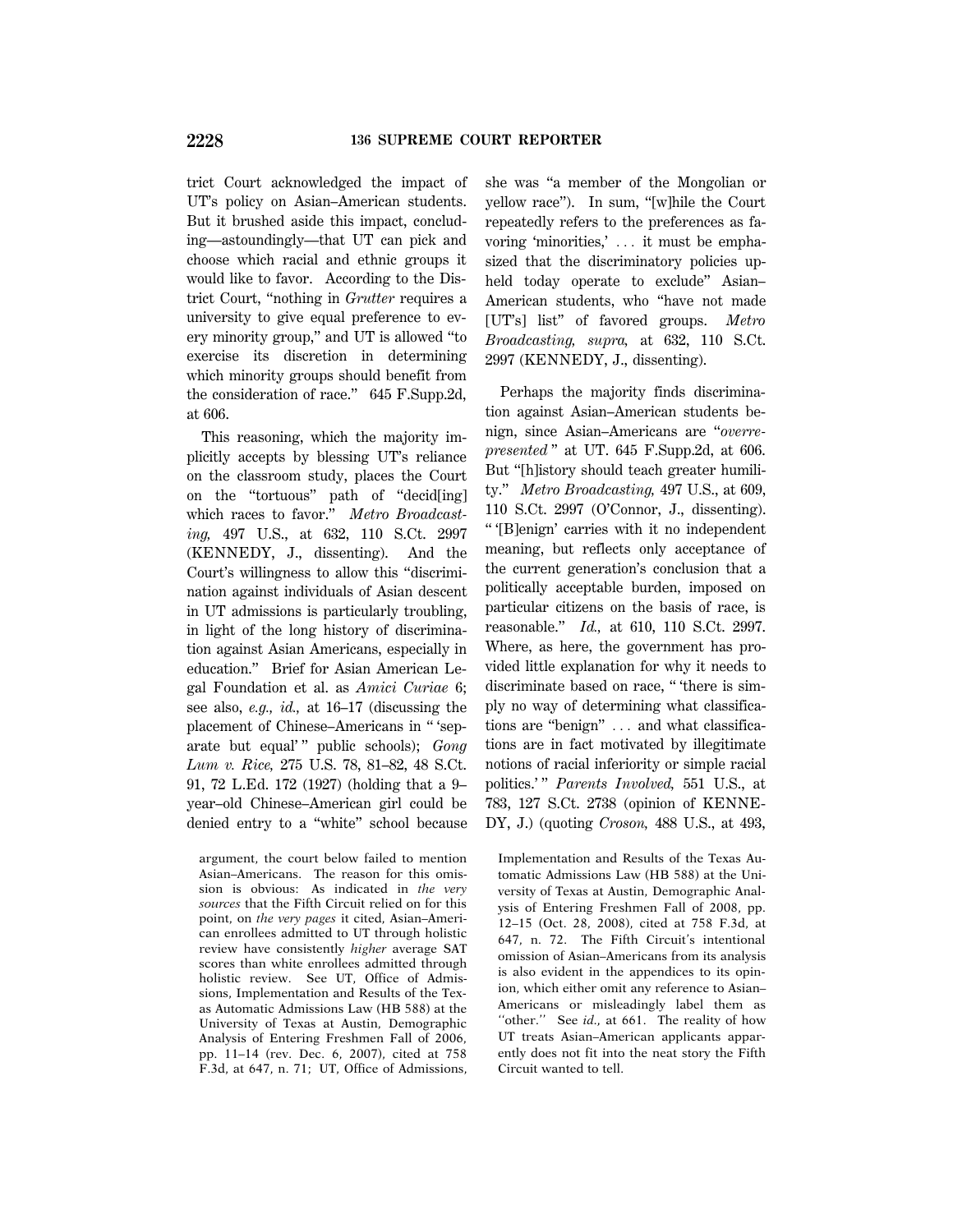### **FISHER v. UNIVERSITY OF TEXAS AT AUSTIN 2229 Cite as 136 S.Ct. 2198 (2016)**

109 S.Ct. 706 (plurality opinion of O'Connor, J.)). By accepting the classroom study as proof that UT satisfied strict scrutiny, the majority "move[s] us from 'separate but equal' to 'unequal but benign.' '' *Metro Broadcasting, supra,* at 638, 110 S.Ct. 2997 (KENNEDY, J., dissenting).

In addition to demonstrating that UT discriminates against Asian–American students, the classroom study also exhibits UT's use of a few crude, overly simplistic racial and ethnic categories. Under the UT plan, both the favored and the disfavored groups are broad and consist of students from enormously diverse backgrounds. See Supp. App. 30a; see also *Fisher I,* 570 U.S., at —, 133 S.Ct., at 2416 (''five predefined racial categories''). Because ''[c]rude measures of this sort threaten to reduce [students] to racial chits,'' *Parents Involved,* 551 U.S., at 798, 127 S.Ct. 2738 (opinion of KENNEDY, J.), UT's reliance on such measures further undermines any claim based on classroom diversity statistics, see *id.,* at 723, 127 S.Ct. 2738 (majority opinion) (criticizing school policies that viewed race in rough "white/nonwhite" or "black/'other' " terms); *id.,* at 786, 127 S.Ct. 2738 (opinion of KENNEDY, J.) (faulting government for relying on ''crude racial categories''); *Metro Broadcasting, supra,* at 633, n. 1, 110 S.Ct. 2997 (KENNEDY, J., dissenting) (concluding that '' 'the very attempt to define with precision a beneficiary's qualifying racial characteristics is repugnant to our constitutional ideals,' '' and noting that if the government '' 'is to make a serious effort to define racial classes by criteria that can be administered objectively, it must study precedents such as the First Regulation to the Reichs Citizenship Law of November 14, 1935' '').

For example, students labeled ''Asian American,'' Supp. App. 26a, seemingly include ''individuals of Chinese, Japanese, Korean, Vietnamese, Cambodian, Hmong, Indian and other backgrounds comprising roughly 60% of the world's population,'' Brief for Asian American Legal Foundation et al. as *Amici Curiae,* O.T. 2012, No. 11–345, p. 28.**<sup>6</sup>** It would be ludicrous to suggest that all of these students have similar backgrounds and similar ideas and experiences to share. So why has UT lumped them together and concluded that it is appropriate to discriminate against Asian–American students because they are "overrepresented" in the UT student body? UT has no good answer. And UT makes no effort to ensure that it has a critical mass of, say, ''Filipino Americans'' or ''Cambodian Americans.'' Tr. of Oral Arg. 52 (Oct. 10, 2012). As long as there are a sufficient number of ''Asian Americans,'' UT is apparently satisfied.

UT's failure to provide any definition of the various racial and ethnic groups is also revealing. UT does not specify what it means to be "African–American," "Hispanic," "Asian American," "Native American," or ''White.'' Supp. App. 30a. And UT evidently labels each student as falling into only a single racial or ethnic group, see, *e.g., id.,* at 10a–13a, 30a, 43a–44a, 71a, 156a–157a, 169a–170a, without explaining how individuals with ancestors from different groups are to be characterized. As racial and ethnic prejudice recedes, more and more students will have parents (or grandparents) who fall into more than one of UT's five groups. According to census figures, individuals describing themselves

**<sup>6.</sup>** And it is anybody's guess whether this group also includes applicants ''of full or partial Arab, Armenian, Azerbaijani, Georgian, Kurdish, Persian, or Turkish descent, or whether

such applicants are to be considered 'White.' '' Brief for Judicial Watch, Inc., et al. as *Amici Curiae* 16.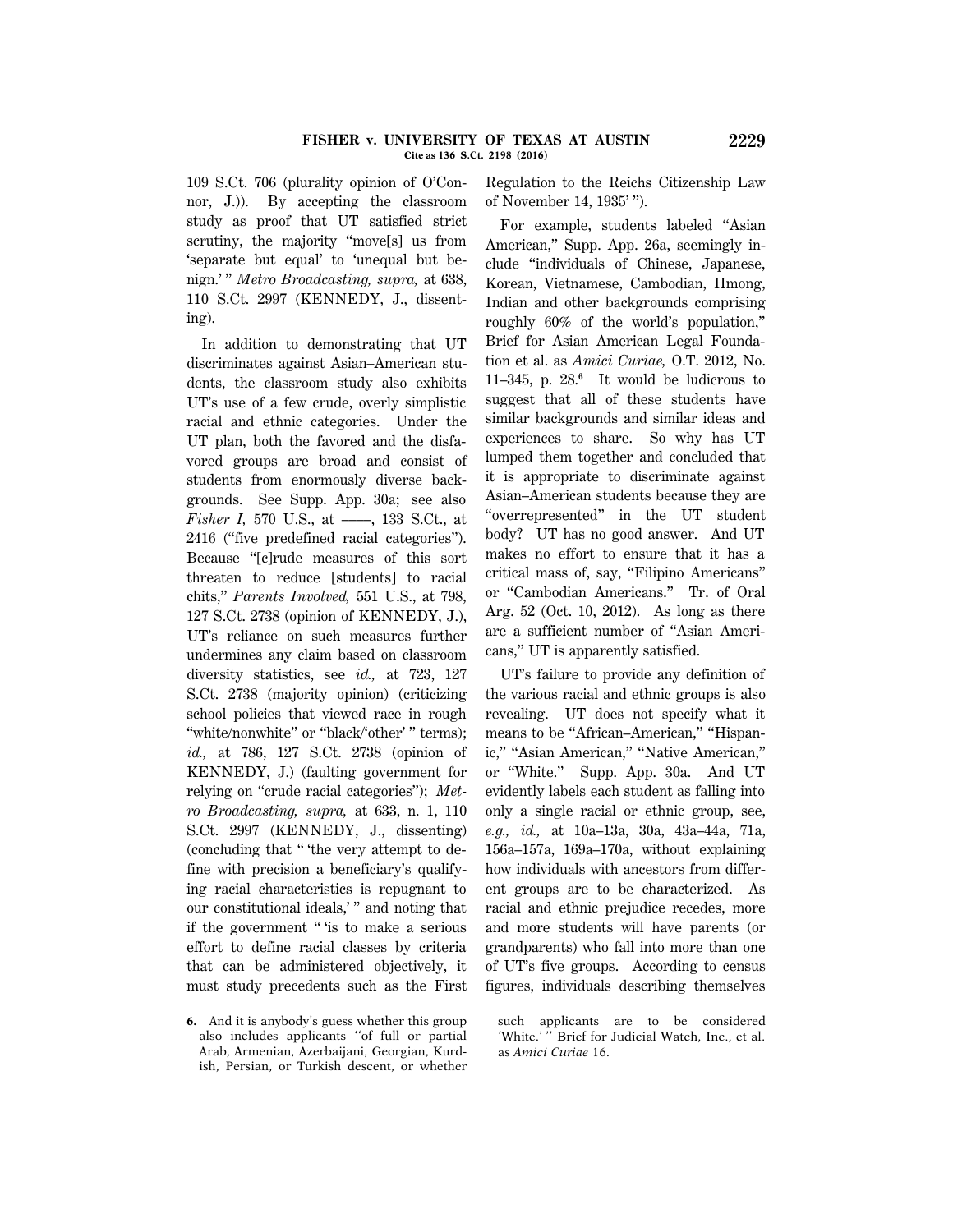as members of multiple races grew by 32% from 2000 to 2010.**<sup>7</sup>** A recent survey reported that 26% of Hispanics and 28% of Asian–Americans marry a spouse of a different race or ethnicity.**<sup>8</sup>** UT's crude classification system is ill suited for the more integrated country that we are rapidly becoming. UT assumes that if an applicant describes himself or herself as a member of a particular race or ethnicity, that applicant will have a perspective that differs from that of applicants who describe themselves as members of different groups. But is this necessarily so? If an applicant has one grandparent, great-grandparent, or great-great-grandparent who was a member of a favored group, is that enough to permit UT to infer that this student's classroom contribution will reflect a distinctive perspective or set of experiences associated with that group? UT does not say. It instead relies on applicants to ''classify themselves.'' *Fisher I,* 570 U.S., at ––––, 133 S.Ct., at 2416. This is an invitation for applicants to game the system.

Finally, it seems clear that the lack of classroom diversity is attributable in good part to factors other than the representation of the favored groups in the UT student population. UT offers an enormous number of classes in a wide range of subjects, and it gives undergraduates a very large measure of freedom to choose their classes. UT also offers courses in subjects that are likely to have special appeal to members of the minority groups given preferential treatment under its challenged plan, and this of course diminishes

- **7.** United States Census Bureau, 2010 Census Shows Multiple–Race Population Grew Faster Than Single–Race Population (Sept. 27, 2012), online at https://www.census.gov/ newsroom/releases/archives/race/cb12-182. html.
- **8.** W. Wang, Pew Research Center, Interracial Marriage: Who Is ''Marrying Out''? (June 12,

the number of other courses in which these students can enroll. See, *e.g.,* Supp. App. 72a–73a (indicating that the representation of African–Americans and Hispanics in UT classrooms varies substantially from major to major). Having designed an undergraduate program that virtually ensures a lack of classroom diversity, UT is poorly positioned to argue that this very result provides a justification for racial and ethnic discrimination, which the Constitution rarely allows.

3

UT's purported interest in intraracial diversity, or ''diversity within diversity,'' Brief for Respondents 34, also falls short. At bottom, this argument relies on the unsupported assumption that there is something deficient or at least radically different about the African–American and Hispanic students admitted through the Top Ten Percent Plan.

Throughout this litigation, UT has repeatedly shifted its position on the need for intraracial diversity. Initially, in the 2004 Proposal, UT did not rely on this alleged need at all. Rather, the Proposal ''examined two metrics—classroom diversity and demographic disparities—that it concluded were relevant to its ability to provide [the] benefits of diversity.'' Brief for United States as *Amicus Curiae* 27–28. Those metrics looked only to the numbers of African–Americans and Hispanics, not to diversity within each group.

On appeal to the Fifth Circuit and in *Fisher I,* however, UT began to emphasize

<sup>2015),</sup> online at http://www.pewresearch.org/ fact-tank/2015/06/12/interracial-marriagewho-is-marrying-out/; W. Wang, Pew Research Center, The Rise of Intermarriage (Feb. 16, 2012), online at http://www.pew socialtrends.org/2012/02/16/the-rise-ofintermarriage/.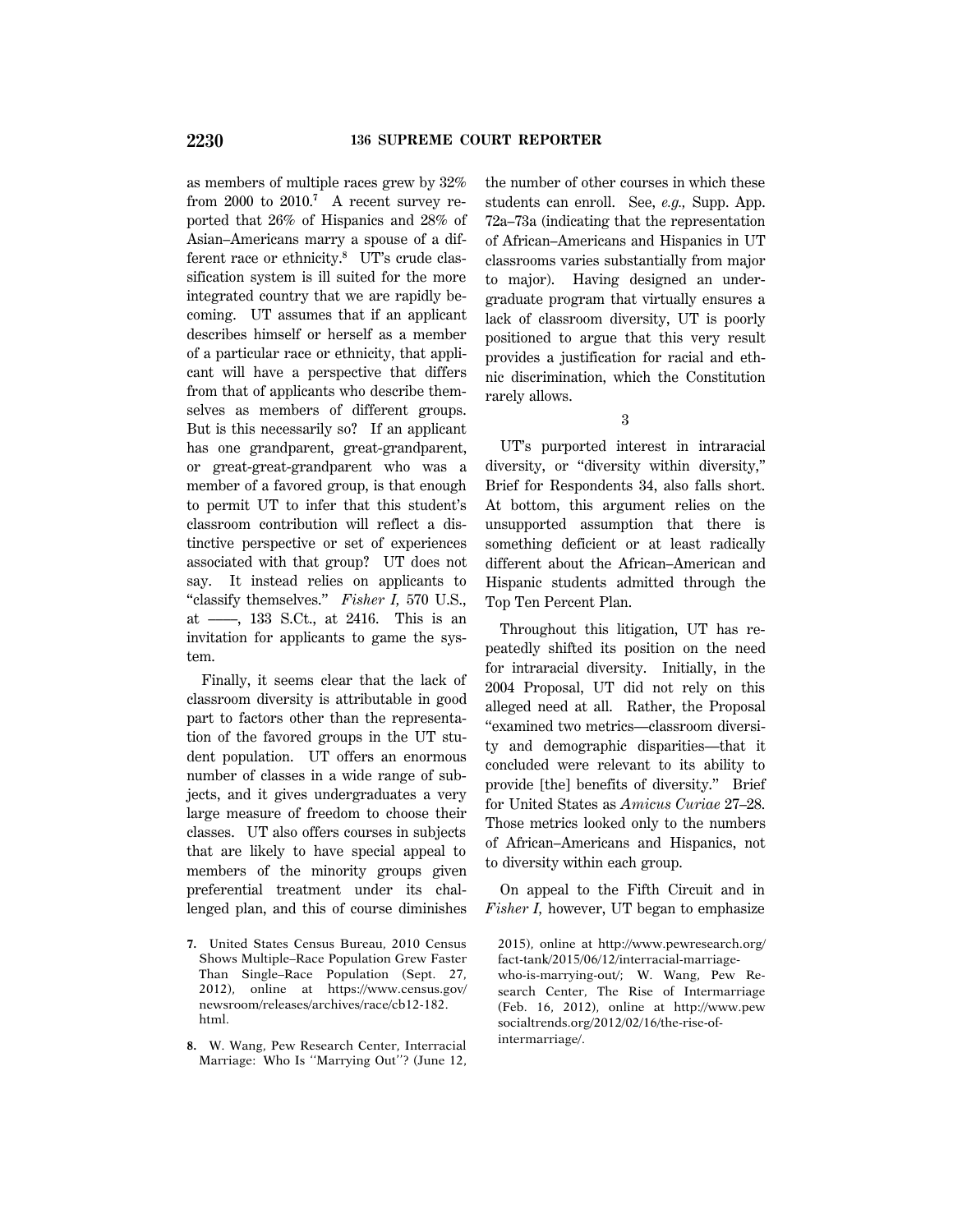### **FISHER v. UNIVERSITY OF TEXAS AT AUSTIN 2231 Cite as 136 S.Ct. 2198 (2016)**

its intraracial diversity argument. UT complained that the Top Ten Percent Law hinders its efforts to assemble a broadly diverse class because the minorities admitted under that law are drawn largely from certain areas of Texas where there are majority-minority schools. These students, UT argued, tend to come from poor, disadvantaged families, and the University would prefer a system that gives it substantial leeway to seek broad diversity *within* groups of underrepresented minorities. In particular, UT asserted a need for more African–American and Hispanic students from privileged backgrounds. See, *e.g.,* Brief for Respondents in No. 11– 345, at 34 (explaining that UT needs raceconscious admissions in order to admit ''[t]he African–American or Hispanic child of successful professionals in Dallas''); *ibid.* (claiming that privileged minorities ''have great potential for serving as a 'bridge' in promoting cross-racial understanding, as well as in breaking down racial stereotypes''); *ibid.* (intimating that the underprivileged minority students admitted under the Top Ten Percent Plan "*reinforc[e]*" "stereotypical assumptions"); Tr. of Oral Arg. 43–45 (Oct. 10, 2012) (''[A]lthough the percentage plan certainly helps with minority admissions, by and large, the—the minorities who are admitted tend to come from segregated, racially-identifiable schools,'' and ''we want minorities from different backgrounds''). Thus, the Top Ten Percent Law is faulted

**9.** *Amici* supporting UT certainly understood it to be arguing that it needs affirmative action to admit privileged minorities. See Brief for Six Educational Nonprofit Organizations 38 (citing Brief for Respondents in No. 11–345, p. 34). And UT's *amici* continue to press the full-throated version of the argument. See Brief for Six Educational Nonprofit Organizations  $12-13$  ("Intraracial diversity  $\ldots$  explodes perceived associations between racial groups and particular demographic characteristics, such as the 'common stereotype of Black and Latina/o students[ ] that all stufor admitting *the wrong kind of African– American and Hispanic students*.

The Fifth Circuit embraced this argument on remand, endorsing UT's claimed need to enroll minorities from ''high-performing," "majority-white" high schools. 758 F.3d, at 653. According to the Fifth Circuit, these more privileged minorities ''bring a perspective not captured by'' students admitted under the Top Ten Percent Law, who often come "from highly segregated, underfunded, and underperforming schools.'' *Ibid.* For instance, the court determined, privileged minorities ''can enrich the diversity of the student body in distinct ways'' because such students have ''higher levels of preparation and better prospects for admission to UT Austin's more demanding colleges'' than underprivileged minorities. *Id.,* at 654; see also *Fisher,* 631 F.3d, at 240, n. 149 (concluding that the Top Ten Percent Plan ''widens the 'credentials gap' between minority and non-minority students at the University, which risks driving away matriculating minority students from difficult majors like business or the sciences'').

Remarkably, UT now contends that petitioner has ''fabricat[ed]'' the argument that it is seeking affluent minorities. Brief for Respondents 2. That claim is impossible to square with UT's prior statements to this Court in the briefing and oral argument in *Fisher I*. **9** Moreover, although UT re-

dents from these groups come from poor, inner-city backgrounds.' Schools like UT combat such stereotypes by seeking to admit African–American and Latino students from elevated socioeconomic and/or non-urban backgrounds'' (citation omitted)); *id.,* at 15 (arguing that UT needs racial preferences to admit minority students from ''elevated'' ''socioeconomic backgrounds,'' because ''such students are on a more equal social footing with the average nonminority student''); *id.,* at 37–38 (''African–American and Latino students who may come from higher socioeco-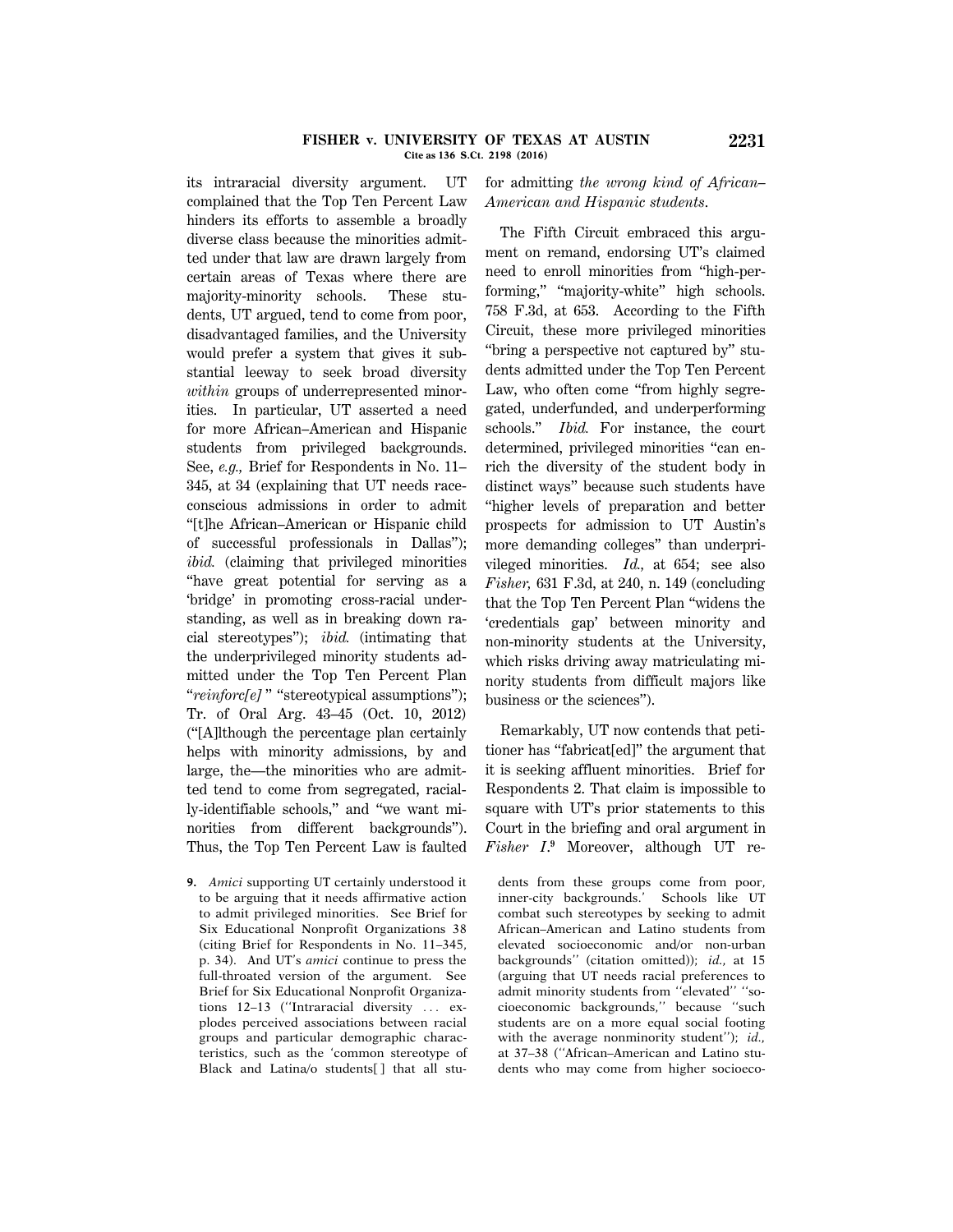frames its argument, it continues to assert that it needs affirmative action to admit privileged minorities. For instance, UT's brief highlights its interest in admitting ''[t]he black student with high grades from Andover.'' Brief for Respondents 33. Similarly, at oral argument, UT claimed that its ''interests in the educational benefits of diversity would not be met if all of [the] minority students were  $\ldots$  coming from depressed socioeconomic backgrounds.'' Tr. of Oral Arg. 53 (Dec. 9, 2015); see also *id.,* at 43, 45.

Ultimately, UT's intraracial diversity rationale relies on the baseless assumption that there is something wrong with African–American and Hispanic students admitted through the Top Ten Percent Plan, because they are ''from the lower-performing, racially identifiable schools.'' *Id.,* at 43; see *id.,* at 42–43 (explaining that ''the basis'' for UT's conclusion that it was ''not getting a variety of perspectives among African–Americans or Hispanics'' was the fact that the Top Ten Percent Plan admits underprivileged minorities from highly segregated schools). In effect, UT asks the Court "to *assume* "-without any evidence—''that minorities admitted under the Top Ten Percent Law  $\ldots$  are somehow more homogenous, less dynamic, and more undesirably stereotypical than those admitted under holistic review.'' 758 F.3d, at 669–670 (Garza, J., dissenting). And UT's assumptions appear to be based on the pernicious stereotype that the African– Americans and Hispanics admitted through the Top Ten Percent Plan only got in because they did not have to compete against very many whites and Asian– Americans. See Tr. of Oral Arg. 42–43 (Dec. 9, 2015). These are ''the very stereotypical assumptions [that] the Equal

nomic status ... may serve as 'debiasing agent[s],' promoting disequilibrium to disrupt stereotypical associations. These students are Protection Clause forbids.'' *Miller,* 515 U.S., at 914, 115 S.Ct. 2475. UT cannot satisfy its burden by attempting to "substitute racial stereotype for evidence, and racial prejudice for reason.'' *Calhoun v. United States,* 568 U.S. ––––, ––––, 133 S.Ct. 1136, 1137, 185 L.Ed.2d 385 (2013) (SOTOMAYOR, J., respecting denial of certiorari).

In addition to relying on stereotypes, UT's argument that it needs racial preferences to admit privileged minorities turns the concept of affirmative action on its head. When affirmative action programs were first adopted, it was for the purpose of helping the disadvantaged. See, *e.g., Bakke,* 438 U.S., at 272–275, 98 S.Ct. 2733 (opinion of Powell, J.) (explaining that the school's affirmative action program was designed ''to increase the representation'' of '' 'economically and/or educationally disadvantaged' applicants''). Now we are told that a program that tends to admit poor and disadvantaged minority students is inadequate because it does not work to the advantage of those who are more fortunate. This is affirmative action gone wild.

It is also far from clear that UT's assumptions about the socioeconomic status of minorities admitted through the Top Ten Percent Plan are even remotely accurate. Take, for example, parental education. In 2008, when petitioner applied to UT, approximately 79% of Texans aged 25 years or older had a high school diploma, 17% had a bachelor's degree, and 8% had a graduate or professional degree. Dept. of Educ., Nat. Center for Educ. Statistics, T. Snyder & S. Dillow, Digest of Education Statistics 2010, p. 29 (2011). In contrast, 96% of African–Americans admitted through the Top Ten Percent Plan had a

also likely to be better able to promote communication and integration on campus'' (citation omitted)).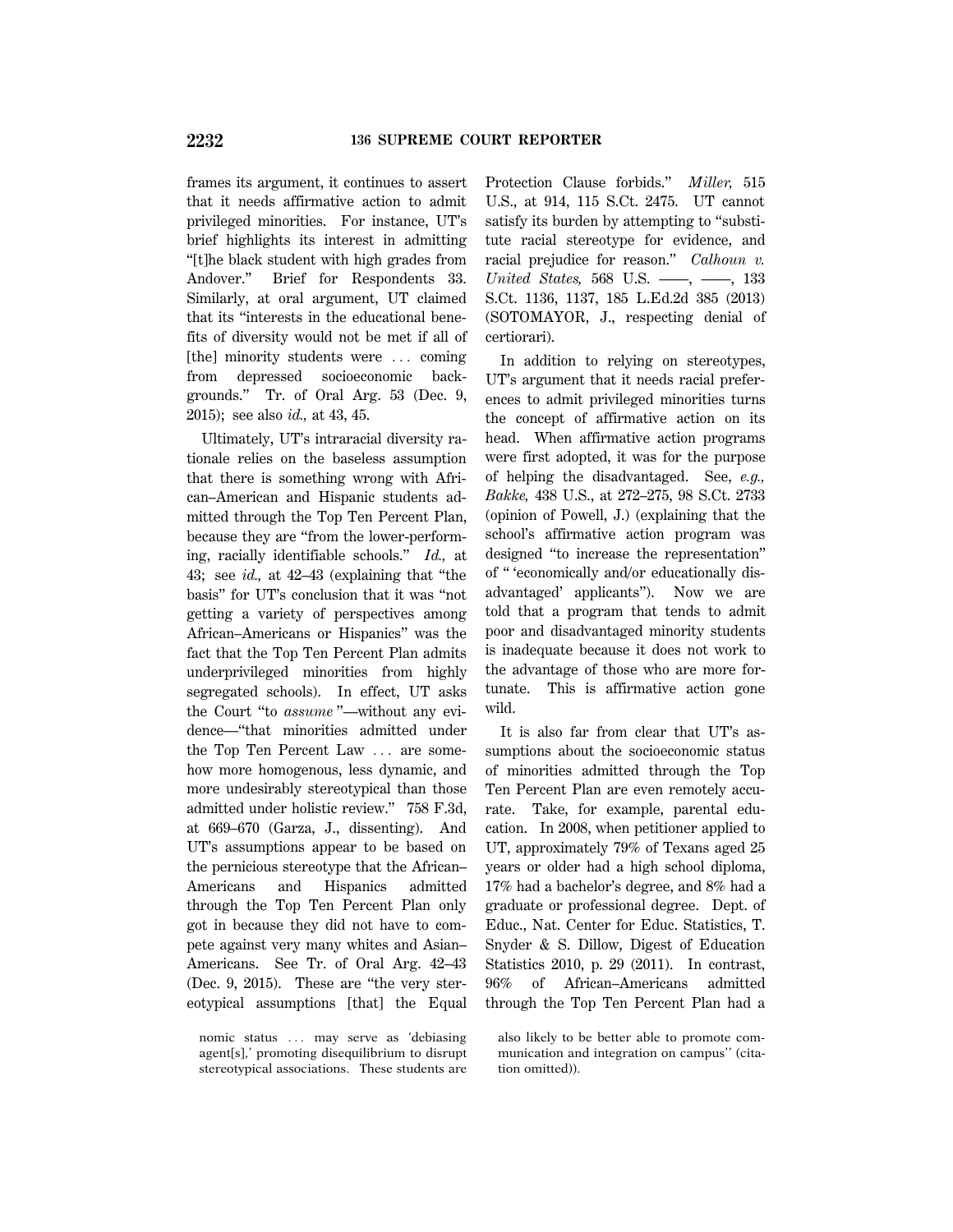### **FISHER v. UNIVERSITY OF TEXAS AT AUSTIN 2233 Cite as 136 S.Ct. 2198 (2016)**

parent with a high school diploma, 59% had a parent with a bachelor's degree, and 26% had a parent with a graduate or professional degree. See UT, Office of Admissions, Student Profile, Admitted Freshman Class of 2008, p. 8 (rev. Aug. 1, 2012) (2008 Student Profile), online at https:// uteas.app.box.com/s/twqozsbm2vb9lhm14o0 v0czvqs1ygzqr/1/7732448553/23476747441/

1. Similarly, 83% of Hispanics admitted through the Top Ten Percent Plan had a parent with a high school diploma, 42% had a parent with a bachelor's degree, and 21% had a parent with a graduate or professional degree. *Ibid.* As these statistics make plain, the minorities that UT characterizes as ''coming from depressed socioeconomic backgrounds,'' Tr. of Oral Arg. 53 (Dec. 9, 2015), generally come from households with education levels exceeding the norm in Texas.

Or consider income levels. In 2008, the median annual household income in Texas was \$49,453. United States Census Bureau, A. Noss, Household Income for States: 2008 and 2009, p. 4 (2010), online at https://www.census.gov/prod/2010pubs/ acsbr09-2.pdf. The household income levels for Top Ten Percent African–American and Hispanic admittees were on par: Roughly half of such admittees came from households below the Texas median, and half came from households above the median. See 2008 Student Profile 6. And a large portion of these admittees are from households with income levels far exceeding the Texas median. Specifically, 25% of African–Americans and 27% of Hispanics admitted through the Top Ten Percent Plan in 2008 were raised in households with incomes exceeding \$80,000. *Ibid.* In light of this evidence, UT's actual argument is not that it needs affirmative action to ensure that its minority admittees are representative of the State of Texas. Rather, UT is asserting that it needs affirmative action to ensure that its minority students disproportionally come from families that are wealthier and better educated than the average Texas family.

In addition to using socioeconomic status to falsely denigrate the minority students admitted through the Top Ten Percent Plan, UT also argues that such students are academically inferior. See, *e.g.,* Brief for Respondents in No. 11–345, at 33 (''[T]he top 10% law systematically hinders UT's efforts to assemble a class that is  $\ldots$ academically excellent''). ''On average,'' UT claims, ''African–American and Hispanic holistic admits have higher SAT scores than their Top 10% counterparts.'' Brief for Respondents 43, n. 8. As a result, UT argues that it needs race-conscious admissions to enroll academically superior minority students with higher SAT scores. Regrettably, the majority seems to embrace this argument as well. See *ante,* at 2213 (''[T]he Equal Protection Clause does not force universities to choose between a diverse student body and a reputation for academic excellence'').

This argument fails for a number of reasons. First, it is simply not true that Top Ten Percent minority admittees are academically inferior to holistic admittees. In fact, as UT's president explained in 2000, ''top 10 percent high school students make much higher grades in college than non-top 10 percent students,'' and ''[s]trong academic performance in high school is an even better predictor of success in college than standardized test scores.'' App. 393a–394a; see also Lavergne Deposition 41–42 (agreeing that ''it's generally true that students admitted pursuant to HB 588 [the Top Ten Percent Law] have a higher level of academic performance at the University than students admitted outside of HB 588''). Indeed, the statistics in the record reveal that, for each year between 2003 and 2007, African– American in-state freshmen who were ad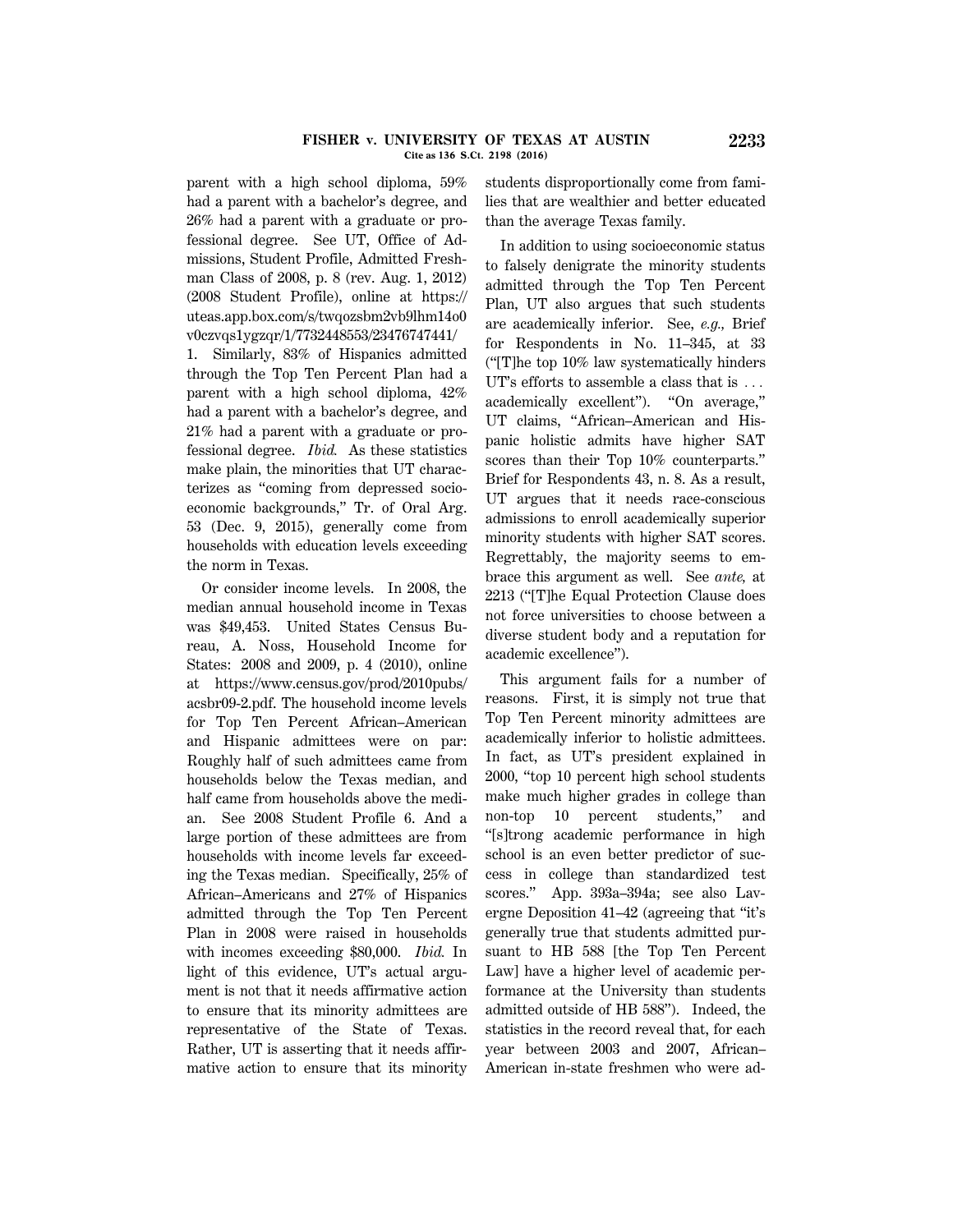mitted under the Top Ten Percent Law earned a higher mean grade point average than those admitted outside of the Top Ten Percent Law. Supp. App. 164a. The same is true for Hispanic students. *Id.,* at 165a. These conclusions correspond to the results of nationwide studies showing that high school grades are a better predictor of success in college than SAT scores.**<sup>10</sup>**

It is also more than a little ironic that UT uses the SAT, which has often been accused of reflecting racial and cultural bias,**<sup>11</sup>** as a reason for dissatisfaction with poor and disadvantaged African–American and Hispanic students who excel both in high school and in college. Even if the

- **10.** See, *e.g.,* Strauss, Study: High School Grades Best Predictor of College Success— Not SAT/ACT Scores, Washington Post, Feb. 21, 2014, online at https://www. washingtonpost.com/news/answer-sheet/wp/ 2014/02/21/a-telling-study-about-act-satscores/.
- **11.** See, *e.g.,* Freedle, Correcting the SAT's Ethnic and Social–Class Bias: A Method for Reestimating SAT Scores, 73 Harv. Ed. Rev. 1 (2003) (''The SAT has been shown to be both culturally and statistically biased against African Americans, Hispanic Americans, and Asian Americans''); Santelices & Wilson, Unfair Treatment? The Case of Freedle, the SAT, and the Standardization Approach to Differential Item Functioning, 80 Harv. Ed. Rev. 106, 127 (2010) (questioning the validity of African–American SAT scores and, consequently, admissions decisions based on those scores); Brief for Amherst University et al. as *Amici Curiae* 15–16 (''[E]xperience has taught *amici* that SAT and ACT scores for African– American students do not accurately predict achievement later in college and beyond''); Brief for Experimental Psychologists as *Amici Curiae* 7 (''A substantial body of research by social scientists has revealed that standardized test scores and grades often underestimate the true academic capacity of members of certain minority groups''); Brief for Six Educational Nonprofit Organizations as *Amici Curiae* 21 (''Underrepresentation of African–American and Latino students by conventional academic metrics was also a reflection of the racial bias in standardized testing'').

SAT does not reflect such bias (and I am ill equipped to express a view on that subject), SAT scores clearly correlate with wealth.**<sup>12</sup>**

UT certainly has a compelling interest in admitting students who will achieve academic success, but it does not follow that it has a compelling interest in maximizing admittees' SAT scores. Approximately 850 4–year–degree institutions do not require the SAT or ACT as part of the admissions process. See J. Soares, SAT Wars: The Case for Test–Optional College Admissions 2 (2012). This includes many excellent schools.**<sup>13</sup>**

- **12.** Zumbrun, SAT Scores and Income Inequality: How Wealthier Kids Rank Higher, Wall Street Journal, Oct. 7, 2014, online at http://blogs.wsj.com/economics/2014/10/07/ sat-scores-and-income-inequality-howwealthier-kids-rank-higher/.
- **13.** See *e.g.,* Brief for California Institute of Technology et al. as *Amici Curiae* 15 (''[I]n amicus George Washington University's experience, standardized test scores are considered so limited in what they can reveal about an applicant that the University recently has done away with the requirement altogether''); see also American University, Applying Test Optional, online at http://www.american.edu/ admissions/testoptional.cfm; The University of Arizona, Office of Admissions, Frequently Asked Questions, online at https://admissions. arizona.edu/freshmen/frequently-askedquestions; Bowdoin College, Test Optional Policy, online at http://www.bowdoin.edu/ admissions/apply/testing-policy.shtml; Brandeis University, Test–Optional Policy, online at http://www.brandeis.edu/admissions/apply/ testing.html; Bryn Mawr College, Standardized Testing Policy, online at http://www. brynmawr.edu/admissions/standardizedtesting-policy; College of the Holy Cross, What We Look For, online at http://www. holycross.edu/admissions-aid/what-we-lookfor; George Washington University, Test–Optional Policy, online at https://undergraduate. admissions.gwu.edu/test-optional-policy; New York University, Standardized Tests, online at http://www.nyu.edu/admissions/ undergraduate-admissions/how-to-apply/all-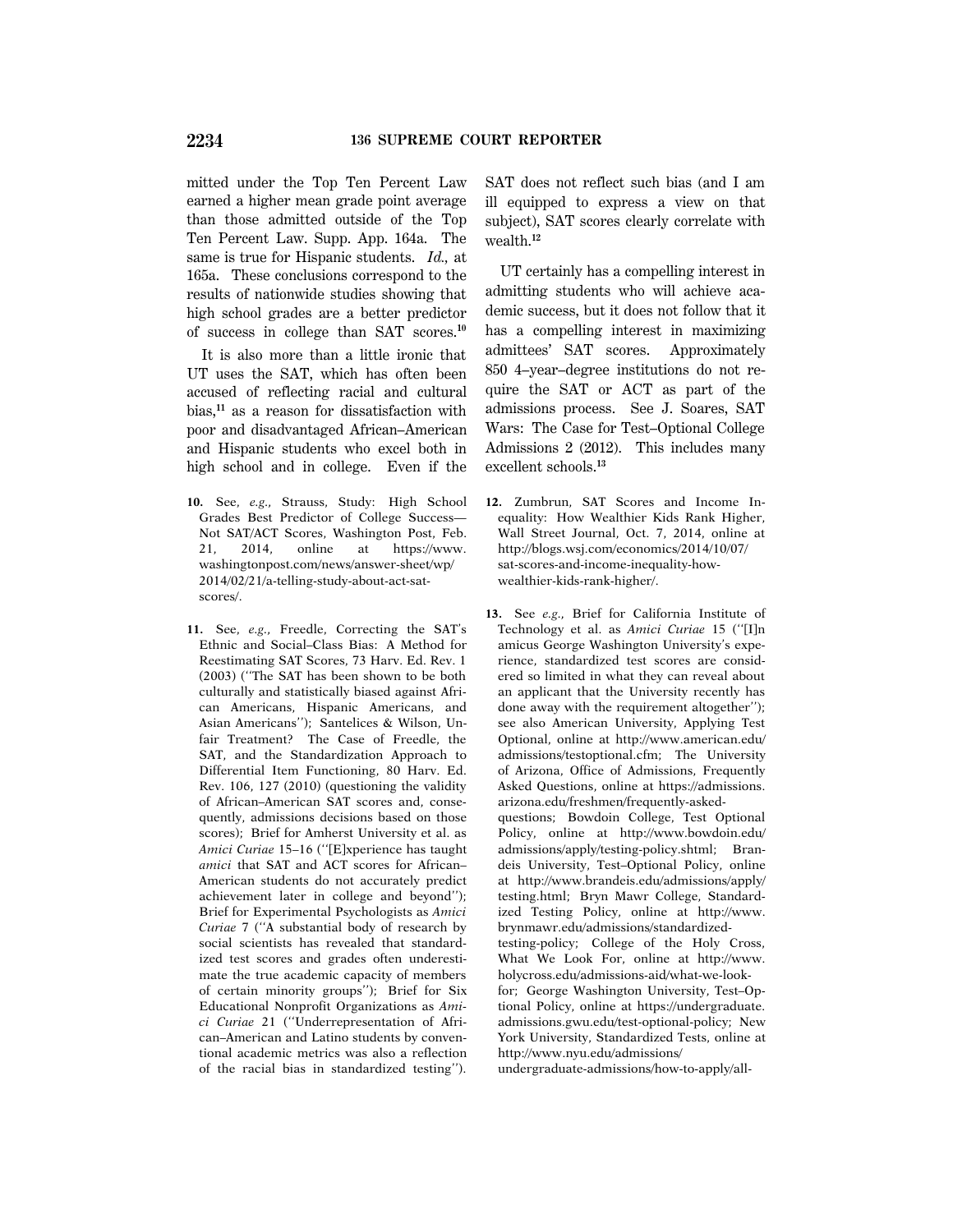### **FISHER v. UNIVERSITY OF TEXAS AT AUSTIN 2235 Cite as 136 S.Ct. 2198 (2016)**

To the extent that intraracial diversity refers to something other than admitting privileged minorities and minorities with higher SAT scores, UT has failed to define that interest with any clarity. UT ''has not provided any concrete targets for admitting more minority students possessing [the] unique qualitative-diversity characteristics'' it desires. 758 F.3d, at 669 (Garza, J., dissenting). Nor has UT specified which characteristics, viewpoints, and life experiences are supposedly lacking in the African–Americans and Hispanics admitted through the Top Ten Percent Plan. In fact, because UT administrators make no collective, qualitative assessment of the minorities admitted automatically, they have no way of knowing which attributes are missing. See *ante,* at 2209 (admitting that there is no way of knowing ''how students admitted solely based on their class rank differ in their contribution to diversity from students admitted through holistic review''); 758 F.3d, at 669 (Garza, J., dissenting) (''The University does not assess whether Top Ten Percent Law admittees exhibit sufficient diversity within diversity, whether the requisite 'change agents' are among them, and whether these admittees are able, collectively or individually, to combat pernicious stereo-

In 2008, Wake Forest dropped standardized testing requirements based at least in part on ''the perception that these tests are unfair to blacks and other minorities and do not offer an effective tool to determine if these minority students will succeed in college.'' Wake Forest Presents the Most Serious Threat So Far to the Future of the SAT, The Journal of Blacks in Higher Education, No. 60 (Summer 2008), p. 9; see also *ibid.* (''University adtypes''). Furthermore, UT has not identified ''when, if ever, its goal (which remains undefined) for qualitative diversity will be reached.'' *Id.,* at 671. UT's intraracial diversity rationale is thus too imprecise to permit strict scrutiny analysis.

Finally, UT's shifting positions on intraracial diversity, and the fact that intraracial diversity was not emphasized in the Proposal, suggest that it was not ''the actual purpose underlying the discriminatory classification.'' *Mississippi Univ. for Women v. Hogan,* 458 U.S. 718, 730, 102 S.Ct. 3331, 73 L.Ed.2d 1090 (1982). Instead, it appears to be a *post hoc* rationalization.

4

UT also alleges—and the majority embraces—an interest in avoiding ''feelings of loneliness and isolation'' among minority students. *Ante,* at 2212; see Brief for Respondents 7–8, 38–39. In support of this argument, they cite only demographic data and anecdotal statements by UT officials that some students (we are not told how many) feel "isolated." This vague interest cannot possibly satisfy strict scrutiny.

missions officials say that one reason for dropping the SAT is to encourage more black and minority applicants''). ''The year after the new policy was announced, Wake Forest's minority applications went up by 70%, and the first test-optional class'' exhibited ''a big leap forward'' in minority enrollment. J. Soares, SAT Wars: The Case for Test–Optional College Admissions 3 (2012). From 2008 to 2015, ''[e]thnic diversity in the undergraduate population increased by 54 percent.'' Wake Forest University, Test Optional, online at http://admissions.wfu.edu/apply/testoptional/. And Wake Forest reports that dropping standardized testing requirements has ''not compromise[d] the academic quality of [the] institution,'' and that it has made the university ''more diverse and intellectually stimulating.'' *Ibid.*

freshmen-applicants/instructions/

standardized-tests.html; Smith College, For First–Year Students, online at http://www. smith.edu/admission/firstyear\_apply.php; Temple University, Temple Option FAQ, online at http://admissions.temple.edu/node/441; Wake Forest University, Test Optional, online at http://admissions.wfu.edu/apply/testoptional/.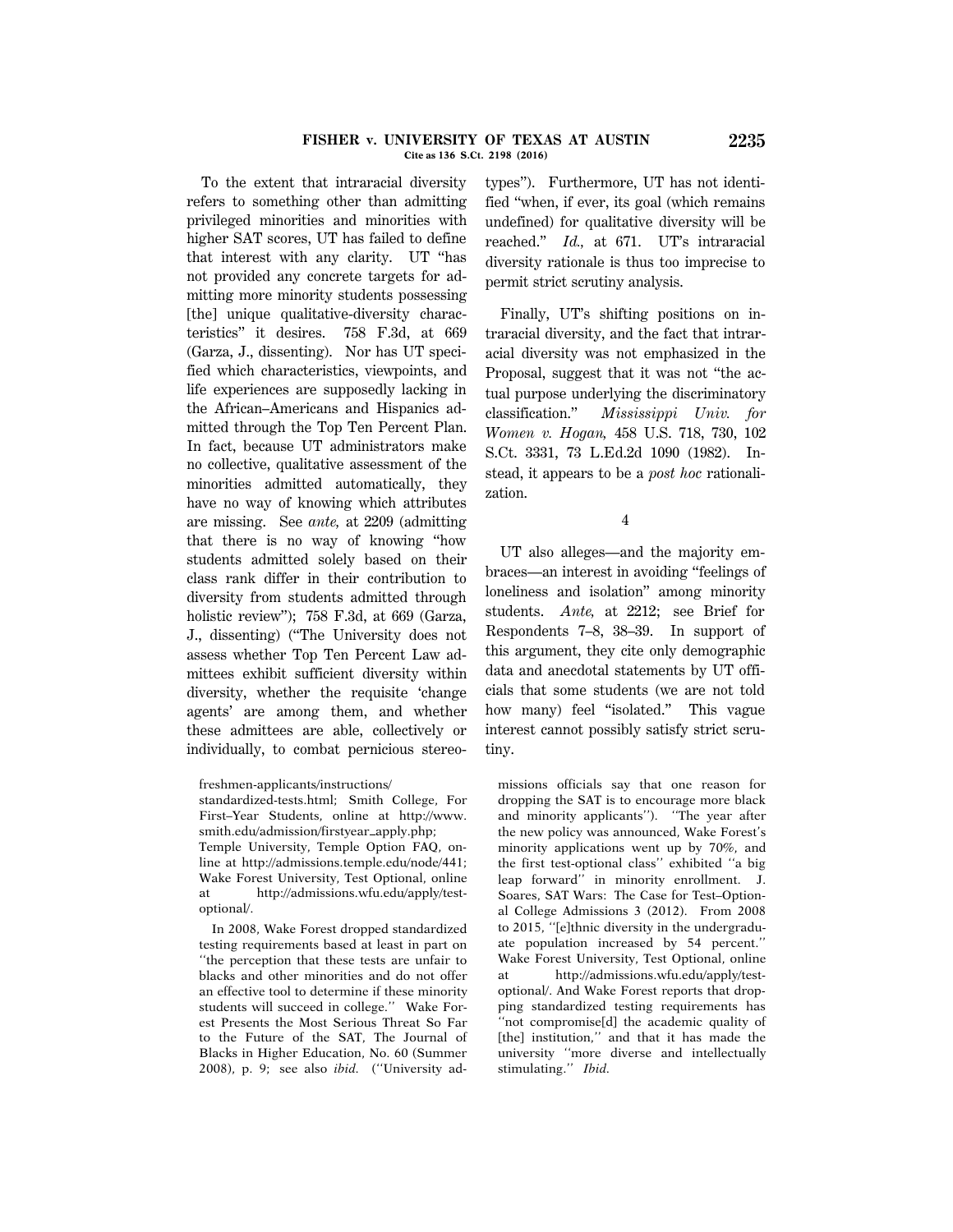If UT is seeking demographic parity to avoid isolation, that is impermissible racial balancing. See Part II–C–1, *supra*. And linking racial loneliness and isolation to state demographics is illogical. Imagine, for example, that an African–American student attends a university that is 20% African–American. If racial isolation depends on a comparison to state demographics, then that student is more likely to feel isolated if the school is located in Mississippi (which is 37.0% African–American) than if it is located in Montana (which is 0.4% African–American). See United States Census Bureau, QuickFacts, online at https://www.census.gov/quickfacts/table/ PST045215/28,30. In reality, however, the student may feel—if anything—*less* isolated in Mississippi, where African–Americans are more prevalent in the population at large.

If, on the other hand, state demographics are not driving UT's interest in avoiding racial isolation, then its treatment of Asian–American students is hard to understand. As the District Court noted, ''the gross number of Hispanic students attending UT exceeds the gross number of Asian–American students.'' 645 F.Supp.2d, at 606. In 2008, for example, UT enrolled 1,338 Hispanic freshmen and 1,249 Asian–American freshmen. Supp. App. 156a. UT never explains why the Hispanic students—but not the Asian– American students—are isolated and lonely enough to receive an admissions boost, notwithstanding the fact that there are more Hispanics than Asian–Americans in the student population. The anecdotal statements from UT officials certainly do not indicate that Hispanics are somehow lonelier than Asian–Americans.

Ultimately, UT has failed to articulate its interest in preventing racial isolation with any clarity, and it has provided no clear indication of how it will know when such isolation no longer exists. Like UT's purported interests in demographic parity, classroom diversity, and intraracial diversity, its interest in avoiding racial isolation cannot justify the use of racial preferences.

# D

Even assuming UT is correct that, under *Grutter,* it need only cite a generic interest in the educational benefits of diversity, its plan still fails strict scrutiny because it is not narrowly tailored. Narrow tailoring requires ''a careful judicial inquiry into whether a university could achieve sufficient diversity without using racial classifications.'' *Fisher I,* 570 U.S., at —–, 133 S.Ct., at 2420. "If a '"nonra $cial$  approach  $\ldots$  could promote the substantial interest about as well and at tolerable administrative expense," then the university may not consider race.'' *Id.,* at ––––, 133 S.Ct., at 2420 (citations omitted). Here, there is no evidence that race-blind, holistic review would not achieve UT's goals at least ''about as well'' as UT's racebased policy. In addition, UT could have adopted other approaches to further its goals, such as intensifying its outreach efforts, uncapping the Top Ten Percent Law, or placing greater weight on socioeconomic factors.

The majority argues that none of these alternatives is ''a workable means for the University to attain the benefits of diversity it sought.'' *Ante,* at 2212. Tellingly, however, the majority devotes only a single, conclusory sentence to the most obvious race-neutral alternative: race-blind, holistic review that considers the applicant's unique characteristics and personal circumstances. See *ibid.***14** Under a sys-

UT tried, and failed, to meet its goals via that method from 1996 to 2003. See *ante,* at 2213

**<sup>14.</sup>** The Court asserts that race-blind, holistic review is not a workable alternative because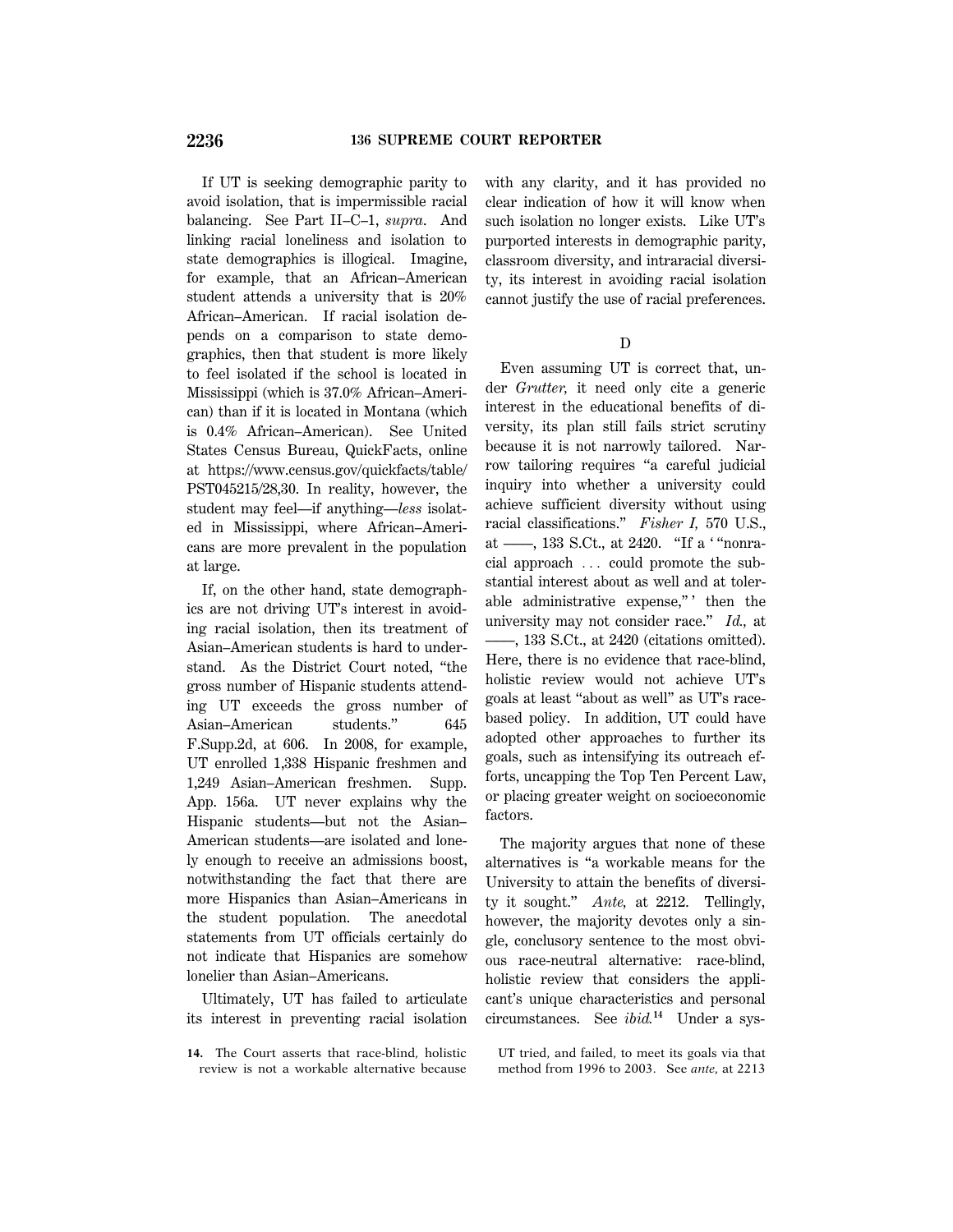#### **FISHER v. UNIVERSITY OF TEXAS AT AUSTIN 2237 Cite as 136 S.Ct. 2198 (2016)**

tem that combines the Top Ten Percent Plan with race-blind, holistic review, UT could still admit ''the star athlete or musician whose grades suffered because of daily practices and training,'' the ''talented young biologist who struggled to maintain above-average grades in humanities classes,'' and the ''student whose freshman-year grades were poor because of a family crisis but who got herself back on track in her last three years of school.'' *Ante,* at 2213. All of these unique circumstances can be considered without injecting race into the process. Because UT has failed to provide any evidence whatsoever that race-conscious holistic review will achieve its diversity objectives more effectively than race-blind holistic review, it cannot satisfy the heavy burden imposed by the strict scrutiny standard.

The fact that UT's racial preferences are unnecessary to achieve its stated goals is further demonstrated by their minimal effect on UT's diversity. In 2004, when race was not a factor, 3.6% of non-Top Ten Percent Texas enrollees were African– American and 11.6% were Hispanic. See Supp. App. 157a. It would stand to reason that at least the same percentages of African–American and Hispanic students

(''Perhaps more significantly, in the wake of *Hopwood,* the University spent seven years attempting to achieve its compelling interest using race-neutral holistic review''). But the Court never explains its basis for concluding that UT's previous system failed. We are not told how the Court is measuring success or how it knows that a race-conscious program will satisfy UT's goals more effectively than race-neutral, holistic review. And although the majority elsewhere emphasizes ''the University's continuing obligation to satisfy the burden of strict scrutiny in light of changing circumstances,'' *ante,* at 2203, its rejection of race-blind, holistic review relies exclusively on ''evidence'' predating petitioner's suit by five years.

**15.** In 2008, 1,208 first-time freshmen from Texas high schools enrolled at UT after being would have been admitted through holistic review in 2008 even if race were not a factor. If that assumption is correct, then race was determinative for only 15 African–American students and 18 Hispanic students in 2008 (representing 0.2% and 0.3%, respectively, of the total enrolled first-time freshmen from Texas high schools). See *ibid.***<sup>15</sup>**

The majority contends that "[t]he fact that race consciousness played a role in only a small portion of admissions decisions should be a hallmark of narrow tailoring, not evidence of unconstitutionality.'' *Ante,* at 2212. This argument directly contradicts this Court's precedent. Because racial classifications are '' 'a highly suspect tool,'" *Grutter*, 539 U.S., at 326, 123 S.Ct. 2325 they should be employed only ''as a last resort,'' *Croson,* 488 U.S., at 519, 109 S.Ct. 706 (opinion of KENNEDY, J.); see also *Grutter, supra,* at 342, 123 S.Ct. 2325 (''[R]acial classifications, however compelling their goals, are potentially so dangerous that they may be employed no more broadly than the interest demands''). Where, as here, racial preferences have only a slight impact on minority enrollment, a race-neutral alternative

admitted outside the Top Ten Percent Plan. Supp. App. 157a. Based on the 2004 statistics, it is reasonable to assume that, if the University had undertaken a *race-neutral* holistic review in 2008, 3.6% (43) of these students would have been African–American and 11.6% (140) would have been Hispanic. See *ibid.* Under the University's *race-conscious* holistic review, 58 African–American freshmen from Texas and 158 Hispanic freshmen from Texas were enrolled in 2008, thus reflecting an increase of only 15 African–American students and 18 Hispanic students. And if those marginal increases (of 15 and 18 students) are divided by the number of total enrolled first-time freshmen from Texas high schools (6,322), see *ibid.,* the calculation yields the 0.2% and 0.3% percentages mentioned in the text above.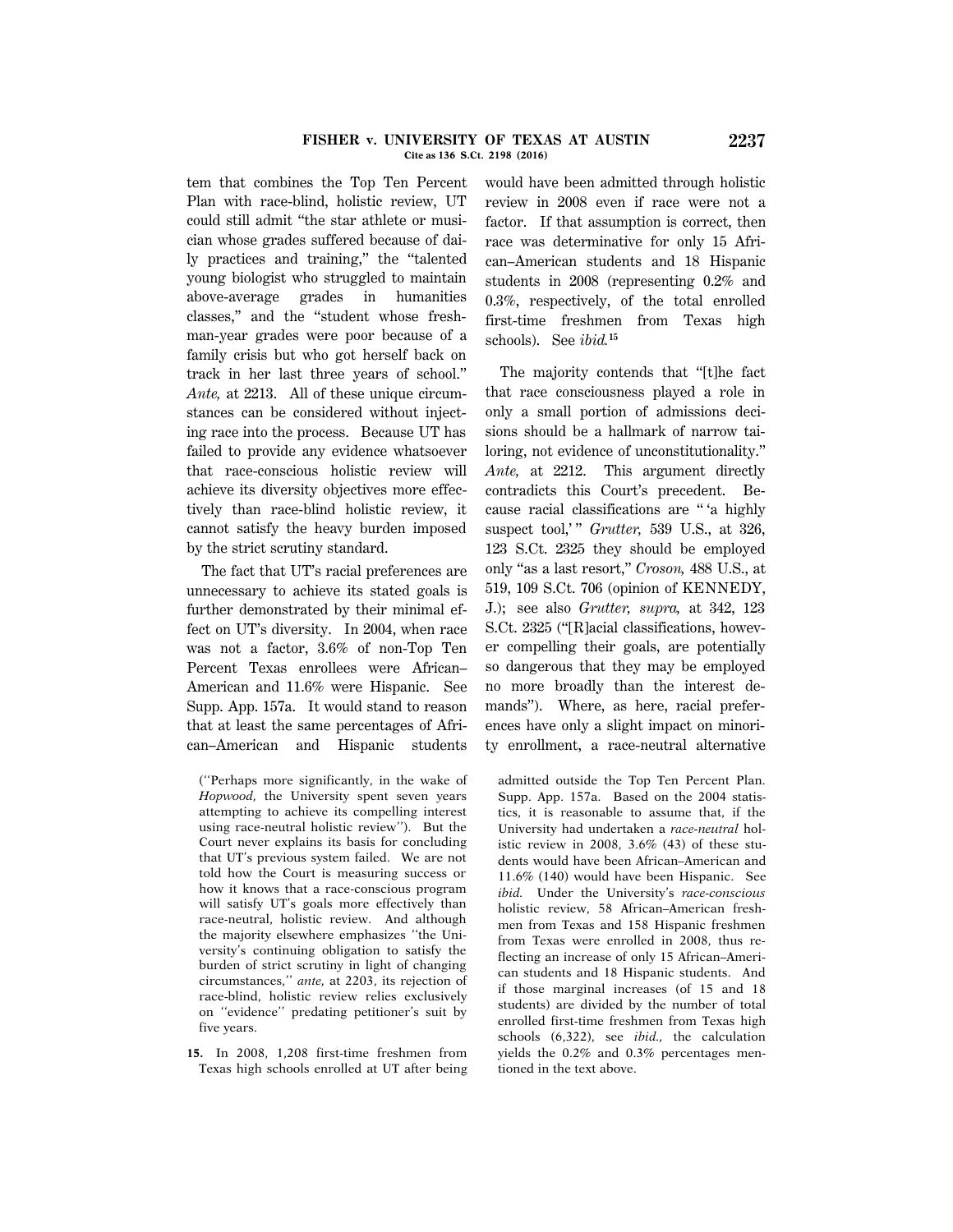likely could have reached the same result. See *Parents Involved,* 551 U.S., at 733– 734, 127 S.Ct. 2738 (holding that the ''minimal effect'' of school districts' racial classifications ''casts doubt on the necessity of using [such] classifications'' and ''suggests that other means [of achieving their objectives] would be effective''). As Justice KENNEDY once aptly put it, ''the small number of [students] affected suggests that the schoo[l] could have achieved [its] stated ends through different means.'' *Id.,* at 790, 127 S.Ct. 2738 (opinion concurring in part and concurring in judgment). And in this case, a race-neutral alternative could accomplish UT's objectives without gratuitously branding the covers of tens of thousands of applications with a bare racial stamp and ''tell[ing] each student he or she is to be defined by race.'' *Id.,* at 789, 127 S.Ct. 2738.

### III

The majority purports to agree with much of the above analysis. The Court acknowledges that '' 'because racial characteristics so seldom provide a relevant basis for disparate treatment,'" "'[r]ace may not be considered [by a university] unless the admissions process can withstand strict scrutiny.'" *Ante*, at 2208. The Court admits that the burden of proof is on UT, *ante,* at 2208, and that ''a university bears a heavy burden in showing that it had not obtained the educational benefits of diversity before it turned to a raceconscious plan,'' *ante,* at 2211. And the Court recognizes that the record here is ''almost devoid of information about the students who secured admission to the University through the Plan," and that ''[t]he Court thus cannot know how students admitted solely based on their class rank differ in their contribution to diversity from students admitted through holistic review.'' *Ante,* at 2209. This should be the end of the case: Without identifying what was missing from the African–American and Hispanic students it was already admitting through its race-neutral process, and without showing how the use of racebased admissions could rectify the deficiency, UT cannot demonstrate that its procedure is narrowly tailored.

Yet, somehow, the majority concludes that *petitioner* must lose as a result of UT's failure to provide evidence justifying its decision to employ racial discrimination. Tellingly, the Court frames its analysis as if petitioner bears the burden of proof here. See *ante,* at 2220 – 2225. But it is not the petitioner's burden to show that the consideration of race is unconstitutional. To the extent the record is inadequate, the responsibility lies with UT. For ''[w]hen a court subjects governmental action to strict scrutiny, it cannot construe ambiguities in favor of the State,'' *Parents Involved, supra,* at 786, 127 S.Ct. 2738 (opinion of KENNEDY, J.), particularly where, as here, the summary judgment posture obligates the Court to view the facts in the light most favorable to petitioner, see *Matsushita Elec. Industrial Co. v. Zenith Radio Corp.,* 475 U.S. 574, 587, 106 S.Ct. 1348, 89 L.Ed.2d 538 (1986).

Given that the University bears the burden of proof, it is not surprising that UT never made the argument that it should win based on the *lack* of evidence. UT instead asserts that ''if the Court believes there are any deficiencies in [the] record that cast doubt on the constitutionality of UT's policy, the answer is to order a trial, not to grant summary judgment.'' Brief for Respondents 51; see also *id.,* at 52–53 (''[I]f this Court has any doubts about how the Top 10% Law works, or how UT's holistic plan offsets the tradeoffs of the Top 10% Law, the answer is to remand for a trial''). Nevertheless, the majority cites three reasons for breaking from the nor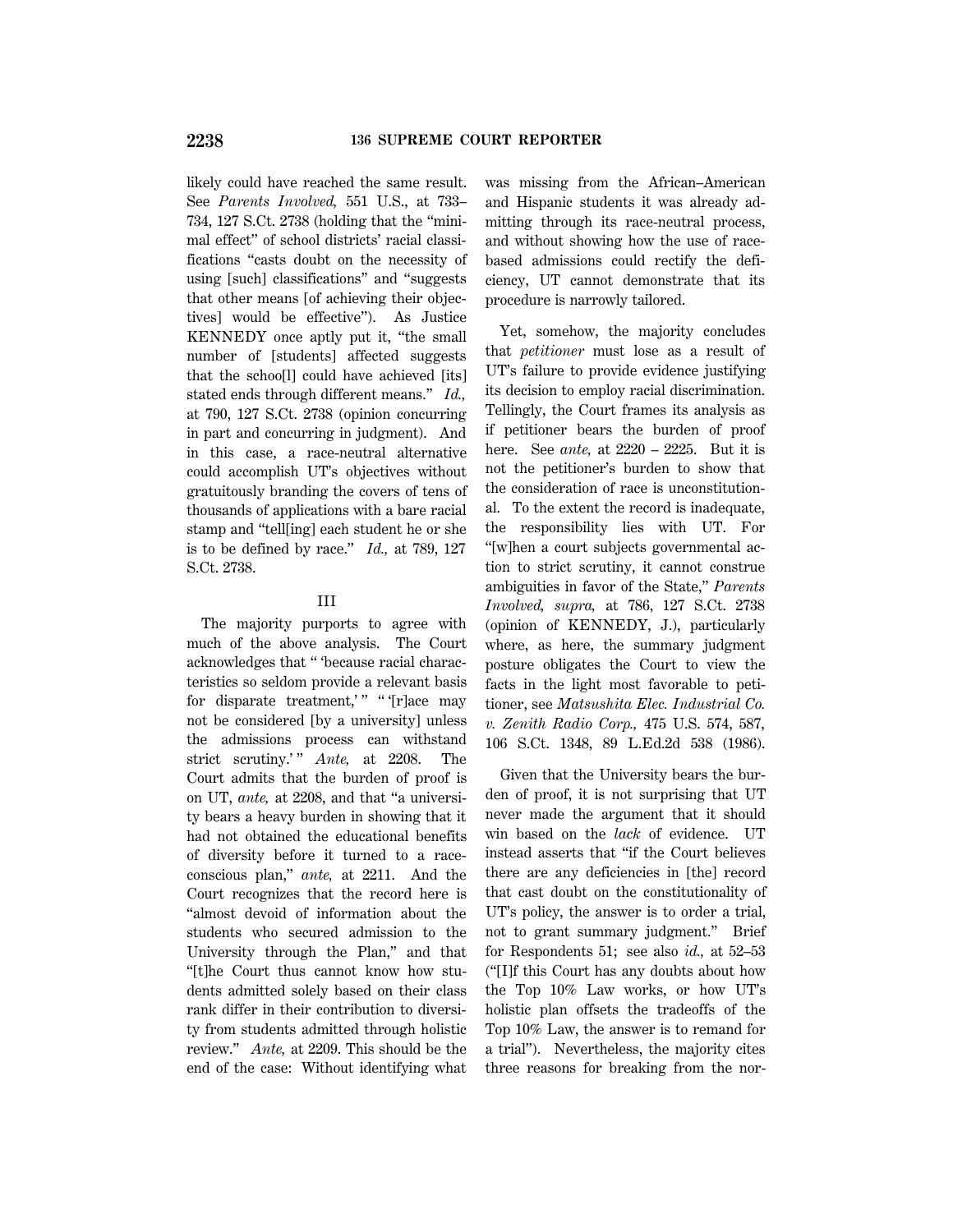mal strict scrutiny standard. None of these is convincing.

A

First, the Court states that, while ''th[e] evidentiary gap perhaps could be filled by a remand to the district court for further factfinding" in "an ordinary case," that will not work here because ''[w]hen petitioner's application was rejected,  $\dots$  the University's combined percentage-plan/holistic-review approach to admission had been in effect for just three years,'' so ''further factfinding'' ''might yield little insight.'' *Ante,* at 2209. This reasoning is dangerously incorrect. The Equal Protection Clause does not provide a 3–year grace period for racial discrimination. Under strict scrutiny, UT was required to identify evidence that race-based admissions were necessary to achieve a compelling interest *before* it put them in place—not three or more years after. See *ante,* at 2211 (''Petitioner is correct that a university bears a heavy burden in showing that it had not obtained the educational benefits of diversity *before* it turned to a race-conscious plan'' (emphasis added)); *Fisher I*, 570 U.S., at – 133 S.Ct., at 2420 (''[S]trict scrutiny imposes on the university the ultimate burden of demonstrating, *before* turning to racial classifications, that available, workable race-neutral alternatives do not suffice'' (emphasis added)). UT's failure to obtain actual evidence that racial preferences

- **16.** Recall that UT's president vowed to reinstate race-conscious admissions within hours of *Grutter* 's release. See Part I, *supra*.
- **17.** See also, *e.g., Parents Involved in Community Schools v. Seattle School Dist. No. 1,* 551 U.S. 701, 720, 127 S.Ct. 2738, 168 L.Ed.2d 508 (2007) (''It is well established that when the government distributes burdens or benefits on the basis of individual racial classifications, that action is reviewed under strict scrutiny''); *Grutter v. Bollinger,* 539 U.S. 306, 326, 123 S.Ct. 2325, 156 L.Ed.2d 304 (2003) (''We have held that all racial classifications

were necessary before resolving to use them only confirms that its decision to inject race into admissions was a reflexive response to *Grutter,***<sup>16</sup>** and that UT did not seriously consider whether race-neutral means would serve its goals as well as a race-based process.

B

Second, in an effort to excuse UT's lack of evidence, the Court argues that because ''the University lacks any authority to alter the role of the Top Ten Percent Plan,'' ''it similarly had no reason to keep extensive data on the Plan or the students admitted under it—particularly in the years before *Fisher I* clarified the stringency of the strict-scrutiny burden for a school that employs race-conscious review.'' *Ante,* at 2209. But UT has long been aware that it bears the burden of justifying its racial discrimination under strict scrutiny. See, *e.g.,* Brief for Respondents in No. 11–345, at 22 (''It is undisputed that UT's consideration of race in its holistic admissions process triggers strict scrutiny,'' and ''that inquiry is undeniably rigorous'').**<sup>17</sup>** In light of this burden, UT had *every* reason to keep data on the students admitted through the Top Ten Percent Plan. Without such data, how could UT have possibly identified any characteristics that were lacking in Top Ten Percent admittees and that could be obtained via race-conscious

imposed by government 'must be analyzed by a reviewing court under strict scrutiny' ''); *Gratz v. Bollinger,* 539 U.S. 244, 270, 123 S.Ct. 2411, 156 L.Ed.2d 257 (2003) (''It is by now well established that 'all racial classifications reviewable under the Equal Protection Clause must be strictly scrutinized' ''); *Ada*rand Constructors, Inc. v. Pea, 515 U.S. 200, 227, 115 S.Ct. 2097, 132 L.Ed.2d 158 (1995) (''[W]e hold today that all racial classifications, imposed by whatever federal, state, or local government actor, must be analyzed by a reviewing court under strict scrutiny'').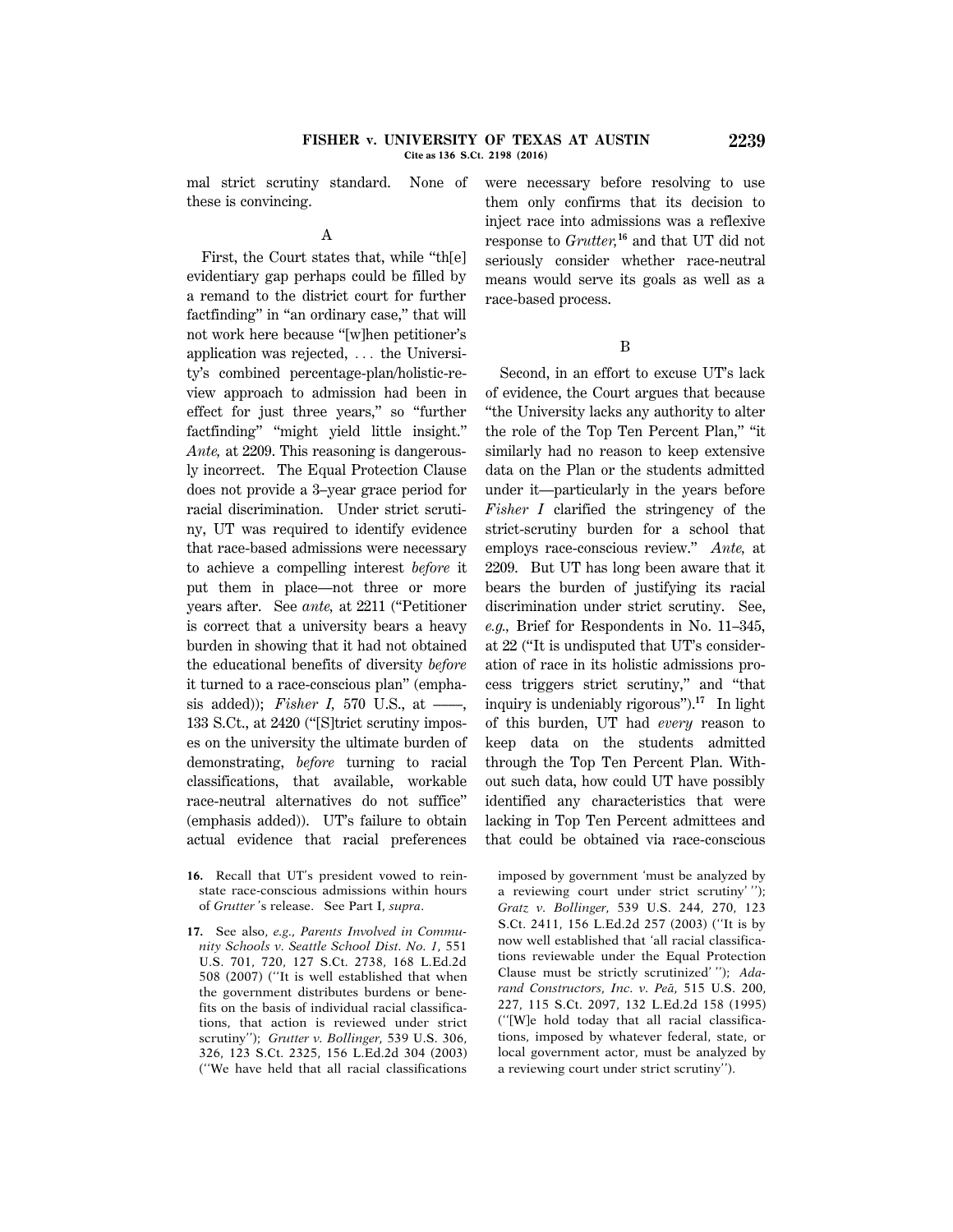admissions? How could UT determine that employing a race-based process would serve its goals better than, for instance, expanding the Top Ten Percent Plan? UT could not possibly make such determinations without studying the students admitted under the Top Ten Percent Plan. Its failure to do so demonstrates that UT unthinkingly employed a race-based process without examining whether the use of race was actually necessary. This is not as the Court claims—a ''good-faith effor[t] to comply with the law.'' *Ante,* at 2209.

The majority's willingness to cite UT's "good faith" as the basis for excusing its failure to adduce evidence is particularly inappropriate in light of UT's well-documented absence of good faith. Since UT described its admissions policy to this Court in *Fisher I,* it has been revealed that this description was incomplete. As explained in an independent investigation into UT admissions, UT maintained a clandestine admissions system that evaded public scrutiny until a former admissions officer blew the whistle in 2014. See Kroll, Inc., University of Texas at Austin—Investigation of Admissions Practices and Allegations of Undue Influence 4 (Feb. 6, 2015) (Kroll Report). Under this longstanding, secret process, university officials regularly overrode normal holistic review to allow politically connected individuals—such as donors, alumni, legislators, members of the Board of Regents, and UT officials and faculty—to get family members and other friends admitted to UT, despite having grades and standardized test scores substantially below the median for admitted students. *Id.,* at 12– 14; see also Blanchard & Hoppe, Influential Texans Helped Underqualified Students Get Into UT, Dallas Morning News, July 20, 2015, online at http://www. dallasnews.com/news/education/headlines/

20150720-influential-texans-helped-

underqualified-students-get-into-ut.ece (''Dozens of highly influential Texans—including lawmakers, millionaire donors and university regents—helped underqualified students get into the University of Texas, often by writing to UT officials, records show'').

UT officials involved in this covert process intentionally kept few records and destroyed those that did exist. See, *e.g.,* Kroll Report 43 (''Efforts were made to minimize paper trails and written lists during this end-of-cycle process. At one meeting, the administrative assistants tried not keeping any notes, but this proved difficult, so they took notes and later shredded them. One administrative assistant usually brought to these meetings a stack of index cards that were subsequently destroyed''); see also *id.,* at 13 (finding that ''written records or notes'' of the secret admissions meetings ''are not maintained and are typically shredded''). And in the course of this litigation, UT has been less than forthright concerning its treatment of well-connected applicants. Compare, *e.g.,* Tr. of Oral Arg. 51 (Dec. 9, 2015) (''University of Texas does not do legacy, Your Honor''), and App. 281a (''[O]ur legacy policy is such that we don't consider legacy''), with Kroll Report 29 (discussing evidence that ''alumni/legacy influence'' ''results each year in certain applicants receiving a competitive boost or special consideration in the admissions process,'' and noting that this is ''an aspect of the admissions process that does not appear in the public representations of UT–Austin's admissions process''). Despite UT's apparent readiness to mislead the public and the Court, the majority is ''willing to be satisfied by [UT's] profession of its own good faith.'' *Grutter,* 539 U.S., at 394, 123 S.Ct. 2325 (KENNEDY, J., dissenting).**18**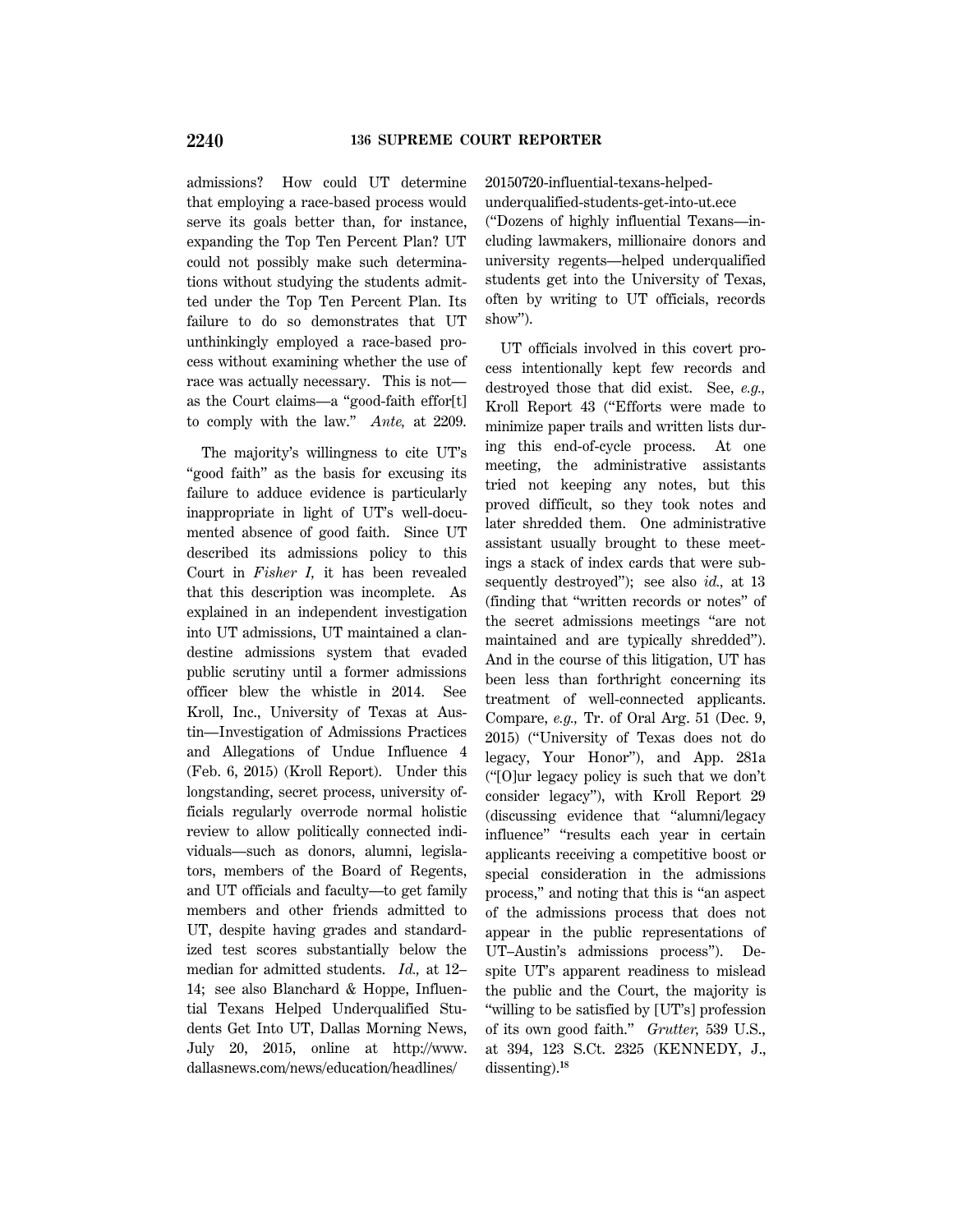#### **FISHER v. UNIVERSITY OF TEXAS AT AUSTIN 2241 Cite as 136 S.Ct. 2198 (2016)**

Notwithstanding the majority's claims to the contrary, UT should have access to plenty of information about ''how students admitted solely based on their class rank differ in their contribution to diversity from students admitted through holistic review.'' *Ante,* at 2209. UT undoubtedly knows which students were admitted through the Top Ten Percent Plan and which were admitted through holistic review. See, *e.g.,* Supp. App. 157a. And it undoubtedly has a record of all of the classes in which these students enrolled. See, *e.g.,* UT, Office of the Registrar, Transcript—Official, online at https:// registrar.utexas.edu/students/transcriptsofficial (instructing graduates on how to obtain a transcript listing a ''comprehensive record'' of classes taken). UT could

**18.** The majority's claim that UT has not ''had a full opportunity to respond to'' the Kroll Report, *ante,* at 2212, is simply wrong. The report was discussed in no less than six of the briefs filed in this case. See Brief in Opposition 19–20, n. 2; Reply to Brief in Opposition 6; Brief for Respondents 51, n. 9; Brief for Cato Institute as *Amicus Curiae* 8–12 (certiorari stage); Brief for Cato Institute as *Amicus Curiae* 12, and n. 4 (merits stage); Brief for Judicial Education Project as *Amicus Curiae* 5–17. Not only did UT have an ''opportunity to respond'' to the Kroll Report—it *did in fact respond* at both the certiorari stage and the merits stage. See Brief in Opposition 19–20, n. 2 (explicitly discussing the ''recently released Kroll Report''); Brief for Respondents 51, n. 9 (similar). And the Court's purported concern about reliance on ''extrarecord materials,'' *ante,* at 2211, rings especially hollow in light of its willingness to affirm the decision below, which relied heavily on the Fifth Circuit's own extrarecord Internet research, see, *e.g.,* 758 F.3d, at 650–653.

The majority is also wrong in claiming that the Kroll Report is ''tangential to this case at best.'' *Ante,* at 2212. Given the majority's blind deference to the good faith of UT officials, evidence that those officials ''failed to speak with the candor and forthrightness expected of people in their respective positions use this information to demonstrate whether the Top Ten Percent minority admittees were more or less likely than the holistic minority admittees to choose to enroll in the courses lacking diversity.

In addition, UT assigns PAI scores to all students—including those admitted through the Top Ten Percent Plan—for purposes of admission to individual majors. Accordingly, all students must submit a full application containing essays, letters of recommendation, a resume, a list of courses taken in high school, and a description of any extracurricular activities, leadership experience, or special circumstances. See App. 212a–214a; 235a–236a; 758 F.3d, at 669, n. 14 (Garza, J., dissenting). Unless UT has destroyed these files,**<sup>19</sup>** it could use them to compare the unique personal characteristics of Top Ten

of trust and leadership,'' Kroll, Inc., University of Texas at Austin—Investigation of Admissions Practices and Allegations of Undue Influence 29 (Feb. 6, 2015), when discussing UT's admissions process is highly relevant.

**19.** UT's current records retention policy requires it to retain student records, including application materials, for at least five years after a student graduates. See University of Texas at Austin, Records Retention Schedule, Agency Item No. AALL358, p. 58 (Nov. 14, 2014), online at https://www.tsl.texas.gov/ sites/default/files/public/tslac/slrm/state/ schedules/721.pdf. If this policy was in place when UT resumed race-conscious admissions in 2004, then it still had these materials when petitioner filed this suit in 2008, and likely still had them at the time of *Fisher I* in 2013. At the very least, the application materials for the 2008 freshman class appear to be subject to a litigation hold. See App. 290a–292a. To the extent that UT failed to preserve these records, the consequences of that decision should fall on the University, not on petitioner. Cf. *Tyson Foods, Inc. v. Bouaphakeo,* 577 U.S. ––––, ––––, 136 S.Ct. 1036, 1047, 194 L.Ed.2d 124 (2016) (allowing ''a representative sample to fill an evidentiary gap created by the employer's failure to keep adequate records'').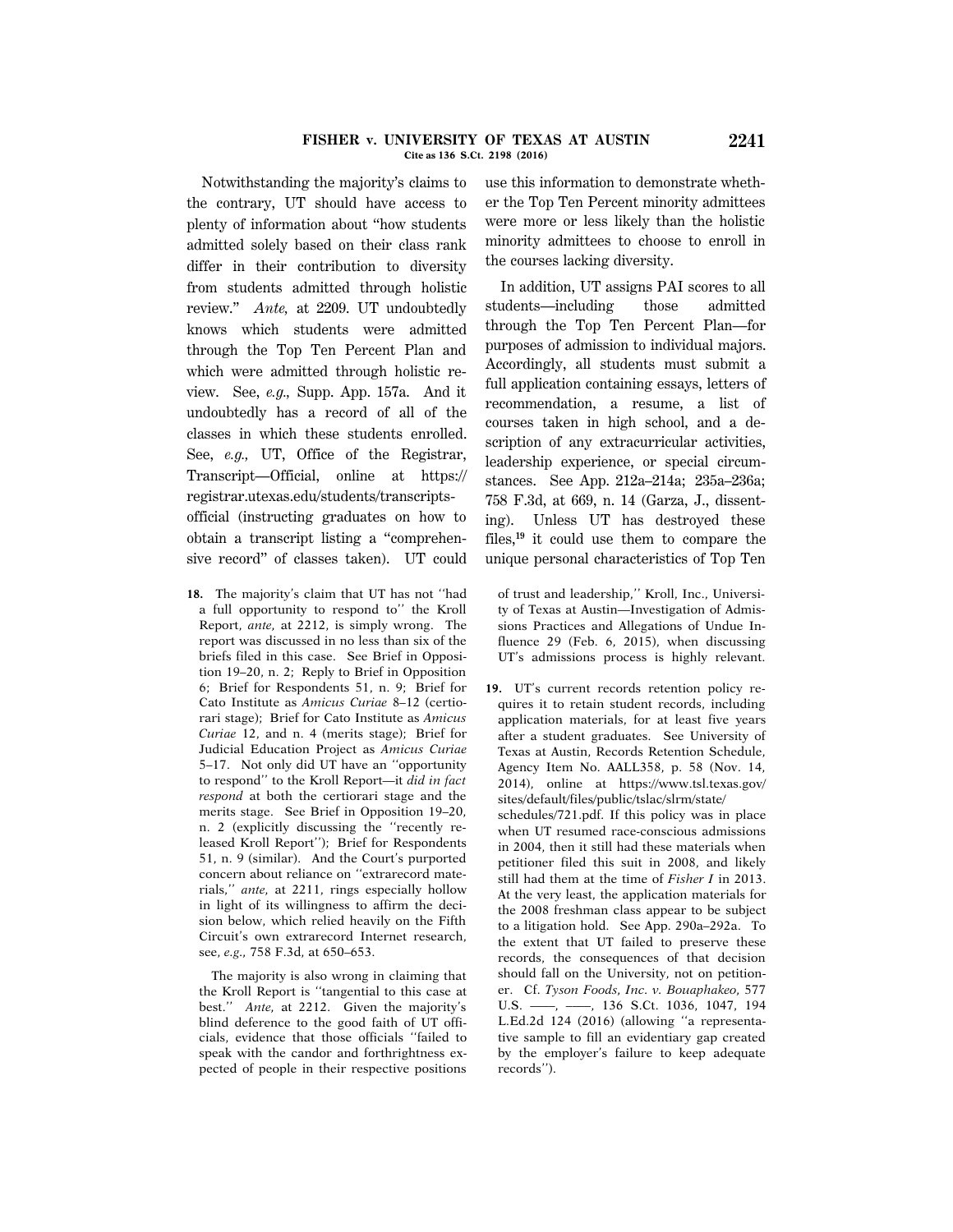minority admittees with those of holistic minority admittees, and to determine whether the Top Ten admittees are, in fact, less desirable than the holistic admittees. This may require UT to expend some resources, but that is an appropriate burden in light of the strict scrutiny standard and the fact that all of the relevant information is in UT's possession. The cost of factfinding is a strange basis for awarding a victory to UT, which has a huge budget, and a loss to petitioner, who does not.

Finally, while I agree with the majority and the Fifth Circuit that *Fisher I* significantly changed the governing law by clarifying the stringency of the strict scrutiny standard,**<sup>20</sup>** that does not excuse UT from meeting that heavy burden. In *Adarand,* for instance, another case in which the Court clarified the rigor of the strict scrutiny standard, the Court acknowledged that its decision ''alter[ed] the playing field in some important respects.'' 515 U.S., at 237, 115 S.Ct. 2097. As a result, it ''remand[ed] the case to the lower courts for further consideration *in light of the principles [it had] announced*.'' *Ibid.* (emphasis added). In other words, the Court made clear that—notwithstanding the shift in the law—the government had to meet the clarified burden it was announcing. The Court did not embrace the notion that its decision to alter the stringency of the strict scrutiny standard somehow allowed the government to automatically prevail.

# C

Third, the majority notes that this litigation has persisted for many years, that petitioner has already graduated from another college, that UT's policy may have changed over time, and that this case may offer little prospective guidance. At most, these considerations counsel in favor of dismissing this case as improvidently granted. But see, *e.g., Gratz,* 539 U.S., at 251, and n. 1, 260–262, 123 S.Ct. 2411 (rejecting the dissent's argument that, because the case had already persisted long enough for the petitioners to graduate from other schools, the case should be dismissed); *id.,* at 282, 123 S.Ct. 2411 (Stevens, J., dissenting). None of these considerations has any bearing whatsoever on the merits of this suit. The majority cannot side with UT simply because it is tired of this case.

# IV

It is important to understand what is and what is not at stake in this case. *What is not at stake* is whether UT or any other university may adopt an admissions plan that results in a student body with a broad representation of students from all racial and ethnic groups. UT previously had a race-neutral plan that it claimed had ''effectively compensated for the loss of affirmative action,'' App. 396a, and UT could have taken other steps that would have increased the diversity of its admitted students without taking race or ethnic background into account.

*What is at stake* is whether university administrators may justify systematic racial discrimination simply by asserting that such discrimination is necessary to achieve ''the educational benefits of diversity,'' without explaining—much less proving why the discrimination is needed or how

**<sup>20.</sup>** See *ante,* at 2209 (''*Fisher I* clarified the stringency of the strict-scrutiny burden for a school that employs race-conscious review''); 758 F.3d, at 642 (''Bringing forward Justice Kennedy's dissent in *Grutter,* the Supreme Court faulted the district court's and this

Court's review of UT Austin's means to achieve the permissible goal of diversity''); *id.,* at 665, n. 5 (Garza, J., dissenting) (''I agree with the majority that *Fisher* represents a decisive shift in the law'').